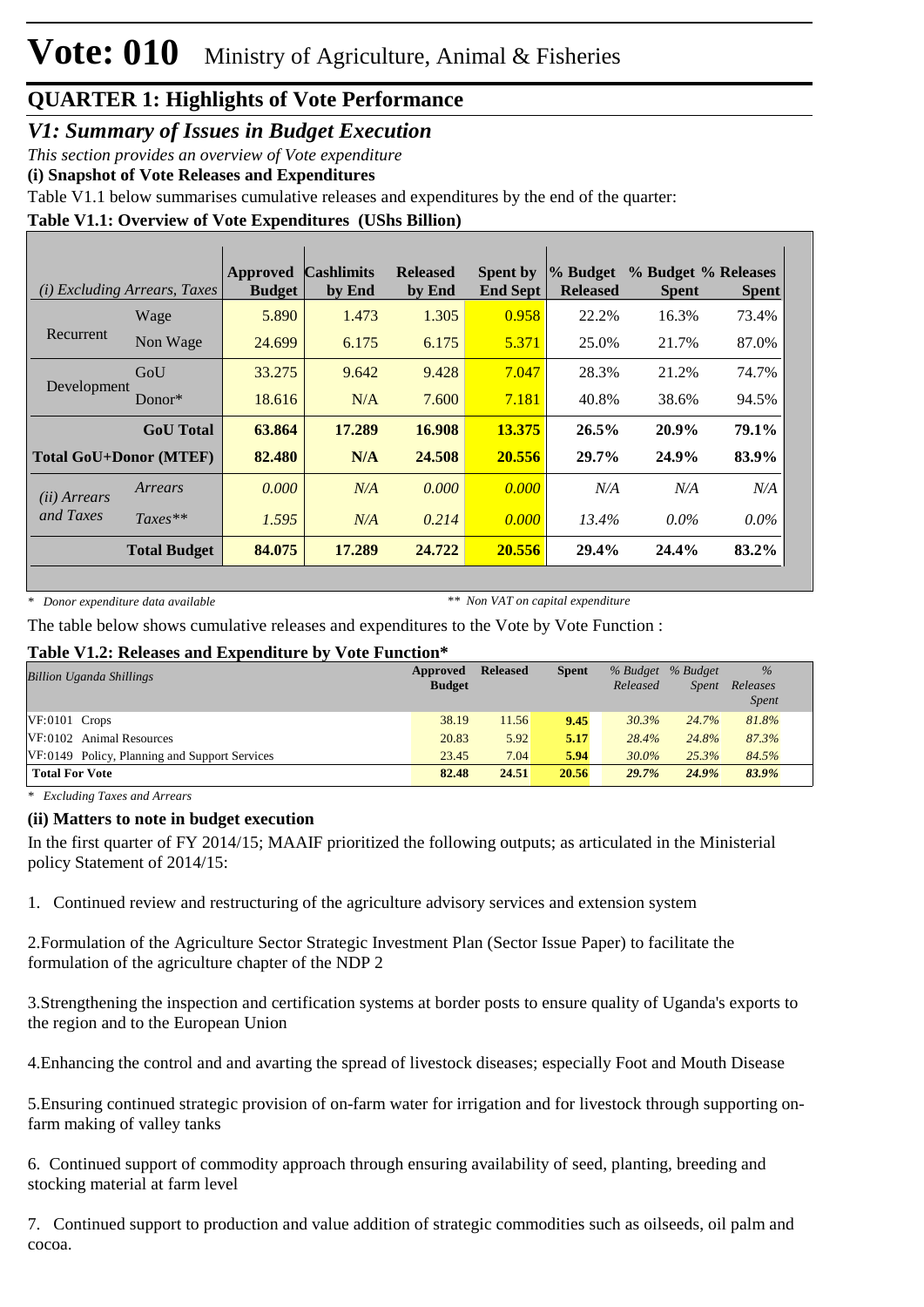# **Vote: 010** Ministry of Agriculture, Animal & Fisheries

#### **QUARTER 1: Highlights of Vote Performance**

8. Continued regulation and enforcement activities in capture fisheries on all major water bodies

Various activities were undertaken to achieve the above outputs and MAAIF registered success as detailed in the individual Programmes/Projects Quarter 1 reports for FY 2014/15. However implementation of activities to achieve the above outputs was not as fast as anticipated; thus affecting the Vote budget performance; largely due to the following reasons:

1. The activities to fast track the procurements (contractual obligations) that were rolled over from FY 2013/14 were delayed by the revalidation of procurements requirements under the PPDA.

3. The open bidding procurement method regulation continues to delay the contracting of firms for most of the capital development procurements involving huge sums of money.

MAAIF intends to find solutions to overcome the above constraining issues so as to improve the Vote Budget Performance in the second quarter and during the rest of FY 2014/15.

#### **Table V1.3: High Unspent Balances and Over-Expenditure in the Domestic Budget (Ushs Bn)**

| (i) Major unpsent balances                                                          |  |  |  |  |
|-------------------------------------------------------------------------------------|--|--|--|--|
| <b>Programs, Projects and Items</b>                                                 |  |  |  |  |
| $VF: 0101$ Crops                                                                    |  |  |  |  |
| <b>0.91Bn Shs</b> Programme/Project: 1195 Vegetable Oil Development Project-Phase 2 |  |  |  |  |
| Reason: purchase of land in Buvuma                                                  |  |  |  |  |
| <b>Items</b>                                                                        |  |  |  |  |
| <b>0.86Bn Shs</b> Item: 311101 Land                                                 |  |  |  |  |
| Reason: purchase of land in Buvuma                                                  |  |  |  |  |
| (ii) Expenditures in excess of the original approved budget                         |  |  |  |  |
| <b>Excluding Taxes and Arrears</b><br>∗                                             |  |  |  |  |

#### *V2: Performance Highlights*

*This section provides highlights of output performance, focusing on key outputs and actions impelemented to improve section performance.*

#### **Table V2.1: Key Vote Output Indicators and Expenditures\***

| <i>Vote, Vote Function</i><br><b>Key Output</b> | <b>Approved Budget and</b><br><b>Planned outputs</b>                                                                    | <b>Cumulative Expenditure</b><br>and Performance                                                                 | <b>Status and Reasons for any</b><br><b>Variation from Plans</b> |
|-------------------------------------------------|-------------------------------------------------------------------------------------------------------------------------|------------------------------------------------------------------------------------------------------------------|------------------------------------------------------------------|
| <b>Vote Function: 0101 Crops</b>                |                                                                                                                         |                                                                                                                  |                                                                  |
| Output: 010101                                  | Policies, laws, guidelines, plans and strategies                                                                        |                                                                                                                  |                                                                  |
| Description of Performance:                     | - Undertake stakeholder<br>consultation on draft irrigation<br>policy and forward the Policy to to MAAIF TPM<br>Cabinet | Draft Irrigation Policy discussed N/A<br>and prepared to be to presented                                         |                                                                  |
|                                                 | - Undertake stakeholder<br>consultation on draft                                                                        | <b>Plant Variety Protection Bill</b><br>enacted into law (PVP Act)<br>2014) on 23/12/2013 and                    |                                                                  |
|                                                 | Mechanization policy and<br>forward the Policy to Cabinet                                                               | accented to by H.E. on<br>26/04/2014                                                                             |                                                                  |
|                                                 | - Engage cabinet and Parliament Plant Variety Protection<br>on the Plant Variety Protection Regulations drafted<br>Bill |                                                                                                                  |                                                                  |
|                                                 | - Develop and disseminate<br>Regulations on the Plant Variety the Plant Protection Healthy<br><b>Protection Bill</b>    | <b>Engaged parliamentary Session</b><br>Committee on Agriculture on<br>Bill; awaiting retabling in<br>Parliament |                                                                  |
|                                                 | - Engage Cabinet and<br>Parliament on Plant Protection<br>Health Bill                                                   | Regulations on the Plant<br>Protection Health Bill drafted                                                       |                                                                  |
|                                                 | - Consult and disseminate<br>Regulations on the Plant                                                                   | 3 Standard Operating<br>Procedures (SOPS) drafted in                                                             |                                                                  |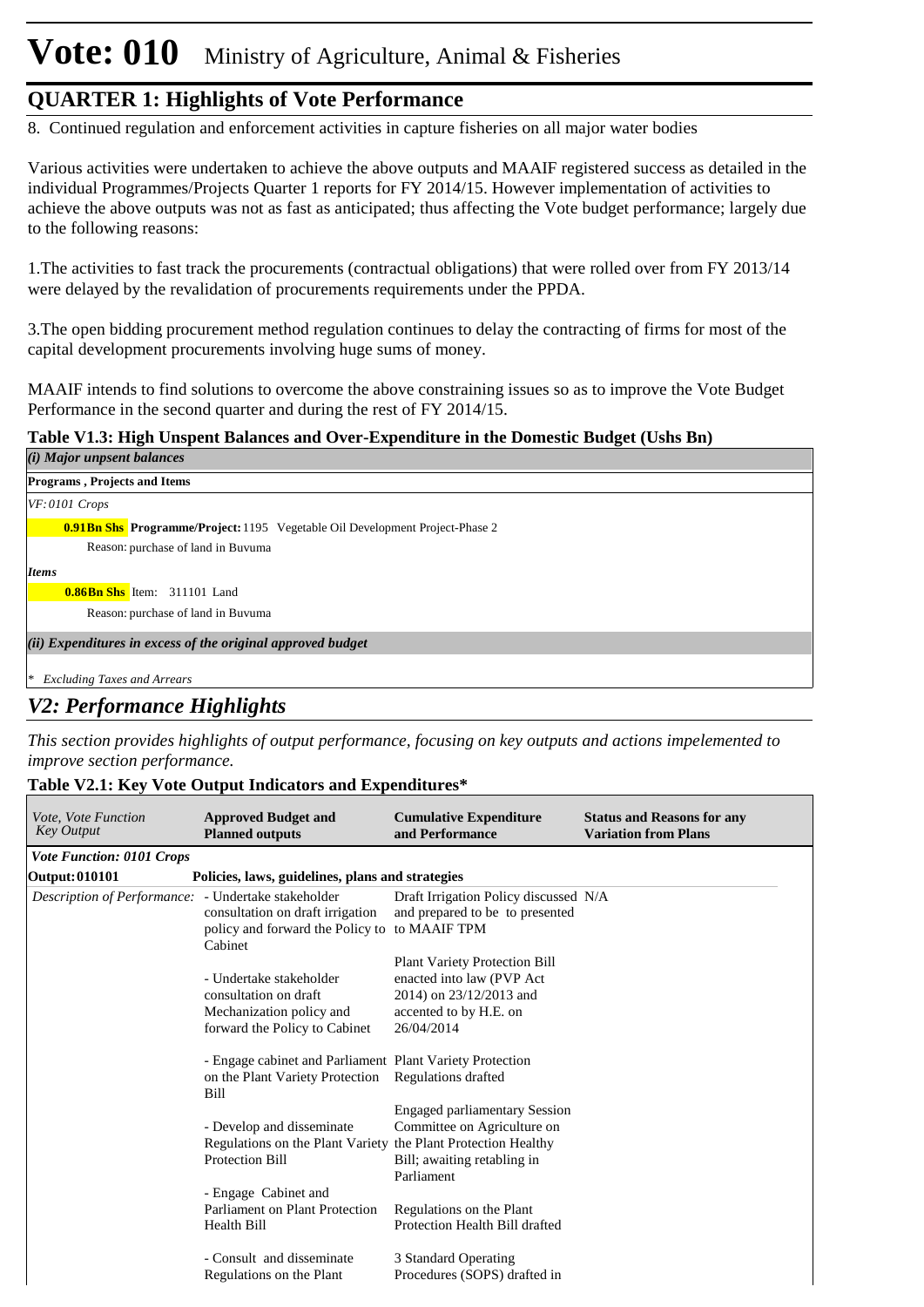| Vote, Vote Function<br>Key Output | <b>Approved Budget and</b><br><b>Planned outputs</b>                                                                                                                                                                                                                                                                                                                                                                                                                                                                                                                                                                                                                                                                                                                                                                                                                                                                                                                                                                                                                                          | <b>Cumulative Expenditure</b><br>and Performance                                                                                                                                                                                                                                                                                                                   | <b>Status and Reasons for any</b><br><b>Variation from Plans</b> |
|-----------------------------------|-----------------------------------------------------------------------------------------------------------------------------------------------------------------------------------------------------------------------------------------------------------------------------------------------------------------------------------------------------------------------------------------------------------------------------------------------------------------------------------------------------------------------------------------------------------------------------------------------------------------------------------------------------------------------------------------------------------------------------------------------------------------------------------------------------------------------------------------------------------------------------------------------------------------------------------------------------------------------------------------------------------------------------------------------------------------------------------------------|--------------------------------------------------------------------------------------------------------------------------------------------------------------------------------------------------------------------------------------------------------------------------------------------------------------------------------------------------------------------|------------------------------------------------------------------|
|                                   | <b>Protection Health Bill</b><br>- 6 Standard Operating<br>Procedures (SOPS) in addition<br>to the 12 SOPs domesticated<br>out of the 36 International<br>Sanitary and Phytosanitary<br>Measures (ISPMs) approved<br>under FAO<br>- Undertake final stakeholder<br>consultation on the draft fertile<br>policy and strategy and forward<br>them for approval<br>- Urban agriculture policy<br>drafted and stakeholder                                                                                                                                                                                                                                                                                                                                                                                                                                                                                                                                                                                                                                                                         | addition to the 12 SOPs<br>domesticated out of the 36<br>International Sanitary and<br>Phytosanitary Measures (ISPMs<br>) approved under FAO                                                                                                                                                                                                                       |                                                                  |
|                                   | consultations made                                                                                                                                                                                                                                                                                                                                                                                                                                                                                                                                                                                                                                                                                                                                                                                                                                                                                                                                                                                                                                                                            |                                                                                                                                                                                                                                                                                                                                                                    |                                                                  |
| <b>Output Cost:</b>               | UShs Bn:<br>2.052                                                                                                                                                                                                                                                                                                                                                                                                                                                                                                                                                                                                                                                                                                                                                                                                                                                                                                                                                                                                                                                                             | UShs Bn:<br>0.104                                                                                                                                                                                                                                                                                                                                                  | 5.1%<br>% Budget Spent:                                          |
| <b>Output: 010102</b>             | Quality Assurance systems along the value chain<br>Description of Performance: - The Quality status of 24,000<br>metric tons of Uganda cocoa<br>beans destined for the export<br>market, from the 3-ware houses<br>in Bundibugyo and 3 in<br>Kampala monitored and<br>validated.<br>- The quality of made Tea from<br>the seven smallholder's Tea<br>factories of Kayonza,<br>Kinkizi, Igara, Buhweju,<br>Mabale, Mpanga and Bugambe<br>to be monitored.<br>- Mobilize, monitor, evaluate,<br>ensure quality and<br>implementation of<br>recommended standards in the<br>oil seeds regional hubs<br>- Support UNBS to developed<br>and implement Vegetable Oil<br>standards and quality assurance<br>mechanisms<br>- 11,000 Phytosanitary<br>Certificates issued after<br>Inspection for Consignments of<br>exports of (Flowers, Fruits and<br>Vegetables, Coffee, Tea,<br>Tobacco, Cocoa, Simsim,<br>Pulses, Spices<br>- 900 Import Permits issued<br>after a Pest Risk Analysis<br>- 16 Seed factories Inspected for<br>Compliance<br>- 220 Seed Stockists Inspected<br>- 4 ACB and 8 ACCTC | The quality of 3,840 MT of<br>cocoa beans for export in 3 ware<br>houses in Bundibugyo and 3 in<br>Kampala monitored and<br>validated.<br>40 seed stockists inspected<br>20 maize entries undergoing<br>DUS and NPT<br>7,000 MT seed<br>certified(assorted)<br>Draft Environmental Impact<br>Assessment report for Kalangala<br>submitted to NEMA for<br>clearance | N/A                                                              |
|                                   | meetings conducted<br>Variety Testing Conducted<br>through DUS and NPT for 8<br>candidate Varieties                                                                                                                                                                                                                                                                                                                                                                                                                                                                                                                                                                                                                                                                                                                                                                                                                                                                                                                                                                                           |                                                                                                                                                                                                                                                                                                                                                                    |                                                                  |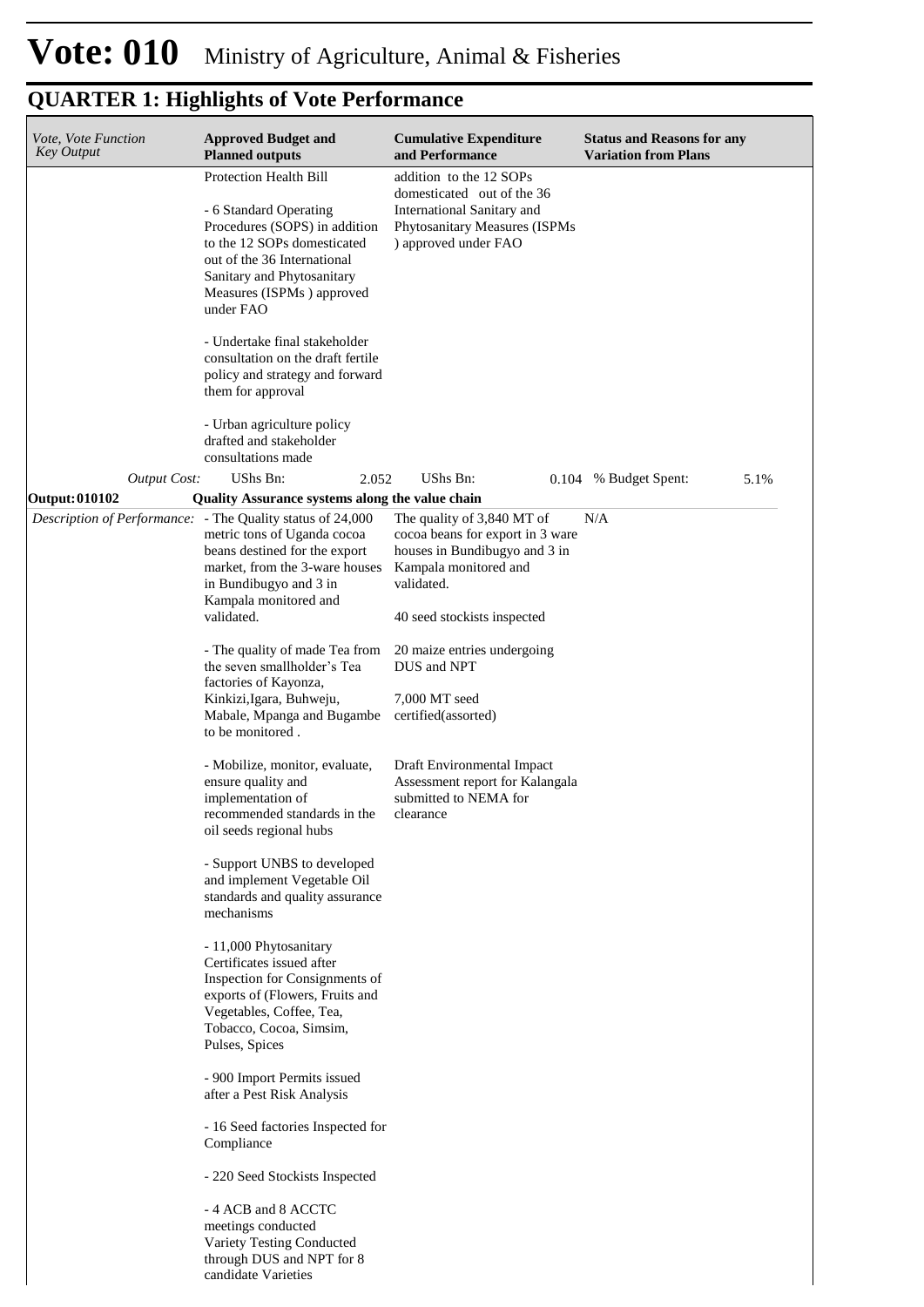| <i>Vote, Vote Function</i><br>Key Output                                                                                  | <b>Approved Budget and</b><br><b>Planned outputs</b>                                                                                                                                                                                                                                                             | <b>Cumulative Expenditure</b><br>and Performance                                                                                                                                                                                                           | <b>Status and Reasons for any</b><br><b>Variation from Plans</b> |
|---------------------------------------------------------------------------------------------------------------------------|------------------------------------------------------------------------------------------------------------------------------------------------------------------------------------------------------------------------------------------------------------------------------------------------------------------|------------------------------------------------------------------------------------------------------------------------------------------------------------------------------------------------------------------------------------------------------------|------------------------------------------------------------------|
|                                                                                                                           | - 4 Variety Release Committee<br>(VRC) meetings conducted<br>- 4 GMO (Cotton, WEMA<br>Maize Banana, cassava)<br>Confined field trials Inspected<br><b>Assorted Laboratory</b><br>Consumables purchased for the<br>laboratories (Seeds, Pesticide,<br>Plant Diagnostic Laboratories,<br>GMO, Molecular Diagnosis) |                                                                                                                                                                                                                                                            |                                                                  |
| Performance Indicators:                                                                                                   |                                                                                                                                                                                                                                                                                                                  |                                                                                                                                                                                                                                                            |                                                                  |
| Quantity of seed certified<br>(MT)                                                                                        | 12,000                                                                                                                                                                                                                                                                                                           | 7,000                                                                                                                                                                                                                                                      |                                                                  |
| No. of seed inspections<br>carried out                                                                                    | 40                                                                                                                                                                                                                                                                                                               | 40                                                                                                                                                                                                                                                         |                                                                  |
| No. of District Local<br>Governments Supervised,<br>monitored and technical<br>backstopped on 8 major crop<br>enterprises | 100                                                                                                                                                                                                                                                                                                              | 18                                                                                                                                                                                                                                                         |                                                                  |
| <b>Output Cost:</b>                                                                                                       | UShs Bn:<br>4.737                                                                                                                                                                                                                                                                                                | UShs Bn:                                                                                                                                                                                                                                                   | 0.374 % Budget Spent:<br>7.9%                                    |
| <b>Output: 010103</b>                                                                                                     | Crop production technology promotion                                                                                                                                                                                                                                                                             |                                                                                                                                                                                                                                                            |                                                                  |
|                                                                                                                           | <i>Description of Performance:</i> - Set up of the oil palm nucleus<br>estate offices in Buvuma<br>- Start the oil palm smallholder<br>estate in Buvuma with support<br>to 500 hectares of land                                                                                                                  | 23 valley tanks 274 acres bush<br>clearing and 23 km of farm road<br>made in districts of Wakiso<br>Luwero Mukono Nakaseke<br>Isingiro Kiruhura Mbarara<br>Kamwenge and Gomba                                                                              | N/A                                                              |
|                                                                                                                           | - Offer Ushs. 500 million in<br>land clearing loans to 150<br>smallholder oil palm farmers on<br>500 hectares in Buvuma                                                                                                                                                                                          | Seedlings maintained in oil<br>palm nursery in Kalangala.<br>Planting expected to commence<br>in February 2015.                                                                                                                                            |                                                                  |
|                                                                                                                           | - Offer Ush. 541M to KOPGT<br>to provide extension services to<br>the smallholder oil palm farmers Kalangala. Disbursements will<br>in Kalangala<br>- Offer Ushs. 2.5 billion in oil                                                                                                                             | UGX 437,388 were disbursed<br>for oilpalm field maintenance in<br>commence in November 2014.<br>The total loan disbursed to<br>farmers remains at Ushs. 33.1                                                                                               |                                                                  |
|                                                                                                                           | palm maintenance loans for<br>1,450 smallholder farmers on                                                                                                                                                                                                                                                       | billion (USD)                                                                                                                                                                                                                                              |                                                                  |
|                                                                                                                           | 3,300 hectares in Kalangala<br>seeds for 250 smallholder<br>farmers on 850 hectares in<br>Bunyama (400 ha), Bubembe<br>$(400 \text{ ha})$ and Bugala $(50 \text{ ha})$<br>islands on Kalangala                                                                                                                   | Ushs 259,657,339 (USD<br>103,863) recovered smallholder<br>- Raise 150,000 quality oil palm oil palm farmers in Kalangala as<br>loans repayments. The total<br>recovered from smallholder oil<br>pam farmers is now Ushs.<br>3,351,309,950 (USD 1,208,960) |                                                                  |
|                                                                                                                           | - Provide 1,500 tons of assorted fresh fruit bunches (FFB)<br>high quality fertilizers on credit<br>to1,450 oil palm farmers on<br>3,300 hectares in Kalangala                                                                                                                                                   | 2,311,196 kgs (2,311 tons) of<br>valued at Ushs. 875,660,745<br>were harvested from 1,450<br>hectares by 521 smallholder<br>farmers in Kalangala. The total                                                                                                |                                                                  |
|                                                                                                                           | - Undertake oil palm research in FFB harvested by smallholders<br>different parts of the country                                                                                                                                                                                                                 | between January 2010 and<br>September 2014 are 30,807 tons                                                                                                                                                                                                 |                                                                  |
|                                                                                                                           | - Provide extension services on<br>sun-flower, soy bean, sesame<br>and ground nuts to 2,850 farmer<br>groups (57,000 smallholder<br>farmers on 57,000 hectares) in                                                                                                                                               | valued at Ushs. 12 billion.<br>Seedlings maintained in oil<br>palm nursery. Planting expected<br>to commence in February 2015.                                                                                                                             |                                                                  |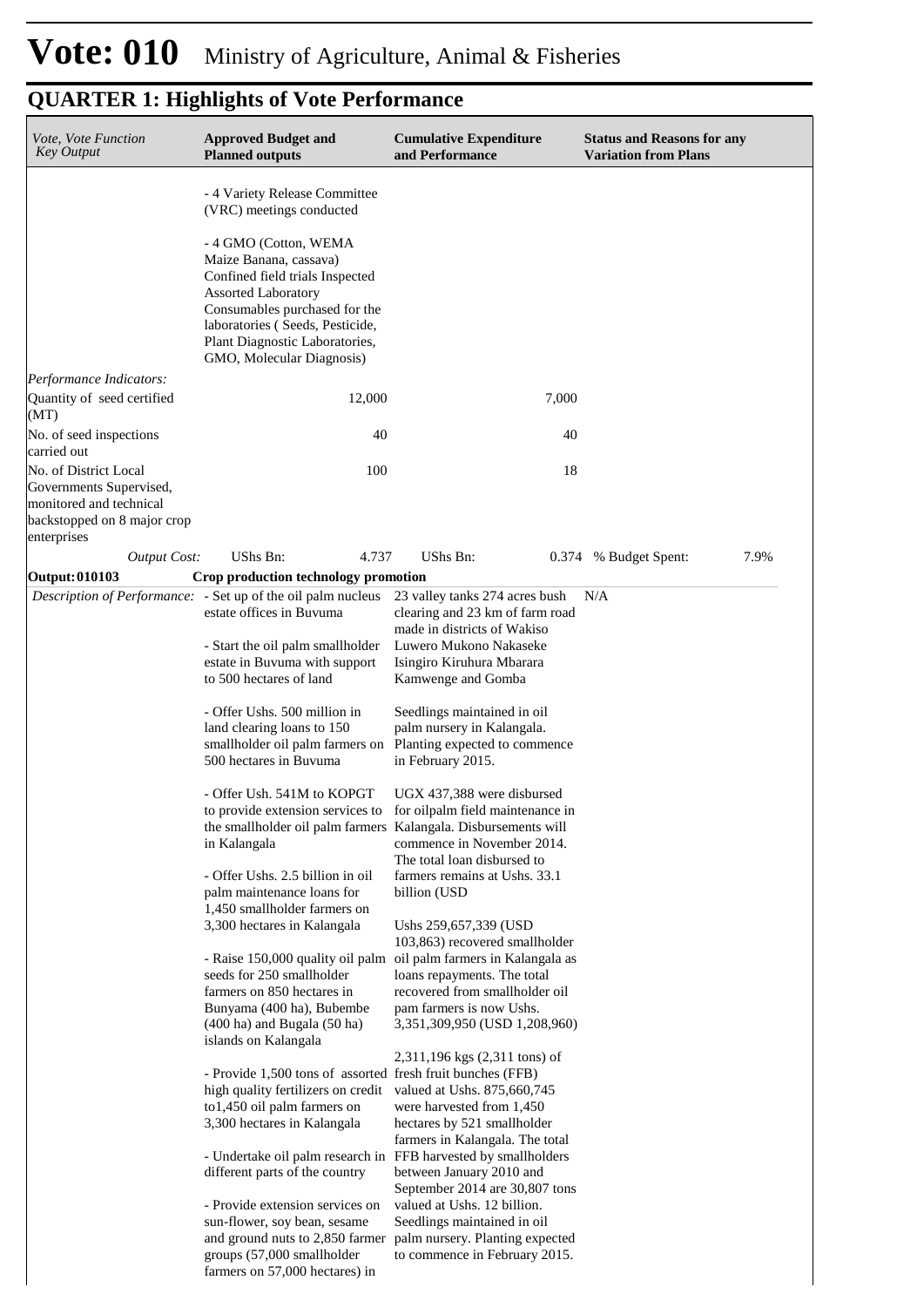| <i>Vote, Vote Function</i><br>Key Output | <b>Approved Budget and</b><br><b>Planned outputs</b>                                      | <b>Cumulative Expenditure</b><br>and Performance                  | <b>Status and Reasons for any</b><br><b>Variation from Plans</b> |
|------------------------------------------|-------------------------------------------------------------------------------------------|-------------------------------------------------------------------|------------------------------------------------------------------|
|                                          | the four regional hubs of                                                                 | UGX 437,388 were disbursed                                        |                                                                  |
|                                          | Eastern, Northern, Lira and                                                               | for maintenance. Disbursements                                    |                                                                  |
|                                          | West Nile Hub.                                                                            | will commence in November                                         |                                                                  |
|                                          | - Support NARO to carry out oil to farmers remains at Ushs. 33.1                          | 2014. The total loan disbursed                                    |                                                                  |
|                                          | seeds adaptive research                                                                   | billion (USD                                                      |                                                                  |
|                                          | supported                                                                                 |                                                                   |                                                                  |
|                                          |                                                                                           | Ushs 259,657,339 (USD)                                            |                                                                  |
|                                          | - Field based seed inspections<br>and certification: Support                              | 103,863) recovered smallholder<br>oil palm farmers as loans       |                                                                  |
|                                          | National Seed Certification                                                               | repayments. The total recovered                                   |                                                                  |
|                                          | Service to provide a loan                                                                 | from smallholder oil pam                                          |                                                                  |
|                                          | guarantee for oil seeds<br>smallholder farmers                                            | farmers is now Ushs.                                              |                                                                  |
|                                          |                                                                                           | 3,351,309,950 (USD 1,208,960)                                     |                                                                  |
|                                          | Procure 1,750,000 cocoa                                                                   | 2,311,196 kgs (2,311 tons) of                                     |                                                                  |
|                                          | seedlings for distribution to                                                             | fresh fruit bunches (FFB)                                         |                                                                  |
|                                          | farmers in all growing districts.                                                         | valued at Ushs. 875,660,745<br>were harvested from 1,450          |                                                                  |
|                                          |                                                                                           | hectares by 521 smallholder                                       |                                                                  |
|                                          | - Technical back-up support                                                               | farmers in Kalangala. The total                                   |                                                                  |
|                                          | provided to cocoa farmers on                                                              | FFB harvested by smallholders                                     |                                                                  |
|                                          | the best cocoa growing and<br>production Technologies in                                  | between January 2010 and<br>September 2014 are 30,807 tons        |                                                                  |
|                                          | Kamuli, Luwuka, Mayuge,                                                                   | valued at Ushs. 12 billion.                                       |                                                                  |
|                                          | Iganga, Jinja, Bundibugyo,                                                                |                                                                   |                                                                  |
|                                          | Kamwenge, Kibaale, Hoima,                                                                 | A total of 405 oil palm farmers                                   |                                                                  |
|                                          | Masindi, Kiboga, Wakiso,<br>Mpigi, Luwero, Mukono,                                        | trained on environmental<br>awareness in Kalangala and            |                                                                  |
|                                          | Buikwe, Bukomansimbi,                                                                     | Bujumba blocks                                                    |                                                                  |
|                                          | Mubende, Nakaseke districts                                                               |                                                                   |                                                                  |
|                                          |                                                                                           | A total of 582 oil seed farmer                                    |                                                                  |
|                                          | - Technical back-up support<br>provided to Tea farmers on the                             | groups (191 in West Nile and<br>391 in Lira Hubs) received        |                                                                  |
|                                          | best Tea growing and                                                                      | extension services from the Pay                                   |                                                                  |
|                                          | production Technologies in                                                                | for Service Providers.                                            |                                                                  |
|                                          | Buhweju, Isingiro, Rwampara,<br>Nebbi, Zombo                                              |                                                                   |                                                                  |
|                                          |                                                                                           | The procurement of 437,500<br>Cocoa seedlings for                 |                                                                  |
|                                          | - The private cocoa nursery                                                               | demonstration during                                              |                                                                  |
|                                          | operators supported to Identify                                                           | sensitization meetings was not                                    |                                                                  |
|                                          | and screen cocoa seed in the<br>varieties of Trinitario and Upper the rains of October to | carried out, to be done during                                    |                                                                  |
|                                          | Amazon for planting in                                                                    | December 2014 in all cocoa                                        |                                                                  |
|                                          | nurseries.                                                                                | growing districts.                                                |                                                                  |
|                                          |                                                                                           |                                                                   |                                                                  |
|                                          | - Operate and maintain heavy<br>Equipment for agricultural                                | Mobilization and sensitization<br>meetings on cocoa were held in, |                                                                  |
|                                          | mechanization to develop water                                                            | Budibugyo (210), Kamwenge                                         |                                                                  |
|                                          | for agricultural production and                                                           | (180), Kibaale (240), Hoima                                       |                                                                  |
|                                          | on farm infrastructure deployed;                                                          | $(158)$ Masindi $(81)$ , Mukono                                   |                                                                  |
|                                          | 80 medium valley tanks/dams or<br>crops, livestock and fish (Water                        | $(166)$ ,                                                         |                                                                  |
|                                          | browsers, Dump trucks, Mobile                                                             | Mobilization and sensitization                                    |                                                                  |
|                                          | workshop, Bull dozers, Graders,                                                           | on Tea growing carried out in                                     |                                                                  |
|                                          | Excavators, Wheel loaders,<br>compactor rollers)                                          | Isingiro where a total of 37<br>farmers were taken for an inter   |                                                                  |
|                                          |                                                                                           | District study visit to Bushenyi                                  |                                                                  |
|                                          | - Equipment for agricultural                                                              | to enable them understand tea                                     |                                                                  |
|                                          | mechanization operated and                                                                | planting and field preparations.                                  |                                                                  |
|                                          | maintained, Namarele and at<br><b>Field Units</b>                                         | Technical back-up support was                                     |                                                                  |
|                                          |                                                                                           | given to cocoa farmers on the                                     |                                                                  |
|                                          | - 14 sustainable land                                                                     | best cocoa growing and                                            |                                                                  |
|                                          | management technologies                                                                   | production ,technologies in                                       |                                                                  |
|                                          | promoted and dissemination<br>capacity developed in Kasese,                               | Kamuli, Luwuka, Mayuge,<br>Jinja and Nakaseke Districts           |                                                                  |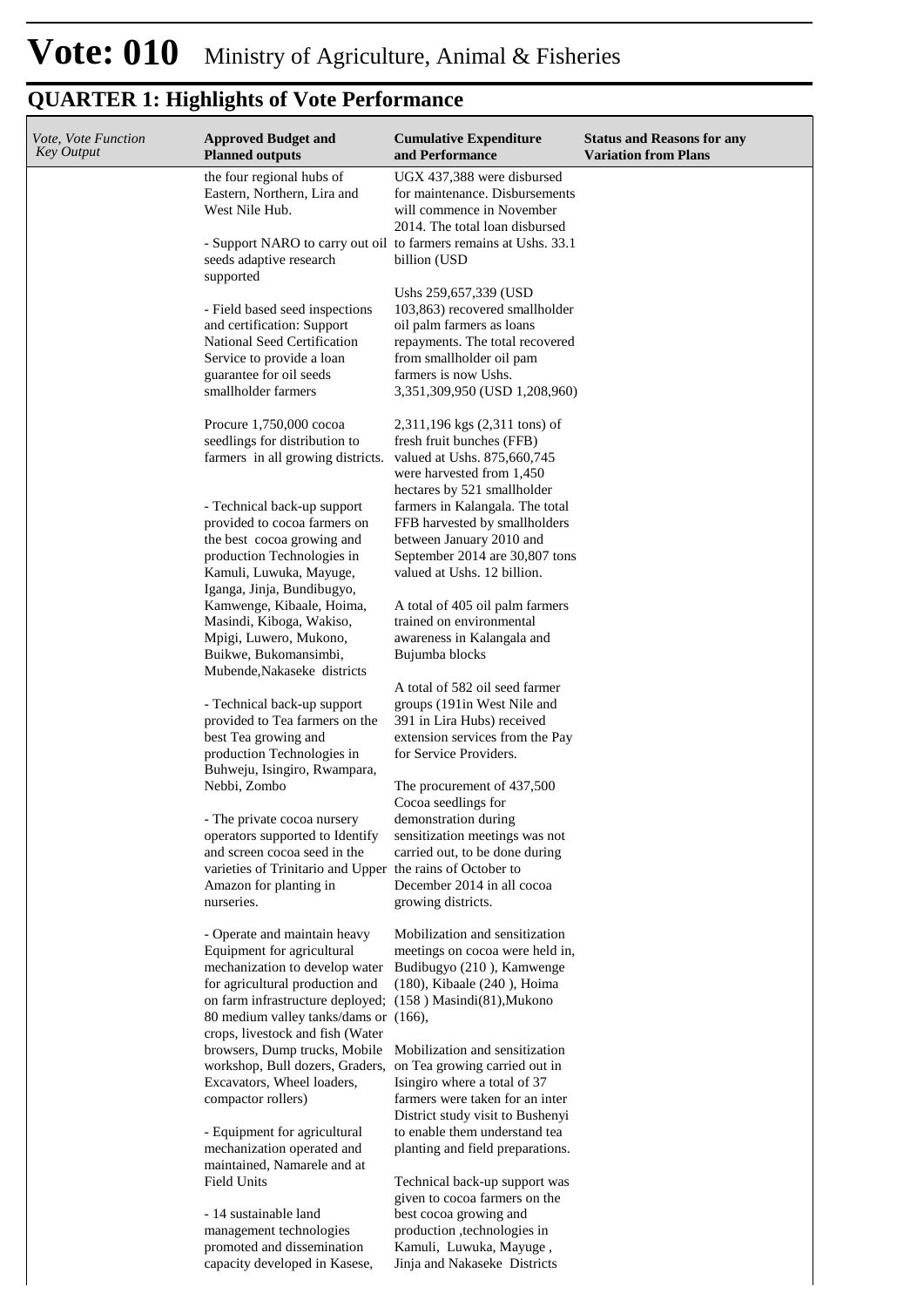| Vote, Vote Function<br><b>Key Output</b>                              | <b>Approved Budget and</b><br><b>Planned outputs</b>                                                                                                                                                                                                            | <b>Cumulative Expenditure</b><br>and Performance                                  | <b>Status and Reasons for any</b><br><b>Variation from Plans</b> |
|-----------------------------------------------------------------------|-----------------------------------------------------------------------------------------------------------------------------------------------------------------------------------------------------------------------------------------------------------------|-----------------------------------------------------------------------------------|------------------------------------------------------------------|
|                                                                       | Rubirirzi, Isingiro, Mitooma,<br>Masindi, Bududa, Manafwa,<br>Budaka, Butaleja, Namutumba,<br>Kotido, Moroto, Wakiso &<br><b>Buikwe</b> districts                                                                                                               |                                                                                   |                                                                  |
|                                                                       | - 4 Tractor make tests and other<br>agricultural machinery tested at<br>Namalere and the districts of<br>Mukono, Lira, Soroti and Gulu.                                                                                                                         |                                                                                   |                                                                  |
| Performance Indicators:<br>No. of Water user<br>committees formed and | 30                                                                                                                                                                                                                                                              | 6                                                                                 |                                                                  |
| trained<br>No. of tractor types tested for<br>performance             | 4                                                                                                                                                                                                                                                               | 1                                                                                 |                                                                  |
| No. of technologies promoted                                          | 10                                                                                                                                                                                                                                                              | 3                                                                                 |                                                                  |
| No. of farmer field schools<br>formed                                 | 40                                                                                                                                                                                                                                                              | 6                                                                                 |                                                                  |
| <b>Output Cost:</b>                                                   | UShs Bn:<br>6.892                                                                                                                                                                                                                                               | UShs Bn:                                                                          | 0.897 % Budget Spent:<br>13.0%                                   |
| Output: 010104                                                        | Crop pest and disease control measures                                                                                                                                                                                                                          |                                                                                   |                                                                  |
|                                                                       | <i>Description of Performance:</i> - Undertake technical back up to Provided technical back up to<br>the districts to control crop<br>epidemic pests and diseases like Lethal Necrosis (MLN)<br>BBW, CBSD, Armyworm,                                            | 15 Districts affected by Maize                                                    | N/A                                                              |
|                                                                       | Quelea Birds, Fruit flies, Coffee Initiated procurement of 8 sets<br>Twig Borer, Desert Locusts,<br>Coffee Leaf Rust Maize Lethal<br>Necrosis Disease (MLND) etc                                                                                                | of plant clinic equipment kits                                                    |                                                                  |
|                                                                       | implemented                                                                                                                                                                                                                                                     | 58 plant clinic staff trained from<br>28 districts of West Nile,                  |                                                                  |
|                                                                       | - 70 Staff Trained in the Control Northern and EasternUganda<br>of epidemic pests and diseases<br>like BBW, CBSD, Armyworm,<br>Quelea Birds, Fruit flies, Coffee affected districts trained on<br>Twig Borer, Desert Locusts,<br>Coffee Leaf Rust, Maize Lethal | 60 District staff from 15<br>management of Maize Lethal<br>Necrosis               |                                                                  |
|                                                                       | Necrosis Disease (MLND) etc<br>- 10,000 litres of assorted<br>Pesticides and 100 Spray pumps Necrosis<br>procured and distributed to the                                                                                                                        | 40 MAAIF Inspectors trained<br>on Management of Maize Lethal                      |                                                                  |
|                                                                       | Crop Pests and diseases affected 15 Crop Pests and disease<br>districts for emergency control.                                                                                                                                                                  | interventions undertaken (<br>MLN, BBW)                                           |                                                                  |
|                                                                       | - 38 Mobile Plant clinics<br>equipped                                                                                                                                                                                                                           | Cumulatively there are 145<br>Plant Clinics operational in 70<br><b>Districts</b> |                                                                  |
|                                                                       | - 80 plant Clinic Staff trained<br>on Operationalization of Plant<br>clinics; throught the country                                                                                                                                                              |                                                                                   |                                                                  |
|                                                                       | - 120 District Staff trained on<br>various aspects on Control of<br>Pests and diseases in Bananas,<br>Coffee, Tea, Rice, Maize Beans,<br>Irish Potatoes, Cassava, and<br>Fruits                                                                                 |                                                                                   |                                                                  |
|                                                                       | - 60 MAAIF Staff trained on<br>Control of Pests and diseases in<br>Bananas, Coffee, Tea, Rice,<br>Maize Beans, Irish Potatoes,<br>Cassava, and Fruits                                                                                                           |                                                                                   |                                                                  |
|                                                                       | - Assorted Pesticides, Traps                                                                                                                                                                                                                                    |                                                                                   |                                                                  |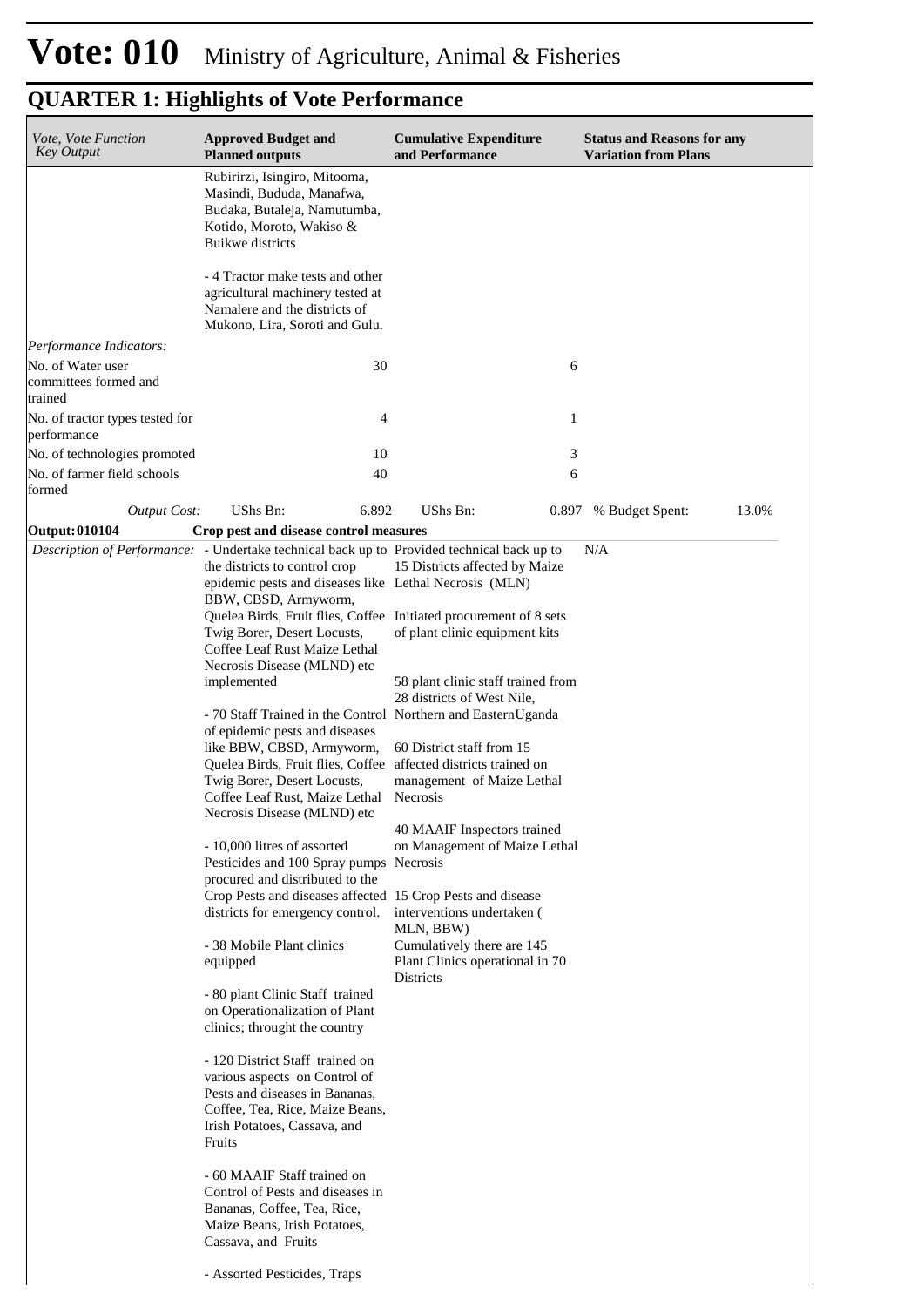| Vote, Vote Function<br><b>Key Output</b>                                     | <b>Approved Budget and</b><br><b>Planned outputs</b>                                                                                                                                                                                                                                                                                                                                                                                                                                                                                                                                                                                                                                                                                                                                                                                                                                                                                              | <b>Cumulative Expenditure</b><br>and Performance                                                                                                                                                                                                                                                                                                                                                                                                                                                                                                                                                                                                                                                                                                                                                                                                                                                                                                                                                                    | <b>Status and Reasons for any</b><br><b>Variation from Plans</b> |
|------------------------------------------------------------------------------|---------------------------------------------------------------------------------------------------------------------------------------------------------------------------------------------------------------------------------------------------------------------------------------------------------------------------------------------------------------------------------------------------------------------------------------------------------------------------------------------------------------------------------------------------------------------------------------------------------------------------------------------------------------------------------------------------------------------------------------------------------------------------------------------------------------------------------------------------------------------------------------------------------------------------------------------------|---------------------------------------------------------------------------------------------------------------------------------------------------------------------------------------------------------------------------------------------------------------------------------------------------------------------------------------------------------------------------------------------------------------------------------------------------------------------------------------------------------------------------------------------------------------------------------------------------------------------------------------------------------------------------------------------------------------------------------------------------------------------------------------------------------------------------------------------------------------------------------------------------------------------------------------------------------------------------------------------------------------------|------------------------------------------------------------------|
|                                                                              | and Spray pumps procured for<br>demonstrations and emergency<br>control. Of Pests and diseases in<br>Bananas, Coffee, Tea, Rice,<br>Maize Beans, Irish Potatoes,<br>Cassava, and Fruits                                                                                                                                                                                                                                                                                                                                                                                                                                                                                                                                                                                                                                                                                                                                                           |                                                                                                                                                                                                                                                                                                                                                                                                                                                                                                                                                                                                                                                                                                                                                                                                                                                                                                                                                                                                                     |                                                                  |
| Performance Indicators:<br>Number of chemical dealers<br>premises registered | 100                                                                                                                                                                                                                                                                                                                                                                                                                                                                                                                                                                                                                                                                                                                                                                                                                                                                                                                                               | 9                                                                                                                                                                                                                                                                                                                                                                                                                                                                                                                                                                                                                                                                                                                                                                                                                                                                                                                                                                                                                   |                                                                  |
| Number of chemical dealers<br>certified                                      | 60                                                                                                                                                                                                                                                                                                                                                                                                                                                                                                                                                                                                                                                                                                                                                                                                                                                                                                                                                | 9                                                                                                                                                                                                                                                                                                                                                                                                                                                                                                                                                                                                                                                                                                                                                                                                                                                                                                                                                                                                                   |                                                                  |
| Number of agro chemicals<br>registered                                       | 150                                                                                                                                                                                                                                                                                                                                                                                                                                                                                                                                                                                                                                                                                                                                                                                                                                                                                                                                               | 14                                                                                                                                                                                                                                                                                                                                                                                                                                                                                                                                                                                                                                                                                                                                                                                                                                                                                                                                                                                                                  |                                                                  |
| No. of staff trained in pest<br>surveillance, diagnostics and<br>control     | 200                                                                                                                                                                                                                                                                                                                                                                                                                                                                                                                                                                                                                                                                                                                                                                                                                                                                                                                                               | 87                                                                                                                                                                                                                                                                                                                                                                                                                                                                                                                                                                                                                                                                                                                                                                                                                                                                                                                                                                                                                  |                                                                  |
| No of mobile plant clinics<br>established and operational                    | 50                                                                                                                                                                                                                                                                                                                                                                                                                                                                                                                                                                                                                                                                                                                                                                                                                                                                                                                                                | 5                                                                                                                                                                                                                                                                                                                                                                                                                                                                                                                                                                                                                                                                                                                                                                                                                                                                                                                                                                                                                   |                                                                  |
| No of crop and pest disease<br>control interventions<br>undertaken           | 70                                                                                                                                                                                                                                                                                                                                                                                                                                                                                                                                                                                                                                                                                                                                                                                                                                                                                                                                                | 15                                                                                                                                                                                                                                                                                                                                                                                                                                                                                                                                                                                                                                                                                                                                                                                                                                                                                                                                                                                                                  |                                                                  |
| <b>Output Cost:</b>                                                          | <b>UShs Bn:</b><br>1.066                                                                                                                                                                                                                                                                                                                                                                                                                                                                                                                                                                                                                                                                                                                                                                                                                                                                                                                          | <b>UShs Bn:</b><br>0.222                                                                                                                                                                                                                                                                                                                                                                                                                                                                                                                                                                                                                                                                                                                                                                                                                                                                                                                                                                                            | 20.8%<br>% Budget Spent:                                         |
| Output: 010105                                                               | Food and nutrition security                                                                                                                                                                                                                                                                                                                                                                                                                                                                                                                                                                                                                                                                                                                                                                                                                                                                                                                       |                                                                                                                                                                                                                                                                                                                                                                                                                                                                                                                                                                                                                                                                                                                                                                                                                                                                                                                                                                                                                     |                                                                  |
|                                                                              | Description of Performance: - At least 13 MT of rice seed<br>disseminated to 10,000 farmers<br>in collaboration with, JICA,<br>NARO and NAADS for own<br>seed multiplication.<br>- 13,000 rice farmers trained in<br>collaboration with NAADS and<br><b>JICA</b><br>- On-farm rice cultivation<br>practices and seed<br>multiplication supervised and<br>monitored in 44 districts<br>- 60 Trainers trained (TOT) in<br>modern rice cultivation<br>techniques<br>- Food and Nutrition Security<br>surveillance carried out 2 times<br>a year in all regions of Uganda<br>- 100 Selected farmer<br>institutions (FFS Networks &<br>associations) strengthened to<br>produce & engage in<br>commercial activities in Gulu,<br>Kole and Lira Districts.<br>- Capacity of at least 10 SMEs<br>engaged in rice, sunflower and<br>other potential commodities<br>processing and marketing<br>enhanced/strengthened in Gulu,<br>Kole and Lira Districts. | A total of 35 Farmer institutions N/A<br>were selected in Lira district and<br>25 from Kole and as well as 30<br>from Gulu district. These<br>institutions were engaged in<br>commercial activities in the said<br>districts.<br>Nine trainings were conducted<br>to 30 farmer institutions (farmer<br>field schools, networks and<br>groups) on production and<br>marketing plans, good<br>agricultural practices and<br>product quality management of<br>sunflower and rice in Lira, Kole<br>and Gulu<br>Three trainings conducted in<br>Gulu, Lira and Kole on Post-<br>Harvest Handling, Agro-<br>processing, Value addition and<br>proper storage. (One in each<br>district). The training was<br>conducted to 20 millers in Lira,<br>20 millers in Gulu and 5 in Kole.<br>Three trainings were conducted<br>to farmer groups in good<br>agricultural practice (GAP) one<br>in each district (Lira, Kole and<br>Gulu).<br>Conducted 3 trainings to 6<br>SMEs in Kole, Gulu and Lira<br>Districts on Customized |                                                                  |
|                                                                              |                                                                                                                                                                                                                                                                                                                                                                                                                                                                                                                                                                                                                                                                                                                                                                                                                                                                                                                                                   | <b>Business Development Services</b><br>and on the job mentoring support<br>Sensitized the Regional Oil<br>Seed Sub-Sector Platform (1)<br>and 6 Lira Sub-county rice<br>platforms for strengthening the                                                                                                                                                                                                                                                                                                                                                                                                                                                                                                                                                                                                                                                                                                                                                                                                            |                                                                  |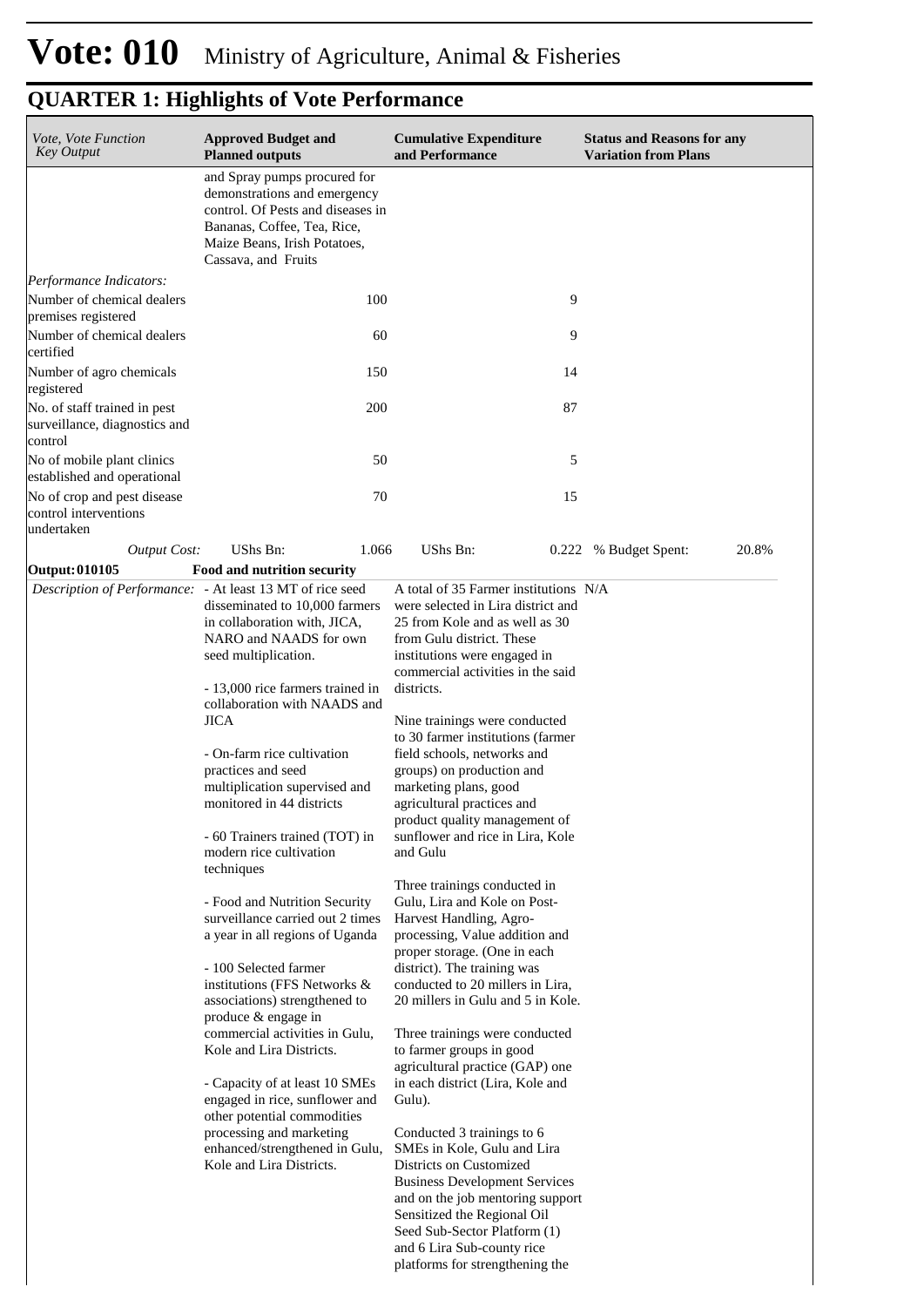| <i>Vote, Vote Function</i><br><b>Key Output</b>                                            | <b>Approved Budget and</b><br><b>Planned outputs</b>                                                                                                                                                                                                                                                                                                                                                                                                                                                                                                                                                                                           |       | <b>Cumulative Expenditure</b><br>and Performance                                                                                                                                                                                                                        |                  | <b>Status and Reasons for any</b><br><b>Variation from Plans</b>                                      |       |
|--------------------------------------------------------------------------------------------|------------------------------------------------------------------------------------------------------------------------------------------------------------------------------------------------------------------------------------------------------------------------------------------------------------------------------------------------------------------------------------------------------------------------------------------------------------------------------------------------------------------------------------------------------------------------------------------------------------------------------------------------|-------|-------------------------------------------------------------------------------------------------------------------------------------------------------------------------------------------------------------------------------------------------------------------------|------------------|-------------------------------------------------------------------------------------------------------|-------|
|                                                                                            |                                                                                                                                                                                                                                                                                                                                                                                                                                                                                                                                                                                                                                                |       | platform by encouraging them<br>to speak out on cross border<br>trade and air out the challenges<br>facing them. For the trade would<br>offer better market and boost<br>production                                                                                     |                  |                                                                                                       |       |
| Performance Indicators:                                                                    |                                                                                                                                                                                                                                                                                                                                                                                                                                                                                                                                                                                                                                                |       |                                                                                                                                                                                                                                                                         |                  |                                                                                                       |       |
| Number of Local<br>Government Staff trained in<br>household food and<br>nutrition security |                                                                                                                                                                                                                                                                                                                                                                                                                                                                                                                                                                                                                                                | 300   |                                                                                                                                                                                                                                                                         | 60               |                                                                                                       |       |
| Number of districts assessed<br>for food and nutrition security                            |                                                                                                                                                                                                                                                                                                                                                                                                                                                                                                                                                                                                                                                | 50    |                                                                                                                                                                                                                                                                         | 10               |                                                                                                       |       |
| <b>Output Cost:</b>                                                                        | UShs Bn:                                                                                                                                                                                                                                                                                                                                                                                                                                                                                                                                                                                                                                       | 2.385 | UShs Bn:                                                                                                                                                                                                                                                                |                  | 0.134 % Budget Spent:                                                                                 | 5.6%  |
| <b>Output: 010106</b>                                                                      | Increased value addition in the sector                                                                                                                                                                                                                                                                                                                                                                                                                                                                                                                                                                                                         |       |                                                                                                                                                                                                                                                                         |                  |                                                                                                       |       |
|                                                                                            | Description of Performance: Cocoa farmers in monitored to<br>assess suitability of their<br>primary processing methods<br>Support the private cocoa<br>nursery operators in all cocoa<br>growing districts to Identify and New cocoa farmers of were<br>screen cocoa seed in the<br>Amazon for planting in<br>nurseries.<br>Technical back-up support<br>provided to Tea farmers on the<br>best Tea growing and<br>production Technologies<br>Carry out mobilization and<br>sensitization of new tea farmers<br>Carry out capacity building on<br>Tea growing for the district<br>extension officials and private<br>sector service providers. |       | A monitoring visit was carried<br>out to meet farmers of<br>Bundibugyo district to assess<br>cocoa primary processing<br>suitability.<br>trained in primary processing in<br>varieties of Trinitario and Upper Luwuka (110), Mukono (77),<br>Jinja (120), Mayuge (260), |                  | The exercise of recording<br>farmers is still ongoing                                                 |       |
| Performance Indicators:<br>No of registered farmers<br>groups involved in primary          |                                                                                                                                                                                                                                                                                                                                                                                                                                                                                                                                                                                                                                                | 300   |                                                                                                                                                                                                                                                                         | $\boldsymbol{0}$ |                                                                                                       |       |
| processing                                                                                 |                                                                                                                                                                                                                                                                                                                                                                                                                                                                                                                                                                                                                                                |       |                                                                                                                                                                                                                                                                         |                  |                                                                                                       |       |
| Output Cost:                                                                               | UShs Bn:                                                                                                                                                                                                                                                                                                                                                                                                                                                                                                                                                                                                                                       | 1.146 | UShs Bn:                                                                                                                                                                                                                                                                |                  | 0.346 % Budget Spent:                                                                                 | 30.2% |
| <b>Output: 010107</b>                                                                      |                                                                                                                                                                                                                                                                                                                                                                                                                                                                                                                                                                                                                                                |       | Promotion of Production & Productivity of priority commodities                                                                                                                                                                                                          |                  |                                                                                                       |       |
|                                                                                            | Description of Performance: - At least 2MT of foundation<br>rice seed from JICA/NARO<br>multiplied by selected<br>individual farmers, farmer<br>groups or NGOs to produce at<br>least 100MT of QDS<br>- 100MT of rice QDS produced<br>in selected communities<br>purchased and redistributed to<br>other farmers<br>- Establish 200 mother gardens<br>of 1 ha each of fruit tree (citrus<br>and mango) in 20 districts along<br>the cattle corridor to enhance<br>multiplication of clean planting                                                                                                                                             |       | N/A                                                                                                                                                                                                                                                                     |                  | Exercise to commense<br>undertaken in the oncoming<br>rains of October, November and<br>December 2014 |       |
|                                                                                            | materials<br>- Establish 250 banana mother                                                                                                                                                                                                                                                                                                                                                                                                                                                                                                                                                                                                     |       |                                                                                                                                                                                                                                                                         |                  |                                                                                                       |       |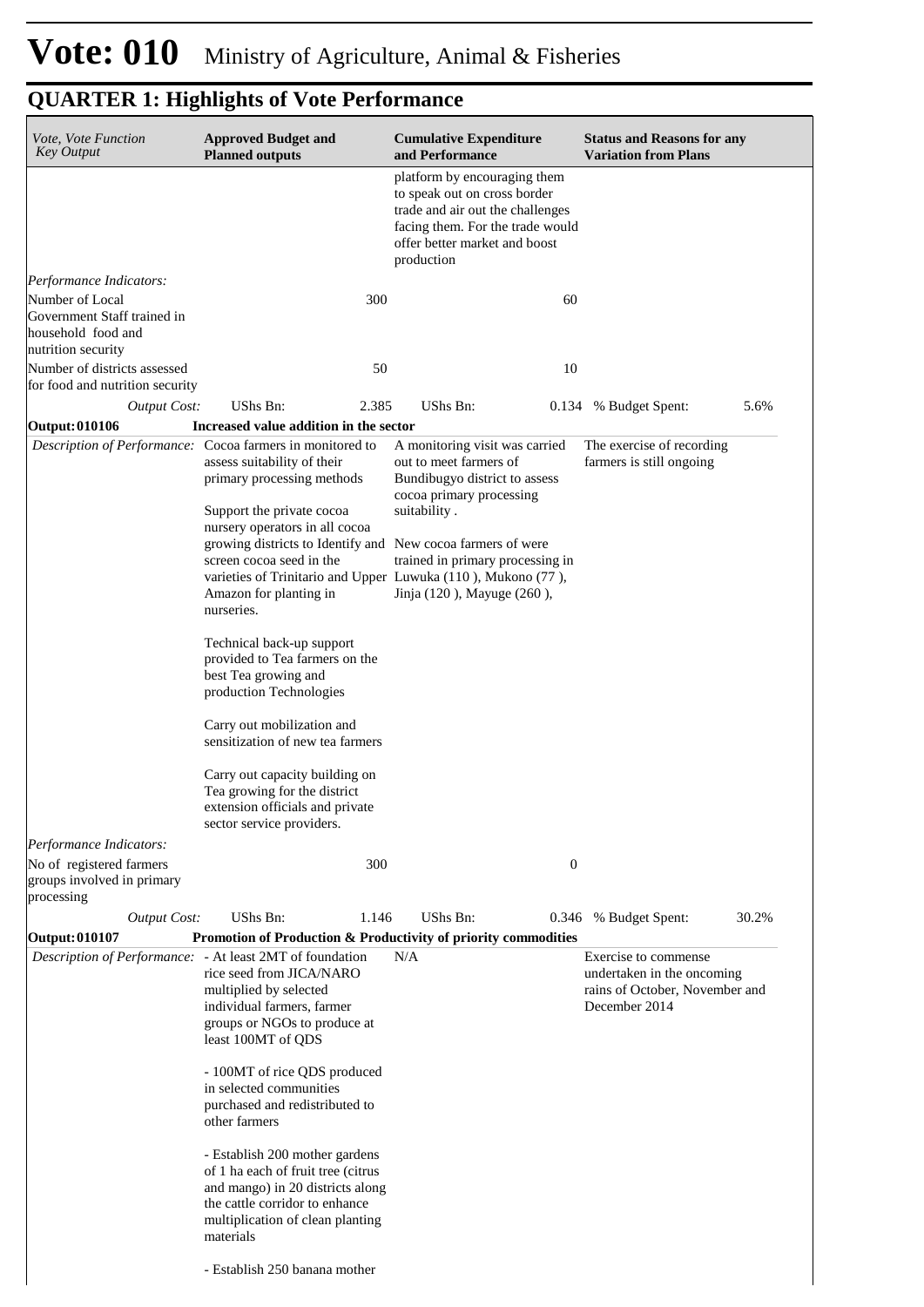| Vote, Vote Function<br><b>Key Output</b>                                                                                   | <b>Approved Budget and</b><br><b>Planned outputs</b>                                                                                                                                                                         | <b>Cumulative Expenditure</b><br>and Performance                                                                        | <b>Status and Reasons for any</b><br><b>Variation from Plans</b> |  |
|----------------------------------------------------------------------------------------------------------------------------|------------------------------------------------------------------------------------------------------------------------------------------------------------------------------------------------------------------------------|-------------------------------------------------------------------------------------------------------------------------|------------------------------------------------------------------|--|
|                                                                                                                            | gardens using clean tissue<br>cultured plantlets in 3 regions to<br>enhance plantation<br>rehabilitation in Buganda and<br>Busoga as well as expand<br>banana growing to Northern                                            |                                                                                                                         |                                                                  |  |
| Performance Indicators:<br>Number of farmers receiving<br>seed, planting materials                                         | 400                                                                                                                                                                                                                          | $\mathbf{0}$                                                                                                            |                                                                  |  |
| <b>Output Cost:</b>                                                                                                        | UShs Bn:<br>1.904                                                                                                                                                                                                            | UShs Bn:                                                                                                                | 13.8%<br>0.263 % Budget Spent:                                   |  |
| Output: 010108                                                                                                             | Increased value addition of priority commodities                                                                                                                                                                             |                                                                                                                         |                                                                  |  |
| Description of Performance: - At least 80 rice millers &                                                                   | traders will be trained and<br>should be able to attain an<br>equivalent to grade three (3) of<br>UNBS.<br>- Rice Millers'<br><b>Association/Platforms</b>                                                                   | N/A                                                                                                                     | Assessment still ongoing                                         |  |
|                                                                                                                            | established and supported to<br>hold 02 bi-annual meetings.                                                                                                                                                                  |                                                                                                                         |                                                                  |  |
|                                                                                                                            | - National Surveys on rice<br>quality conducted and database<br>updated                                                                                                                                                      |                                                                                                                         |                                                                  |  |
|                                                                                                                            | - Primary processing and value<br>addition promotion activities for<br>7 priority crop commodities<br>(Maize, Beans, Rice, Cassava,<br>Banana, Tea, Fruits and Coffee)<br>supported, supervised and<br>monitored regionally. |                                                                                                                         |                                                                  |  |
| Performance Indicators:                                                                                                    |                                                                                                                                                                                                                              |                                                                                                                         |                                                                  |  |
| Number of farmer groups<br>(including cooperatives)<br>involved in primary<br>processing within the<br>production clusters | 80                                                                                                                                                                                                                           | $\boldsymbol{0}$                                                                                                        |                                                                  |  |
| <b>Output Cost:</b>                                                                                                        | UShs Bn:<br>3.031                                                                                                                                                                                                            | UShs Bn:                                                                                                                | 6.2%<br>0.187 % Budget Spent:                                    |  |
| Output: 010109                                                                                                             | Control of pest and diseases in priority commodities                                                                                                                                                                         |                                                                                                                         |                                                                  |  |
| Description of Performance: - 12,000 Farmers trained on                                                                    | Control of Coffee Leaf Rust in<br>the districts that received inputs<br>of Mbale, Manafwa, Bududa,<br>Sironko, Bulambuli,<br>Kapchorwa, Bukwo and Kween                                                                      | 48 Districts technically backed<br>up on reviewing the BBW bye-<br>laws being implemented<br>BBW Posters, Brochures and | N/A                                                              |  |
|                                                                                                                            | ,Kabale, Kabarole, Kasese,<br>Bundibugyo, Arua and Zombo                                                                                                                                                                     | Talk shows conducted in the 48<br>districts where technical<br>backstopping was conducted                               |                                                                  |  |
|                                                                                                                            | - Assorted demonstration<br>materials for control of Coffee<br>Leaf Rust (CLR) procured                                                                                                                                      | Procurement process initiated<br>for the disease free planting<br>materials                                             |                                                                  |  |
|                                                                                                                            | - 60 District Local Governments<br>leaders sensitized on<br>formulation and benefits of<br>Ordinances /Bye Laws in<br>control of BBW                                                                                         | 48 Districts backstopped on<br><b>BBW</b> Control                                                                       |                                                                  |  |
|                                                                                                                            | - Information disseminated on<br>Control of BBW to the 60<br>affected districts (Radio Talk<br>Shows, Radio Spot Messages<br>Newspaper articles)                                                                             |                                                                                                                         |                                                                  |  |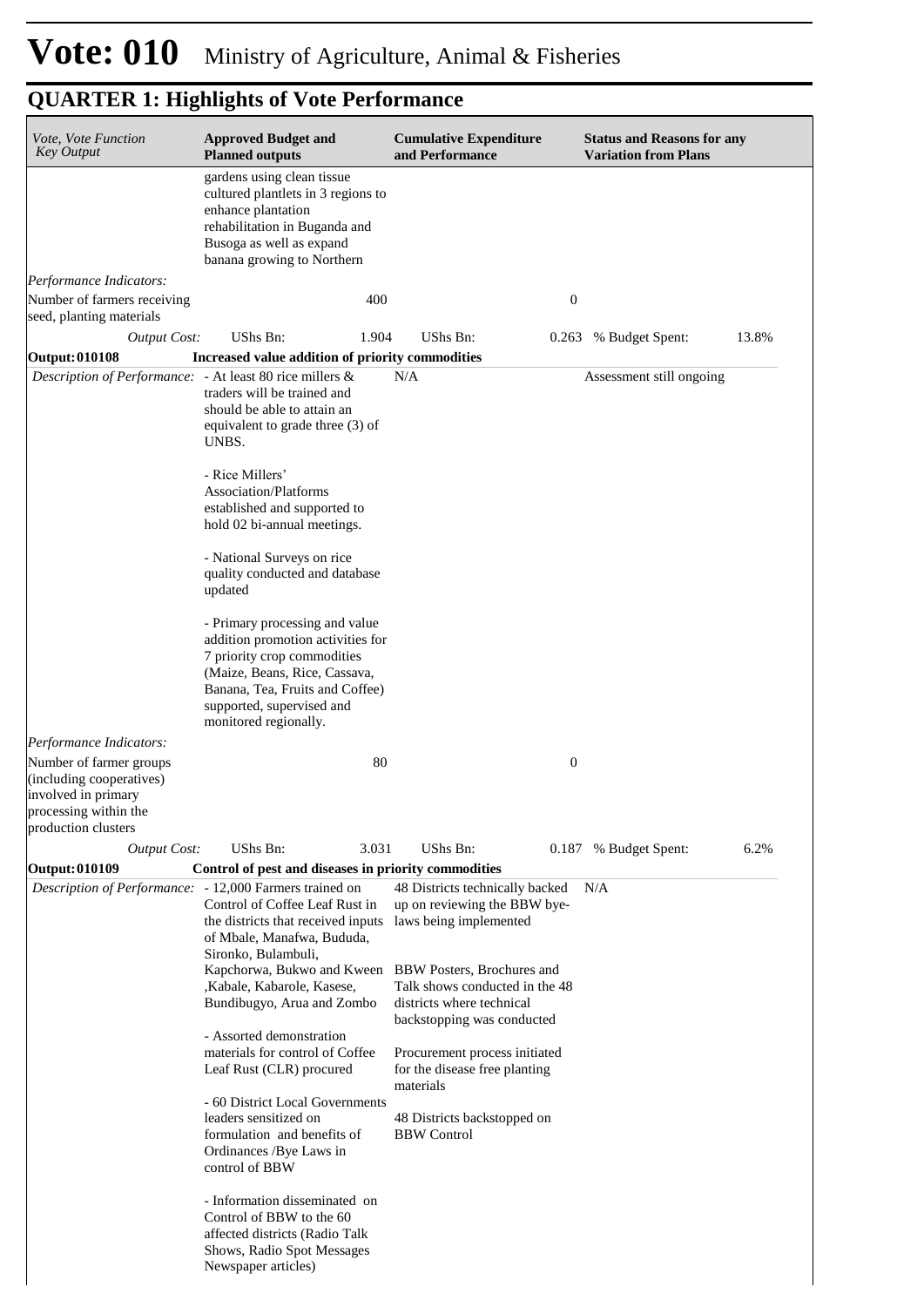| Vote, Vote Function<br><b>Key Output</b>             | <b>Approved Budget and</b><br><b>Planned outputs</b>                                                                                                         | <b>Cumulative Expenditure</b><br>and Performance                                                                                                                                                                                                      | <b>Status and Reasons for any</b><br><b>Variation from Plans</b>                                              |
|------------------------------------------------------|--------------------------------------------------------------------------------------------------------------------------------------------------------------|-------------------------------------------------------------------------------------------------------------------------------------------------------------------------------------------------------------------------------------------------------|---------------------------------------------------------------------------------------------------------------|
|                                                      | - 1200 Extension agents/<br>NAADS TTS trained the on the<br>Control of BBW<br>60,000 farmers trained on the<br>Control of BBW                                |                                                                                                                                                                                                                                                       |                                                                                                               |
|                                                      | - 60 Mother gardens for<br>provision of disease free<br>planting materials in the 60<br>affected districts established                                       |                                                                                                                                                                                                                                                       |                                                                                                               |
|                                                      | - BBW Steering and Technical<br>Committees on the Control of<br><b>BBW</b> facilitated                                                                       |                                                                                                                                                                                                                                                       |                                                                                                               |
|                                                      | - Control of cassava pests and<br>diseases ensured                                                                                                           |                                                                                                                                                                                                                                                       |                                                                                                               |
|                                                      | - Deliberate Effort to Control<br>maize Lethal Necrosis Disease<br>in 50 Districts                                                                           |                                                                                                                                                                                                                                                       |                                                                                                               |
|                                                      | - 100 Soil Testing Kits procured                                                                                                                             |                                                                                                                                                                                                                                                       |                                                                                                               |
| Performance Indicators:                              |                                                                                                                                                              |                                                                                                                                                                                                                                                       |                                                                                                               |
| No. of BBW interventions<br>undertaken               | 60                                                                                                                                                           | 48                                                                                                                                                                                                                                                    |                                                                                                               |
| No. of districts backstopped<br>on BBW control       | 60                                                                                                                                                           | 48                                                                                                                                                                                                                                                    |                                                                                                               |
| <b>Output Cost:</b>                                  | UShs Bn:<br>1.182                                                                                                                                            | UShs Bn:                                                                                                                                                                                                                                              | 15.5%<br>0.184 % Budget Spent:                                                                                |
| Output: 010180                                       | <b>Dam Construction (Crops)</b><br><i>Description of Performance:</i> - 10 medium scale dams dag by N/A<br>use of equipment from the<br>Japanese Government. |                                                                                                                                                                                                                                                       | Concetrated on the digging of<br>onfarm valley tanks. Valley<br>dams to be made in the<br>subsquent quarters. |
| Performance Indicators:                              |                                                                                                                                                              |                                                                                                                                                                                                                                                       |                                                                                                               |
| No. of feasibility                                   | 15                                                                                                                                                           | 3                                                                                                                                                                                                                                                     |                                                                                                               |
| studies/designs undertaken                           |                                                                                                                                                              |                                                                                                                                                                                                                                                       |                                                                                                               |
| No. of Dams rehabilitated                            | 20<br>10                                                                                                                                                     | $\boldsymbol{0}$                                                                                                                                                                                                                                      |                                                                                                               |
| No. of Dams constructed for<br>crop based irrigation |                                                                                                                                                              | $\boldsymbol{0}$                                                                                                                                                                                                                                      |                                                                                                               |
| <b>Output Cost:</b><br>Output: 010182                | <b>UShs Bn:</b><br>0.300                                                                                                                                     | UShs Bn:<br>0.065                                                                                                                                                                                                                                     | 21.7%<br>% Budget Spent:                                                                                      |
|                                                      | <b>Construction of irrigation schemes</b><br>Description of Performance: District Specific Potential sites                                                   | Complete installation of the on-                                                                                                                                                                                                                      | Procurement for construction of                                                                               |
|                                                      | identified, baseline surveys,<br>designs, drawings and bills of<br>quantities developed for all sites Gomba, Bukomansimbi,<br>in selected districts          | going small scale irrigation<br>demonstrations sites of Kibaale,<br>Masaka, Kyenjonjo, Rukungiri<br>and Ibanda                                                                                                                                        | small scale demosstill ongoing.                                                                               |
|                                                      | 20 Small scale irrigation/water<br>harvesting demonstration sites<br>Established in selected districts                                                       | Monitoring, construction<br>supervision and technical<br>verification of the on-going sites<br>in Gulu, Lira, Pader, Kitgum,<br>Oyam, Rubirizi, Katakwi,<br>Kibaale, Gomba,<br>Bukomansimbi, Masaka,<br>Kyenjonjo, Rukungiri and<br>Ibanda Districts; |                                                                                                               |
|                                                      |                                                                                                                                                              | Communicated to districts to<br>submit prioritised lists of sites<br>for small-scale irrigation/water<br>harvesting demo construction                                                                                                                 |                                                                                                               |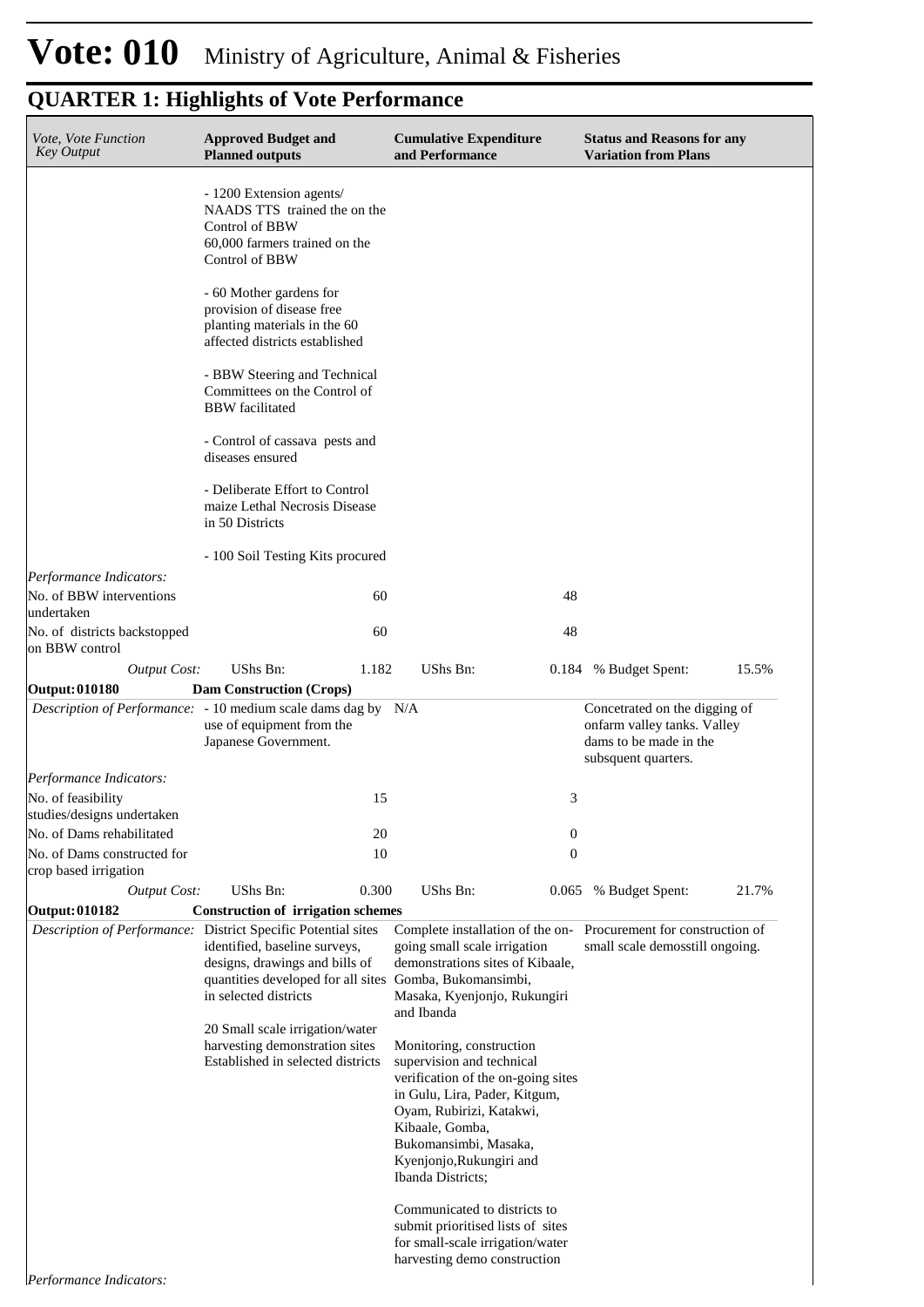| Vote, Vote Function<br><b>Key Output</b>                                            | <b>Approved Budget and</b><br><b>Planned outputs</b>         |       | <b>Cumulative Expenditure</b><br>and Performance                                                                                                                                                             |                  | <b>Status and Reasons for any</b><br><b>Variation from Plans</b>                                   |       |
|-------------------------------------------------------------------------------------|--------------------------------------------------------------|-------|--------------------------------------------------------------------------------------------------------------------------------------------------------------------------------------------------------------|------------------|----------------------------------------------------------------------------------------------------|-------|
| No. of small scale irrigation                                                       |                                                              | 20    |                                                                                                                                                                                                              | $\boldsymbol{0}$ |                                                                                                    |       |
| demonstrations constructed                                                          |                                                              |       |                                                                                                                                                                                                              |                  |                                                                                                    |       |
| No. of Potential sites for<br>irrigation identified                                 |                                                              | 40    |                                                                                                                                                                                                              | 12               |                                                                                                    |       |
| No. of new crop based<br>irrigation schemes designed                                |                                                              | 20    |                                                                                                                                                                                                              | 3                |                                                                                                    |       |
| <b>Output Cost:</b>                                                                 | <b>UShs Bn:</b>                                              | 0.800 | UShs Bn:                                                                                                                                                                                                     | 0.199            | % Budget Spent:                                                                                    | 24.8% |
| <b>Output: 010183</b>                                                               | Plant clinic/laboratory facility construction                |       |                                                                                                                                                                                                              |                  |                                                                                                    |       |
| Description of Performance: - 2 Green Houses constructed at Procurement process for | Namalere                                                     |       | construction of two green<br>houses in Namalele initiated                                                                                                                                                    |                  | No new plant clinics have been<br>established yet. Awaiting the<br>procured plant clinic equipment |       |
|                                                                                     | - 38 Mobile Plant clinics<br>equipped                        |       |                                                                                                                                                                                                              |                  |                                                                                                    |       |
|                                                                                     | Operationalization of Plant                                  |       | Initiated procurement of 38 sets<br>- 80 plant Clinic Staff trained on of plant clinic equipment                                                                                                             |                  |                                                                                                    |       |
|                                                                                     | clinics; throught the country                                |       | 58 Plant Clinic doctors trained<br>in Module 1 (Field Diagnosis                                                                                                                                              |                  |                                                                                                    |       |
|                                                                                     | - Diagnostic and pesticide                                   |       | and operation of plant clinic)<br>analytical Laboratories equipped and Module 2 (The art of                                                                                                                  |                  |                                                                                                    |       |
|                                                                                     | Apparatus for Analytical                                     |       | advice-giving<br>laboratory acquired at Namalere recommendations)<br>Procurement process initiated                                                                                                           |                  |                                                                                                    |       |
|                                                                                     | - Purchase of assorted<br>Laboratory supplies and            |       | Procurement process initiated                                                                                                                                                                                |                  |                                                                                                    |       |
|                                                                                     | equipment for Kawanda and<br>Namalere                        |       | for procurement of 60 sets of<br>protective gear for crop<br>inspectors                                                                                                                                      |                  |                                                                                                    |       |
|                                                                                     | - 60 sets of protective gear<br>procured for crop Inspectors |       |                                                                                                                                                                                                              |                  |                                                                                                    |       |
| Performance Indicators:                                                             |                                                              |       |                                                                                                                                                                                                              |                  |                                                                                                    |       |
| Number of new plant clinics<br>established                                          |                                                              | 38    |                                                                                                                                                                                                              | $\boldsymbol{0}$ |                                                                                                    |       |
| <b>Output Cost:</b>                                                                 | UShs Bn:                                                     | 0.400 | UShs Bn:                                                                                                                                                                                                     | 0.029            | % Budget Spent:                                                                                    | 7.2%  |
| <b>Vote Function Cost</b><br><b>Vote Function: 0102 Animal Resources</b>            | <b>UShs Bn:</b>                                              |       | 38.193 UShs Bn:                                                                                                                                                                                              | 9.447            | % Budget Spent:                                                                                    | 24.7% |
| <b>Output: 010202</b>                                                               | Improved access to water for livestock                       |       |                                                                                                                                                                                                              |                  |                                                                                                    |       |
| Description of Performance: - Construct 60 valley tanks and                         | 5 valley dams in the cattle                                  |       | A total of 27 valley tanks of<br>capacity 25,851 cubic metres of                                                                                                                                             |                  | N/A                                                                                                |       |
|                                                                                     | corridor districts with<br>equipment from the Japanese       |       | water constructed by the<br>MAAIF heavy equipment Unit                                                                                                                                                       |                  |                                                                                                    |       |
|                                                                                     | Government.                                                  |       | from Japan in Kamwenge and<br>Mbarara.                                                                                                                                                                       |                  |                                                                                                    |       |
|                                                                                     |                                                              |       | A total of 7 valley dams of<br>capacity 23,163 cubic metres of<br>water constructed by the<br>MAAIF heavy equipment Unit<br>from Japan in Kamwenge and                                                       |                  |                                                                                                    |       |
|                                                                                     |                                                              |       | Mbarara.<br>One (1) community valley dam<br>constructed and 1 valley tank<br>rehabilitated in Katakwi both of<br>capacity 11,400 cubic metres of<br>water with the MAAIF heavy<br>equipment Unit from Japan. |                  |                                                                                                    |       |
| Performance Indicators:<br>Number of water user<br>associations supported,          |                                                              | 20    |                                                                                                                                                                                                              | 4                |                                                                                                    |       |
| formed and trained<br>Number of valley tanks/dams<br>rehabilitated                  |                                                              | 20    |                                                                                                                                                                                                              | 23               |                                                                                                    |       |
| <b>Output Cost:</b>                                                                 | UShs Bn:                                                     | 0.210 | UShs Bn:                                                                                                                                                                                                     |                  | 0.056 % Budget Spent:                                                                              | 26.5% |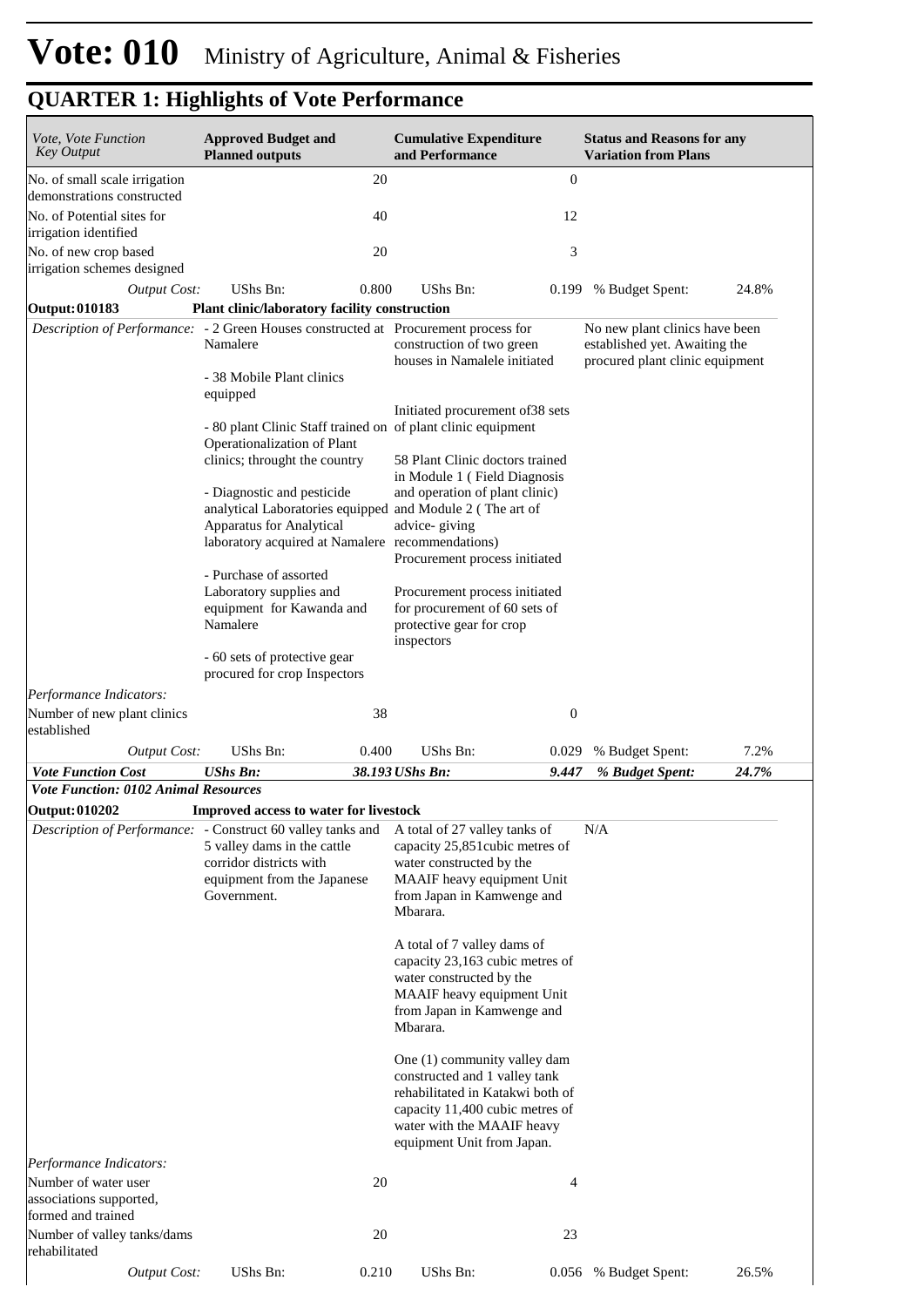| Vote, Vote Function<br>Key Output                                                           | <b>Approved Budget and</b><br><b>Planned outputs</b>                                                                                                                                                                                                                                                                                                                                                                                                                  | <b>Cumulative Expenditure</b><br>and Performance                                                                                                                                                                                                                                                                                                                                                                                                                     | <b>Status and Reasons for any</b><br><b>Variation from Plans</b> |
|---------------------------------------------------------------------------------------------|-----------------------------------------------------------------------------------------------------------------------------------------------------------------------------------------------------------------------------------------------------------------------------------------------------------------------------------------------------------------------------------------------------------------------------------------------------------------------|----------------------------------------------------------------------------------------------------------------------------------------------------------------------------------------------------------------------------------------------------------------------------------------------------------------------------------------------------------------------------------------------------------------------------------------------------------------------|------------------------------------------------------------------|
| <b>Output: 010203</b>                                                                       | <b>Promotion of Animals and Animal Products</b>                                                                                                                                                                                                                                                                                                                                                                                                                       |                                                                                                                                                                                                                                                                                                                                                                                                                                                                      |                                                                  |
| Description of Performance: - EU market for honey and                                       | honey products sustained<br>(Collect and analyse honey<br>samples for residues)                                                                                                                                                                                                                                                                                                                                                                                       | 8 samples of honey were<br>collected from Masaka,<br>Bushenyi, Sheema Mbarara,<br>Rubirizi for analysis                                                                                                                                                                                                                                                                                                                                                              | N/A                                                              |
|                                                                                             | - Viable silkworm egg parent<br>lines available at the National<br>Sericulture centre laboratories<br>(Quality mulberry leaf for<br>silkworm egg seed production,<br>availed, quantitative and quality 1.2 tons of mulberry planting<br>silk products made and their<br>diseases and pests controlled in<br>the country. Bee pollination and were planted<br>honey productivity improved<br>thus enhancing honey quality<br>enhanced in the country)                  | 45 boxes of silk worm eggs<br>were produced and distributed<br>to farmers in Bushenyi, Sheema,<br>Mitooma, Kiruhura and Kamuli<br>materials were distributed in<br>Luwero and Wakiso and 6 acres                                                                                                                                                                                                                                                                     |                                                                  |
| Performance Indicators:<br>Number of silk warm farmers                                      | 80                                                                                                                                                                                                                                                                                                                                                                                                                                                                    | 25                                                                                                                                                                                                                                                                                                                                                                                                                                                                   |                                                                  |
| trained<br>Number of bee keepers                                                            | 120                                                                                                                                                                                                                                                                                                                                                                                                                                                                   | 30                                                                                                                                                                                                                                                                                                                                                                                                                                                                   |                                                                  |
| trained<br>Number of animal feed lot<br>demonstrations and zero<br>grazing units undertaken | 40                                                                                                                                                                                                                                                                                                                                                                                                                                                                    | $\boldsymbol{0}$                                                                                                                                                                                                                                                                                                                                                                                                                                                     |                                                                  |
| <b>Output Cost:</b>                                                                         | UShs Bn:<br>0.841                                                                                                                                                                                                                                                                                                                                                                                                                                                     | <b>UShs Bn:</b><br>0.210                                                                                                                                                                                                                                                                                                                                                                                                                                             | % Budget Spent:<br>25.0%                                         |
| <b>Output: 010204</b>                                                                       | <b>Promotion of sustainable fisheries</b>                                                                                                                                                                                                                                                                                                                                                                                                                             |                                                                                                                                                                                                                                                                                                                                                                                                                                                                      |                                                                  |
|                                                                                             | <i>Description of Performance:</i> - License all fishing activities                                                                                                                                                                                                                                                                                                                                                                                                   | Licensing process ongoing with N/A                                                                                                                                                                                                                                                                                                                                                                                                                                   |                                                                  |
|                                                                                             | - Undertake MCS quarterly to<br>eliminate unlicensed boats,<br>illegal gears and methods,<br>capture and trade in immature<br>fish;<br>- Procure fish seed for<br>restocking of 5 public water<br>bodies and 10 dams in Lamwo,<br>Ntungamo, Rubirizi, Kiboga,<br>Luwero and Busia<br>- Provide a stimulus package for<br>small scale farmers covering 5<br>farmers/region<br>- Support to revamp operations<br>of 700 BMUs                                            | distribution of 550 Vessel<br><b>Identification Plates ongoing</b><br>Conducted MCS operations in<br>Masaka, Wakiso, Mukono,<br>Kampala, Busia and Kalangala<br>using equipment from EU<br>Smartfish Program<br>10 fish factories inspected for<br>compliance with the standards<br>Distributed manual removal<br>equipment (wheel barrows,<br>pangas, hoes, life jackets) to 8<br>BMU communities and removed<br>3,000 tones of water hyacinth<br>from River Kagera |                                                                  |
|                                                                                             | - Establishing 4 aquaculture<br>clusters and parks.<br>- A strategy and national<br>management plan for<br>sustainable Mukene and other<br>small fish species exploitation<br>and management adopted<br>- Five (5) suitable mukene<br>packaging and processing<br>technologies for wet seasons<br>promoted (32 drying racks, 2<br>store and 4 feed mills) in Bulisa, prepared in collaboration with<br>Namayingo, Mpigi and Busia<br>- Strategic support to fisheries | Procurement of fish seed and<br>feed and demonstration fish<br>cages under procurement for<br>Jinja small scale cage fish<br>farmers and 5 other framers<br>Procurement of seed and feed<br>for farmers in Kisoro and<br>Wakiso District<br>BMUs in Kampala and and<br>Busiro covered<br>BoQs for cconstruction of 1<br>mukene fish store in Hoima<br>Ministry of Works and Transport<br>Construction of 1 mukene fish                                               |                                                                  |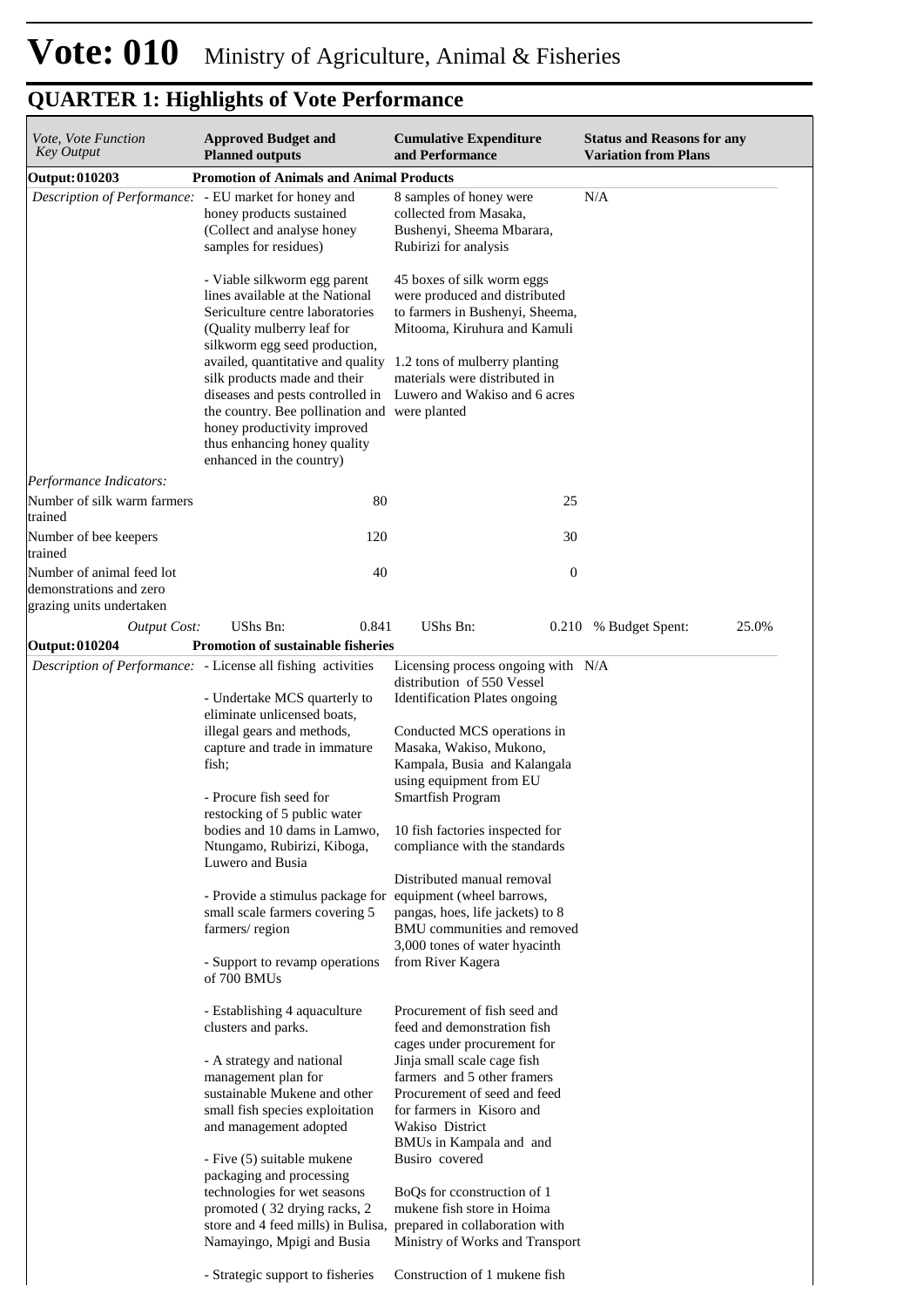| Vote, Vote Function<br><b>Key Output</b>                                         | <b>Approved Budget and</b><br><b>Planned outputs</b>                                                                                                                                                                                                                                                                                                                                                                                                                                                                                                                                                                                                                                                                                                                                                                                                                                                                                                                                                                 | <b>Cumulative Expenditure</b><br>and Performance                                                                                                                                                                                                                                                                                                                                                                                                                                    | <b>Status and Reasons for any</b><br><b>Variation from Plans</b> |
|----------------------------------------------------------------------------------|----------------------------------------------------------------------------------------------------------------------------------------------------------------------------------------------------------------------------------------------------------------------------------------------------------------------------------------------------------------------------------------------------------------------------------------------------------------------------------------------------------------------------------------------------------------------------------------------------------------------------------------------------------------------------------------------------------------------------------------------------------------------------------------------------------------------------------------------------------------------------------------------------------------------------------------------------------------------------------------------------------------------|-------------------------------------------------------------------------------------------------------------------------------------------------------------------------------------------------------------------------------------------------------------------------------------------------------------------------------------------------------------------------------------------------------------------------------------------------------------------------------------|------------------------------------------------------------------|
|                                                                                  | cooperatives for pond and cage<br>inputs for boasting aquaculture<br>production<br>Reduced weed infestation on 4<br>major water bodies and sites of<br>strategic importance<br>- Establish a structure for the<br>fish levy trust fund<br>- Promote formation of<br><b>SACCOs</b> (Fisheries<br>Cooperatives) in fishing<br>communities;<br>- Provide facilities for law<br>enforcement to 200 BMUs at<br>local levels<br>- Provide demonstration<br>facilities fish handling and<br>value addition in 10 lake<br>riparian districts<br>- Undertake frame surveys on<br>each lake<br>- Gazzette 40 fish breeding and<br>nursery areas;<br>- Manage the health of the fish<br>habitat including control of<br>water hyacinth;<br>- Monitor, regulate and enforce<br>fish quality standards;<br>- Determine suitability of<br>aquatics systems for<br>restocking/Stocking strategy;<br>20,000 tones of weed<br>mechanically removed at River<br>Kagera<br>Water hyacinth infestation<br>levels established on<br>Lakes | store in Kiyindi, Buikwe district<br>completed and ready for hand<br>over<br>Procurement process initiated<br>for construction of 4 mukene<br>drying racks in Bulisa on Lake<br>Albert<br>Procurement of 2 fish feed<br>mills for 2 clusters to boast fish<br>production and mukene<br>utilization in Busia and Jinja<br>awaiting supply from contractor<br>One harmonization and capacity<br>building meeting for district,<br>LMOS, women and youth on<br>Lake Victoria conducted |                                                                  |
|                                                                                  | Supervise construction of water<br>dams                                                                                                                                                                                                                                                                                                                                                                                                                                                                                                                                                                                                                                                                                                                                                                                                                                                                                                                                                                              |                                                                                                                                                                                                                                                                                                                                                                                                                                                                                     |                                                                  |
| Performance Indicators:<br>Number of fishers trained in<br>post harvest handling | 400                                                                                                                                                                                                                                                                                                                                                                                                                                                                                                                                                                                                                                                                                                                                                                                                                                                                                                                                                                                                                  | 80                                                                                                                                                                                                                                                                                                                                                                                                                                                                                  |                                                                  |
| Number of aquaculture park<br>sites identified                                   | 50                                                                                                                                                                                                                                                                                                                                                                                                                                                                                                                                                                                                                                                                                                                                                                                                                                                                                                                                                                                                                   | 10                                                                                                                                                                                                                                                                                                                                                                                                                                                                                  |                                                                  |
| Number of aquaculture park<br>designs completed                                  | 10                                                                                                                                                                                                                                                                                                                                                                                                                                                                                                                                                                                                                                                                                                                                                                                                                                                                                                                                                                                                                   | 2                                                                                                                                                                                                                                                                                                                                                                                                                                                                                   |                                                                  |
| Number of aquaculture park<br>constructed                                        | 4                                                                                                                                                                                                                                                                                                                                                                                                                                                                                                                                                                                                                                                                                                                                                                                                                                                                                                                                                                                                                    | $\boldsymbol{0}$                                                                                                                                                                                                                                                                                                                                                                                                                                                                    |                                                                  |
| Number of fisheries<br>surveillance/enforcement<br>activities undertaken         | 240                                                                                                                                                                                                                                                                                                                                                                                                                                                                                                                                                                                                                                                                                                                                                                                                                                                                                                                                                                                                                  | 35                                                                                                                                                                                                                                                                                                                                                                                                                                                                                  |                                                                  |
| Number of boats licensed                                                         | 5000                                                                                                                                                                                                                                                                                                                                                                                                                                                                                                                                                                                                                                                                                                                                                                                                                                                                                                                                                                                                                 | 550                                                                                                                                                                                                                                                                                                                                                                                                                                                                                 |                                                                  |
| No. of aquaculture<br>enterprises supported                                      | 200                                                                                                                                                                                                                                                                                                                                                                                                                                                                                                                                                                                                                                                                                                                                                                                                                                                                                                                                                                                                                  | 40                                                                                                                                                                                                                                                                                                                                                                                                                                                                                  |                                                                  |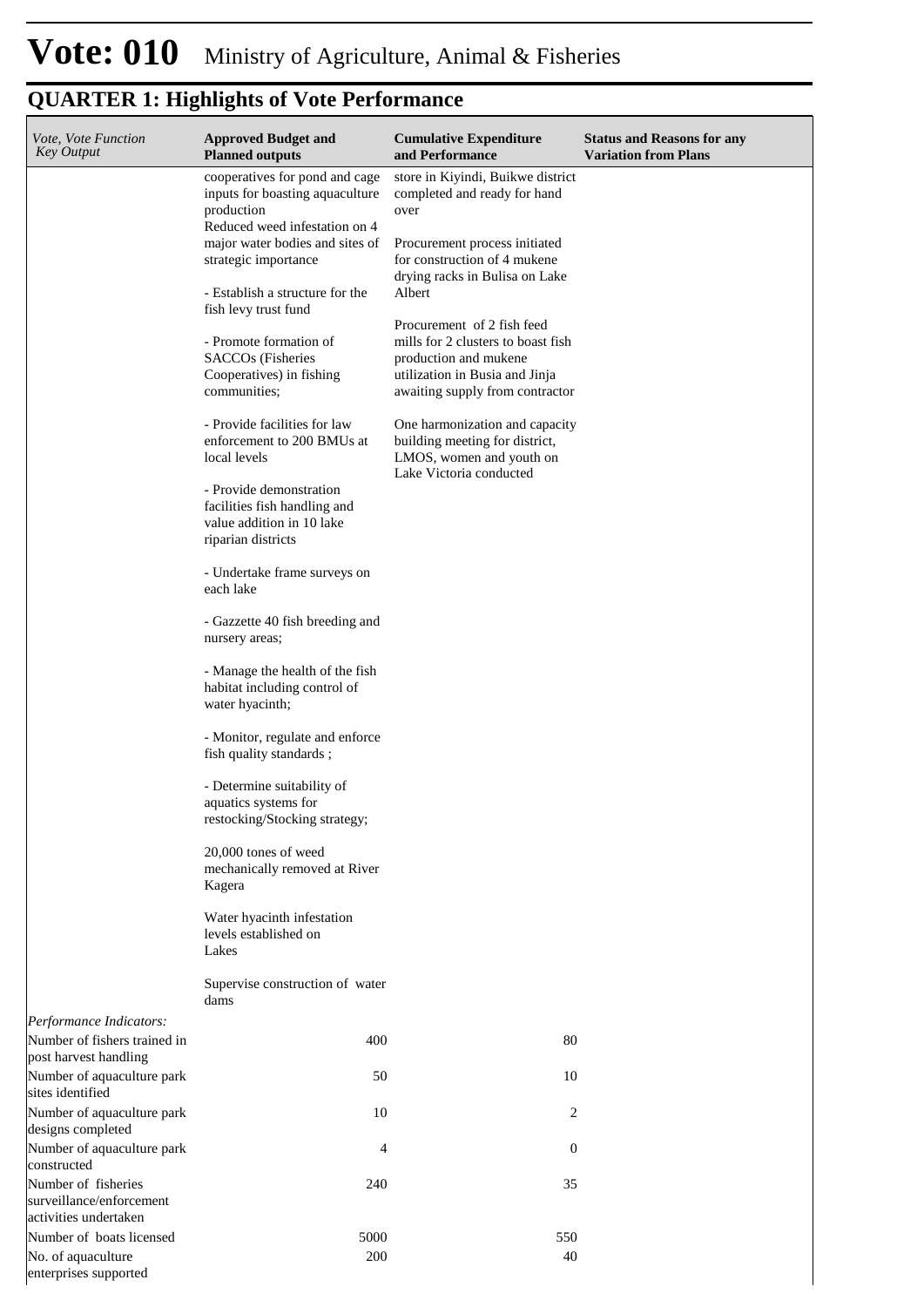| Vote, Vote Function<br><b>Key Output</b>                                             | <b>Approved Budget and</b><br><b>Planned outputs</b>                                                                                                                                                                                                                                                                                                                                                                                                                                                                                                                                                                                                                                                                                                                                                                                                                                                                                                                                                                                                                                                                                                                                 |         | <b>Cumulative Expenditure</b><br>and Performance                                                                                                                                                                                                                                                                                                                                                                                                                                                                                                                                                                                                                                                                                                                                                                                                                                                                                                                                                                                                                                                                                                                                                                                                                                                                                                                             |                  | <b>Status and Reasons for any</b><br><b>Variation from Plans</b> |       |
|--------------------------------------------------------------------------------------|--------------------------------------------------------------------------------------------------------------------------------------------------------------------------------------------------------------------------------------------------------------------------------------------------------------------------------------------------------------------------------------------------------------------------------------------------------------------------------------------------------------------------------------------------------------------------------------------------------------------------------------------------------------------------------------------------------------------------------------------------------------------------------------------------------------------------------------------------------------------------------------------------------------------------------------------------------------------------------------------------------------------------------------------------------------------------------------------------------------------------------------------------------------------------------------|---------|------------------------------------------------------------------------------------------------------------------------------------------------------------------------------------------------------------------------------------------------------------------------------------------------------------------------------------------------------------------------------------------------------------------------------------------------------------------------------------------------------------------------------------------------------------------------------------------------------------------------------------------------------------------------------------------------------------------------------------------------------------------------------------------------------------------------------------------------------------------------------------------------------------------------------------------------------------------------------------------------------------------------------------------------------------------------------------------------------------------------------------------------------------------------------------------------------------------------------------------------------------------------------------------------------------------------------------------------------------------------------|------------------|------------------------------------------------------------------|-------|
| <b>Output Cost:</b>                                                                  | UShs Bn:                                                                                                                                                                                                                                                                                                                                                                                                                                                                                                                                                                                                                                                                                                                                                                                                                                                                                                                                                                                                                                                                                                                                                                             | 5.687   | <b>UShs Bn:</b>                                                                                                                                                                                                                                                                                                                                                                                                                                                                                                                                                                                                                                                                                                                                                                                                                                                                                                                                                                                                                                                                                                                                                                                                                                                                                                                                                              |                  | 0.657 % Budget Spent:                                            | 11.6% |
| Output: 010205                                                                       | Vector and disease control measures                                                                                                                                                                                                                                                                                                                                                                                                                                                                                                                                                                                                                                                                                                                                                                                                                                                                                                                                                                                                                                                                                                                                                  |         |                                                                                                                                                                                                                                                                                                                                                                                                                                                                                                                                                                                                                                                                                                                                                                                                                                                                                                                                                                                                                                                                                                                                                                                                                                                                                                                                                                              |                  |                                                                  |       |
| Description of Performance: - A National GIS based Tsetse                            | and Trypanosomiasis data base<br>established and maintained.<br>(The objective=To<br>systematically document and<br>establish the extent of the tsetse<br>problem in the districts for<br>decision support. This call for<br>based technologies)<br>- Undertake regular technical<br>monitoring and surveillance of<br>Avian Influenza in different<br>parts of the country<br>- Inspection of border points<br>and stock routes for control of<br>border districts of Isingiro,<br>Kabale, Rakai, Ntungamo,<br>Busia, Tororo, Manafwa,<br>Bududa, Arua, Zombo and<br>Ntoroko<br>- Disease out breaks<br>investigated countrywide<br>- Disease surveillance<br>undertaken countrywide<br>- Technical back up to at least<br>30 districts to control major<br>epidemic diseases and vectors<br>implemented, •<br>- Surveillance and control of<br>ticks and tick-borne diseases<br>undertaken in western, central,<br>country<br>- Strategic studies undertaken<br>on constraints prevention and<br>control of major economically<br>livestock diseases<br>- Veterinary regulations<br>especially during animal<br>quarantine restrictions enforced<br>Maintain the activities of TAD |         | 35 entomologists were trained in Procurement process for<br>tsetse and animal<br>trypanosomiasis Data<br>management and Geospatial<br>analysis. The districts covered<br>include; Adjumani, Amuru,<br>Arua, Maracha, Gulu<br>Hoima, Dokolo, Kalangala,<br>capacity building of district field Kitgum, Kobboko, Masaka,<br>operational staff in the new GIS- Masindi, Moyo, Nakasongola,<br>Zombo, Oyam, Yumbe, Lira,<br>Pader, Abim, Kotido,<br>Kaabongo, Mukono, Lamwo,<br>Alebtong, Kiryandongo, Buliisa,<br>Nebbi and Buvuma.<br>26 border point inspections<br>carried out in the districts of;<br>Isingiro, Kabale, Rakai,<br>animal movement undertaken in Ntungamo, Busia, Tororo,<br>Manafwa, Bududa, Arua,<br>Zombo and Ntoroko.<br>24 disease outbreaks<br>investigated – especially in foot<br>and mouth disease affected<br>areas.<br>Surveillance undertaken in 14<br>districts.<br>(especially in high risk districts) 24 districts were technically<br>back stopped.<br>-Provided technical back up on<br>control of ticks and tick borne<br>diseases in the districts of;<br>Mbarara, Kiruhura, Sembabule,<br>Kumi and Tororo<br>-Surveillance undertaken in<br>eastern and northern parts of the Kiruhura, Sembabule to<br>determine the prevalence of the<br>disease<br>Quarantines declared in 29<br>districts (FMD).<br>Laboratory diagnosis carried out |                  | vaccines still ongoing                                           |       |
|                                                                                      | (NADDEC)                                                                                                                                                                                                                                                                                                                                                                                                                                                                                                                                                                                                                                                                                                                                                                                                                                                                                                                                                                                                                                                                                                                                                                             |         |                                                                                                                                                                                                                                                                                                                                                                                                                                                                                                                                                                                                                                                                                                                                                                                                                                                                                                                                                                                                                                                                                                                                                                                                                                                                                                                                                                              |                  |                                                                  |       |
| Performance Indicators:<br>Number of districts with<br>technical capacity to control |                                                                                                                                                                                                                                                                                                                                                                                                                                                                                                                                                                                                                                                                                                                                                                                                                                                                                                                                                                                                                                                                                                                                                                                      | 70      |                                                                                                                                                                                                                                                                                                                                                                                                                                                                                                                                                                                                                                                                                                                                                                                                                                                                                                                                                                                                                                                                                                                                                                                                                                                                                                                                                                              | 32               |                                                                  |       |
| major epidemic diseases<br>No. of districts where<br>surveillance for animal         |                                                                                                                                                                                                                                                                                                                                                                                                                                                                                                                                                                                                                                                                                                                                                                                                                                                                                                                                                                                                                                                                                                                                                                                      | 60      |                                                                                                                                                                                                                                                                                                                                                                                                                                                                                                                                                                                                                                                                                                                                                                                                                                                                                                                                                                                                                                                                                                                                                                                                                                                                                                                                                                              | 24               |                                                                  |       |
| disease has been under taken<br>No. doses of FMD, CBPP,<br>rabies and ECF vaccines   |                                                                                                                                                                                                                                                                                                                                                                                                                                                                                                                                                                                                                                                                                                                                                                                                                                                                                                                                                                                                                                                                                                                                                                                      | 490,000 |                                                                                                                                                                                                                                                                                                                                                                                                                                                                                                                                                                                                                                                                                                                                                                                                                                                                                                                                                                                                                                                                                                                                                                                                                                                                                                                                                                              | $\boldsymbol{0}$ |                                                                  |       |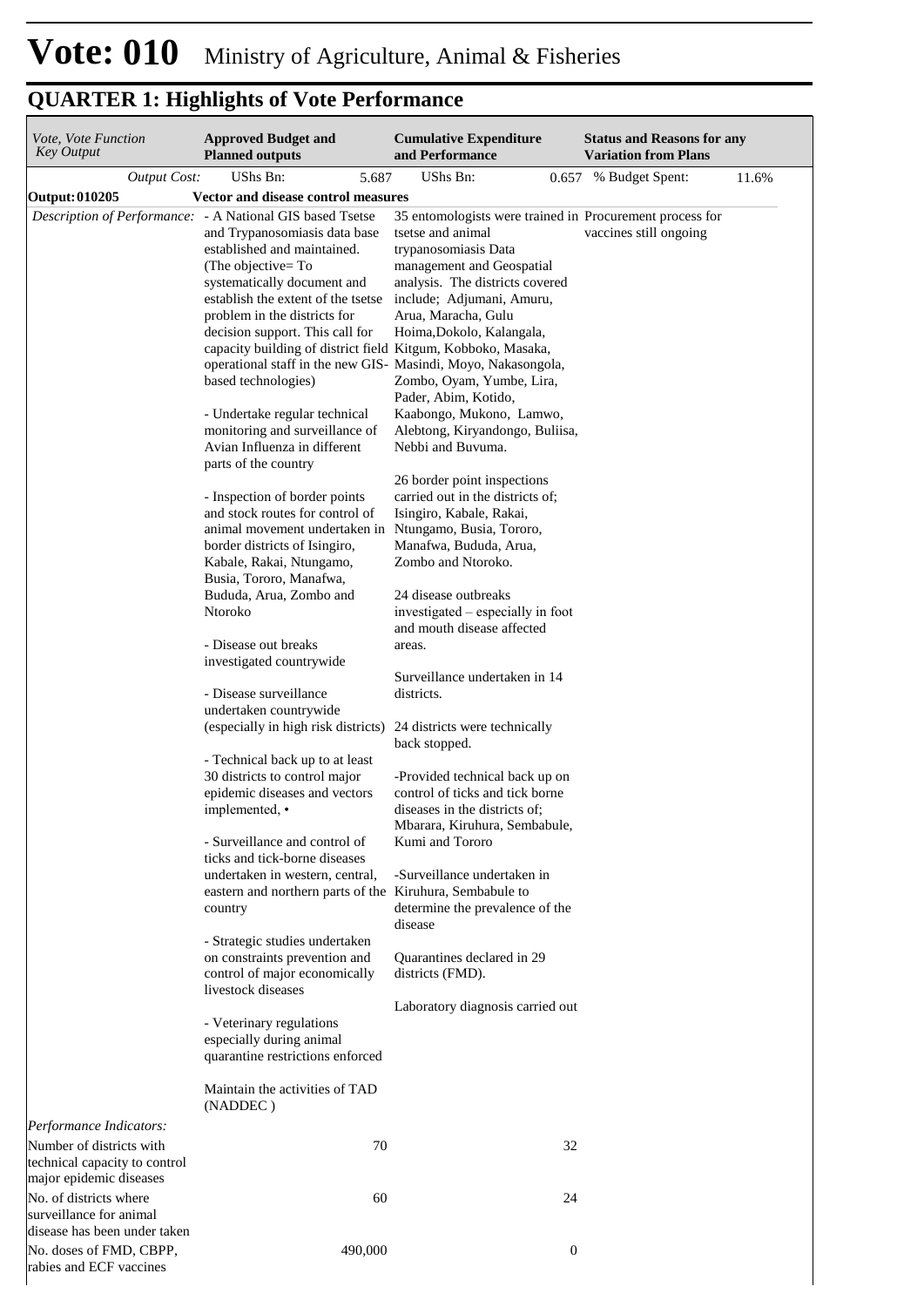| Vote, Vote Function<br><b>Key Output</b>                  | <b>Approved Budget and</b><br><b>Planned outputs</b>                                                                                                                                         | <b>Cumulative Expenditure</b><br>and Performance                                                                                                                                | <b>Status and Reasons for any</b><br><b>Variation from Plans</b> |
|-----------------------------------------------------------|----------------------------------------------------------------------------------------------------------------------------------------------------------------------------------------------|---------------------------------------------------------------------------------------------------------------------------------------------------------------------------------|------------------------------------------------------------------|
| procured                                                  |                                                                                                                                                                                              |                                                                                                                                                                                 |                                                                  |
| <b>Output Cost:</b>                                       | UShs Bn:<br>1.395                                                                                                                                                                            | UShs Bn:<br>0.342                                                                                                                                                               | % Budget Spent:<br>24.5%                                         |
| Output: 010206                                            | Improved market access for livestock and livestock products                                                                                                                                  |                                                                                                                                                                                 |                                                                  |
|                                                           | Description of Performance: - Support PPP arrangement to<br>operationalize newly<br>constructed fisheries facilities<br>for value addition that include<br>regional and national markets     | Infrastructures in Kiyindi, Busia 8 district market infrastructure<br>, Bugoto and Bwodha handed<br>over to district to implement<br>PPPs with management service<br>providers. | non operational due to FMD<br>quarantine restrictions            |
|                                                           | - Procure equipment and<br>chemicals for fisheries lab to<br>improve monitoring of fish<br>products accessing markets<br>- Develop fisheries certification<br>systems for service providers; | Worked with QUSIP Project<br>from MTIC to improve critical<br>areas necessary for preliminary<br>assessment of the fisheries lab to<br>go thru the process of<br>accreditation  |                                                                  |
|                                                           | - Prepare training materials, and<br>train extension service providers<br>and farmers.                                                                                                       |                                                                                                                                                                                 |                                                                  |
|                                                           | - Support accreditation of the<br><b>Uganda Fisheries Laboratory</b>                                                                                                                         |                                                                                                                                                                                 |                                                                  |
|                                                           | Complete Land surveys for<br>Basongola community<br>resettlement program                                                                                                                     |                                                                                                                                                                                 |                                                                  |
| Performance Indicators:                                   |                                                                                                                                                                                              |                                                                                                                                                                                 |                                                                  |
| No. of districts in which<br>constructed livestock        | 60                                                                                                                                                                                           | 50                                                                                                                                                                              |                                                                  |
| marketing infrastructure is                               |                                                                                                                                                                                              |                                                                                                                                                                                 |                                                                  |
| operational                                               |                                                                                                                                                                                              |                                                                                                                                                                                 |                                                                  |
| <b>Output Cost:</b><br><b>Output: 010207</b>              | UShs Bn:<br>0.950<br>Promotion of priority animal products and productivity                                                                                                                  | UShs Bn:                                                                                                                                                                        | 18.2%<br>0.173 % Budget Spent:                                   |
|                                                           | Description of Performance: - Support the operations of the<br>Agriculture Enforcement Police conducted to agree on final<br>for regulatory purposes                                         | Inter-ministerial meetings<br>MoU Police deployment was                                                                                                                         | Procurement process of fish<br>fingerings still ongoing          |
|                                                           | - Support operations of border<br>posts for fisheries regulation                                                                                                                             | expected by the end of Sept,<br>2014.                                                                                                                                           |                                                                  |
|                                                           | - Beef and Diary sub sector<br>activities supervised to ensure<br>implementation of the<br>commodity approach in district<br>production departments and<br>NAADS offices.                    |                                                                                                                                                                                 |                                                                  |
| Performance Indicators:                                   |                                                                                                                                                                                              |                                                                                                                                                                                 |                                                                  |
| Number of farmers receiving<br>fish seed                  | 100                                                                                                                                                                                          | $\boldsymbol{0}$                                                                                                                                                                |                                                                  |
| Number of fish fingerings<br>distributed to farmers       | 1,000,000                                                                                                                                                                                    | $\boldsymbol{0}$                                                                                                                                                                |                                                                  |
| <b>Output Cost:</b>                                       | UShs Bn:<br>1.401                                                                                                                                                                            | UShs Bn:<br>0.359                                                                                                                                                               | 25.6%<br>% Budget Spent:                                         |
| <b>Output: 010208</b>                                     | <b>Improved Market Access for priority animal products</b>                                                                                                                                   |                                                                                                                                                                                 |                                                                  |
| Description of Performance: - Daily certification of fish | exports by inspection to<br>international and regional<br>markets at border points                                                                                                           | Deployed 10 Fisheries<br>Inspectors to the border posts<br>10 fish factories inspected for                                                                                      | N/A                                                              |
|                                                           | undertaken.                                                                                                                                                                                  | compliance with the standards                                                                                                                                                   |                                                                  |
| <b>Output Cost:</b>                                       | UShs Bn:<br>1.000                                                                                                                                                                            | UShs Bn:<br>0.140                                                                                                                                                               | % Budget Spent:<br>14.0%                                         |
| <b>Output: 010209</b>                                     | Vector and disease control in priority animal commodities                                                                                                                                    |                                                                                                                                                                                 |                                                                  |
| Description of Performance: - Procured 250,000 doses of   | FMD, 100,000 doses of CBPP,<br>120,000 doses of rabies                                                                                                                                       | Entomological data from<br>districts of; Arua, Maracha,<br>Moyo, Yumbe, Masaka,                                                                                                 | Procurement of assorted<br>vaccines still ongoing                |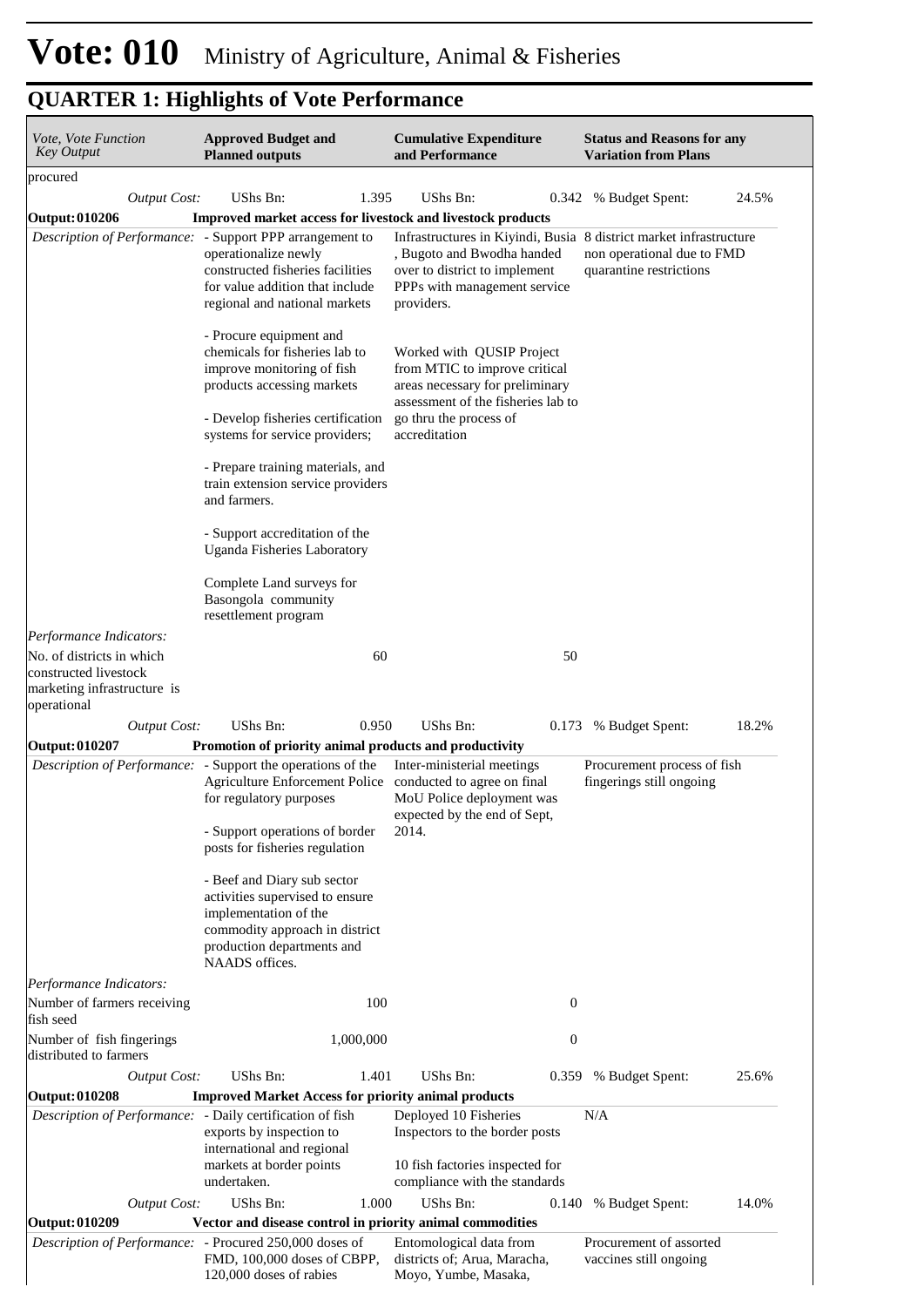| Vote, Vote Function<br><b>Key Output</b>                            | <b>Approved Budget and</b><br><b>Planned outputs</b>                                                                                                                                                                                                                                                                                                                                                     | <b>Cumulative Expenditure</b><br>and Performance                                                                                                                                                                                                                                     | <b>Status and Reasons for any</b><br><b>Variation from Plans</b>                                                                                                                                                                                                                             |
|---------------------------------------------------------------------|----------------------------------------------------------------------------------------------------------------------------------------------------------------------------------------------------------------------------------------------------------------------------------------------------------------------------------------------------------------------------------------------------------|--------------------------------------------------------------------------------------------------------------------------------------------------------------------------------------------------------------------------------------------------------------------------------------|----------------------------------------------------------------------------------------------------------------------------------------------------------------------------------------------------------------------------------------------------------------------------------------------|
|                                                                     | vaccines, 20,000 doses of ECF<br>- Strategic/tactical vaccination<br>and treatment supervision<br>conducted in districts<br>experiencing animal disease<br>outbreaks and those at high<br>disease risks to enable<br>improved milk and meat<br>production<br>- Agricultural police put in place<br>and Regulations enforced during<br>animal quarantine restrictions to<br>enable improved milk and meat | Nakasongola. Lira, and Koboko<br>was collected and is being<br>analyzed for mapping to support<br>decision making in control<br>operations<br>FMD surveillance undertaken in<br>14 districts                                                                                         |                                                                                                                                                                                                                                                                                              |
|                                                                     | production                                                                                                                                                                                                                                                                                                                                                                                               |                                                                                                                                                                                                                                                                                      |                                                                                                                                                                                                                                                                                              |
| Performance Indicators:                                             |                                                                                                                                                                                                                                                                                                                                                                                                          |                                                                                                                                                                                                                                                                                      |                                                                                                                                                                                                                                                                                              |
| Number of FMD<br>Surveillance activities<br>undertaken              | 20                                                                                                                                                                                                                                                                                                                                                                                                       | 14                                                                                                                                                                                                                                                                                   |                                                                                                                                                                                                                                                                                              |
| Number of Tsetse<br>Surveillance activities<br>undertaken           | 20                                                                                                                                                                                                                                                                                                                                                                                                       | 8                                                                                                                                                                                                                                                                                    |                                                                                                                                                                                                                                                                                              |
| No. of Surveillance<br>activities for avian influenza<br>undertaken | 16                                                                                                                                                                                                                                                                                                                                                                                                       | 4                                                                                                                                                                                                                                                                                    |                                                                                                                                                                                                                                                                                              |
| <b>Output Cost:</b>                                                 | UShs Bn:<br>2.710                                                                                                                                                                                                                                                                                                                                                                                        | <b>UShs Bn:</b>                                                                                                                                                                                                                                                                      | 1.928 % Budget Spent:<br>71.1%                                                                                                                                                                                                                                                               |
| Output: 010280                                                      | <b>Livestock Infrastructure Construction</b>                                                                                                                                                                                                                                                                                                                                                             |                                                                                                                                                                                                                                                                                      |                                                                                                                                                                                                                                                                                              |
|                                                                     | Description of Performance: - Quarantine stations at entry<br>points of Elegu/Bibia, Oraba,<br>Mutukula and Entebbe Airport<br>and Central laboratory<br>constructed/renovated                                                                                                                                                                                                                           | Rehabilitation/construction of<br>boader quarantine stations<br>ongoing<br><b>BSL3</b> Labpratory facilitated                                                                                                                                                                        | Most of the planned<br>construction of livestock<br>infrastructure has not yet taken<br>off because of the delayed<br>approval of the Livestock<br>Resilience Project                                                                                                                        |
|                                                                     | - Complete MAAIF BSL3<br>Laboratory                                                                                                                                                                                                                                                                                                                                                                      |                                                                                                                                                                                                                                                                                      |                                                                                                                                                                                                                                                                                              |
| Performance Indicators:                                             |                                                                                                                                                                                                                                                                                                                                                                                                          |                                                                                                                                                                                                                                                                                      |                                                                                                                                                                                                                                                                                              |
| No.of Slaughter<br>Houses/Slabs identified                          | 40                                                                                                                                                                                                                                                                                                                                                                                                       | 8                                                                                                                                                                                                                                                                                    |                                                                                                                                                                                                                                                                                              |
| No.of Slaughter<br>Houses/Slabs designed                            | 20                                                                                                                                                                                                                                                                                                                                                                                                       | 8                                                                                                                                                                                                                                                                                    |                                                                                                                                                                                                                                                                                              |
| No.of Slaughter                                                     | 20                                                                                                                                                                                                                                                                                                                                                                                                       | $\mathbf{0}$                                                                                                                                                                                                                                                                         |                                                                                                                                                                                                                                                                                              |
| Houses/Slabs Constructed<br>No. of Quarantine Posts                 | 7                                                                                                                                                                                                                                                                                                                                                                                                        | 10                                                                                                                                                                                                                                                                                   |                                                                                                                                                                                                                                                                                              |
| established<br>No. of cattle dips sites                             | 50                                                                                                                                                                                                                                                                                                                                                                                                       | 72                                                                                                                                                                                                                                                                                   |                                                                                                                                                                                                                                                                                              |
| identified<br>No. of cattle dips sites                              | 50                                                                                                                                                                                                                                                                                                                                                                                                       | 20                                                                                                                                                                                                                                                                                   |                                                                                                                                                                                                                                                                                              |
| designed<br>No. of cattle dips constructed                          | $\boldsymbol{0}$                                                                                                                                                                                                                                                                                                                                                                                         | $\boldsymbol{0}$                                                                                                                                                                                                                                                                     |                                                                                                                                                                                                                                                                                              |
| <b>Output Cost:</b>                                                 | UShs Bn:<br>0.500                                                                                                                                                                                                                                                                                                                                                                                        | UShs Bn:<br>0.106                                                                                                                                                                                                                                                                    | % Budget Spent:<br>21.3%                                                                                                                                                                                                                                                                     |
| Output: 010282                                                      | <b>Dam Construction (livestock)</b>                                                                                                                                                                                                                                                                                                                                                                      |                                                                                                                                                                                                                                                                                      |                                                                                                                                                                                                                                                                                              |
|                                                                     | Description of Performance: - Support the construction of<br>valley dams by use of<br>equipment from the Japanese<br>Government along the cattle<br>corridor districts.<br>- Pay outstanding obligations<br>(certificates) for the<br>construction of water for<br>livestock infrastructure.                                                                                                             | Partially paid outstanding<br>obligations (certificates) for the<br>construction of water for<br>livestock infrastructure.<br>A total of 7 valley dams of<br>capacity 23,163 cubic metres of<br>water constructed by the<br>MAAIF heavy equipment Unit<br>from Japan in Kamwenge and | Construction of valley dams by<br>use of equipment from the<br>Japanese Government along the<br>cattle corridor districts not yet<br>undertaken. Emphasis is still<br>being put on construction of on<br>farm livestock valley tanks<br>which benefit farms directly.<br>Most of the planned |
|                                                                     |                                                                                                                                                                                                                                                                                                                                                                                                          | Mbarara.                                                                                                                                                                                                                                                                             | construction of livestock<br>infrastructure has not yet taken                                                                                                                                                                                                                                |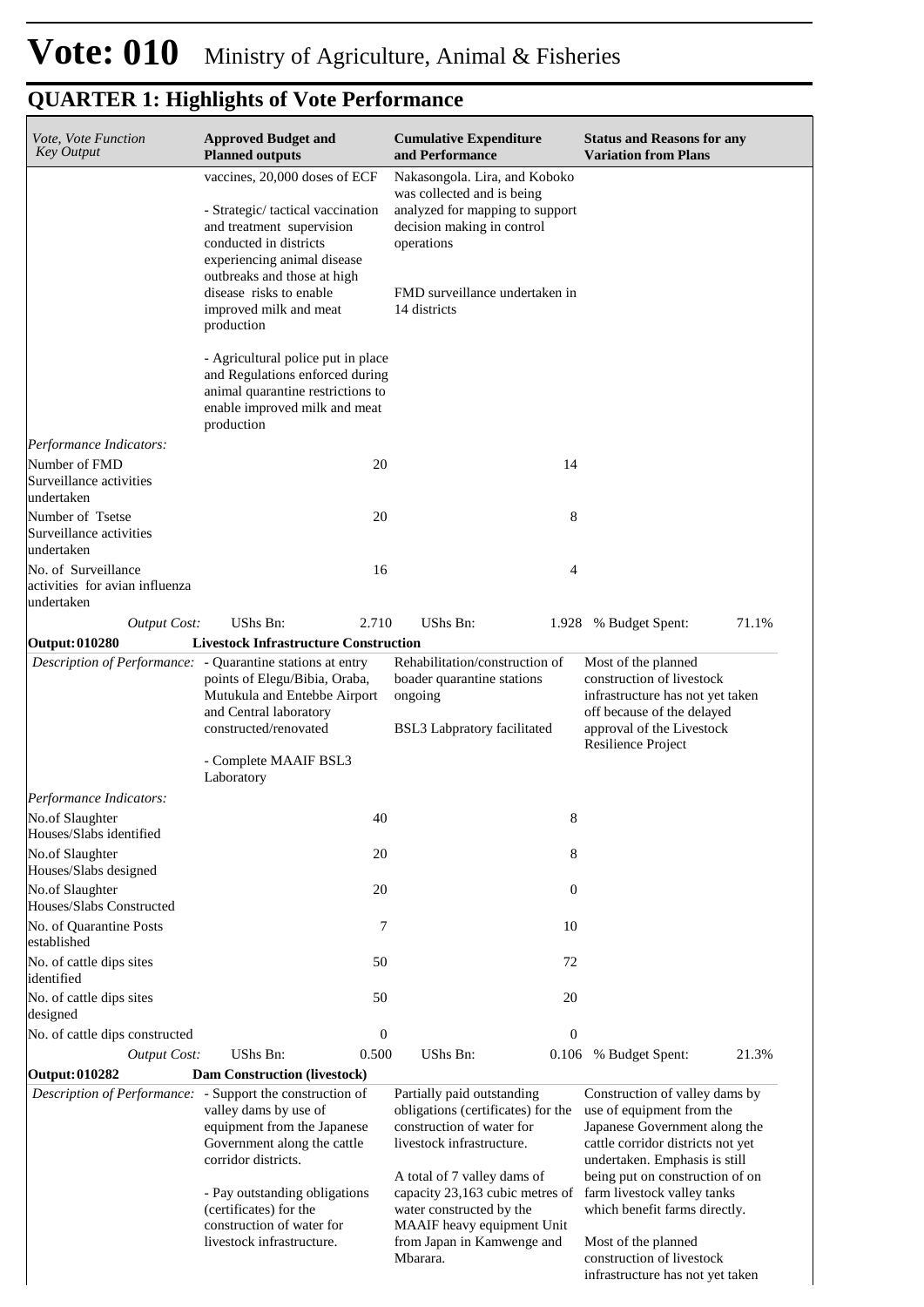| Vote, Vote Function<br><b>Key Output</b>                             | <b>Approved Budget and</b><br><b>Planned outputs</b>                                                                        |                | <b>Cumulative Expenditure</b><br>and Performance                                                                                                                                                 | <b>Status and Reasons for any</b><br><b>Variation from Plans</b>                                                                                                                                                  |
|----------------------------------------------------------------------|-----------------------------------------------------------------------------------------------------------------------------|----------------|--------------------------------------------------------------------------------------------------------------------------------------------------------------------------------------------------|-------------------------------------------------------------------------------------------------------------------------------------------------------------------------------------------------------------------|
|                                                                      |                                                                                                                             |                | A total of 27 valley tanks of<br>capacity 25,851 cubic metres of<br>water constructed by the<br>MAAIF heavy equipment Unit<br>from Japan in Kamwenge and<br>Mbarara.                             | off because of the delayed<br>approval of the Livestock<br>Resilience Project; andmost<br>proposed dams were completely<br>removed from the project<br>document due to World Bank<br>requirements for preliminary |
|                                                                      |                                                                                                                             |                | A total of 7 valley dams of<br>capacity 23,163 cubic metres of<br>water constructed by the<br>MAAIF heavy equipment Unit<br>from Japan in Kamwenge and<br>Mbarara.                               | studies                                                                                                                                                                                                           |
|                                                                      |                                                                                                                             |                | One (1) community valley dam<br>constructed and 1 valley tank<br>rehabilitated in Katakwi both of<br>capacity 11,400 cubic metres of<br>water with the MAAIF heavy<br>equipment Unit from Japan. |                                                                                                                                                                                                                   |
| Performance Indicators:<br>No. of livestock Dams<br>identified       |                                                                                                                             | 200            | 0                                                                                                                                                                                                |                                                                                                                                                                                                                   |
| No. of livestock Dams<br>designs completed                           |                                                                                                                             | 40             | 0                                                                                                                                                                                                |                                                                                                                                                                                                                   |
| No. of livestock Dams<br>constructed                                 |                                                                                                                             | $\overline{c}$ | $\boldsymbol{0}$                                                                                                                                                                                 |                                                                                                                                                                                                                   |
| <b>Output Cost:</b>                                                  | UShs Bn:                                                                                                                    | 1.000          | UShs Bn:<br>0.333                                                                                                                                                                                | 33.3%<br>% Budget Spent:                                                                                                                                                                                          |
| Output: 010283                                                       | <b>Valley Tank Construction (livestock)</b>                                                                                 |                |                                                                                                                                                                                                  |                                                                                                                                                                                                                   |
| <i>Description of Performance:</i> - Construct 50 valley tanks in    | FMD high risk districts (to<br>reduce movement of animals)<br>with the heavy duty equipment<br>from the Japanese Government |                | A total of 27 valley tanks of<br>capacity 25,851 cubic metres of<br>water constructed by the<br>MAAIF heavy equipment Unit<br>from Japan in Kamwenge and<br>Mbarara.                             | N/A                                                                                                                                                                                                               |
| Performance Indicators:                                              |                                                                                                                             |                |                                                                                                                                                                                                  |                                                                                                                                                                                                                   |
| No. of Valley Tanks designs<br>completed                             |                                                                                                                             | 100            | 60                                                                                                                                                                                               |                                                                                                                                                                                                                   |
| No. of Valley Tanks<br>constructed for livestock<br>based irrigation |                                                                                                                             | 50             | 23                                                                                                                                                                                               |                                                                                                                                                                                                                   |
| No. of Valley Tanks sites<br>identified                              |                                                                                                                             | 200            | 70                                                                                                                                                                                               |                                                                                                                                                                                                                   |
| <b>Output Cost:</b>                                                  | UShs Bn:                                                                                                                    | 0.500          | UShs Bn:<br>0.090                                                                                                                                                                                | 18.1%<br>% Budget Spent:                                                                                                                                                                                          |
| <b>Output: 010284</b>                                                | <b>Fisheries Infrastructure Construction</b>                                                                                |                |                                                                                                                                                                                                  |                                                                                                                                                                                                                   |
| Description of Performance: Complete civil works and                 | equipment in the the fish<br>landing sites by a team of<br>Engineers from the Farm<br>Development Department                |                | Conducted an assessment of the<br>civil works and BoQs prepared<br>for Kiyindi, Lwampanga,<br>Butiaba and Bukungu landing<br>sites. Procurement of<br>completion of civil works<br>ongoing.      | Most of the planned designs and<br>civil works for fisheries sub<br>sector are still under<br>procurement process.                                                                                                |
|                                                                      |                                                                                                                             |                | Hand over of 3 completed<br>landing sites (Kiyindi, Butiaba<br>and Bukungu) undertaken                                                                                                           |                                                                                                                                                                                                                   |
| Performance Indicators:<br>No. of sites for aquaculture              |                                                                                                                             | 30             | 0                                                                                                                                                                                                |                                                                                                                                                                                                                   |
| compeleted<br>No. of fish landing                                    |                                                                                                                             | 20             | 5                                                                                                                                                                                                |                                                                                                                                                                                                                   |
| sitesdesigns completed<br>No. of fish landing sites                  |                                                                                                                             | 6              | $\boldsymbol{0}$                                                                                                                                                                                 |                                                                                                                                                                                                                   |
| constructed                                                          |                                                                                                                             |                |                                                                                                                                                                                                  |                                                                                                                                                                                                                   |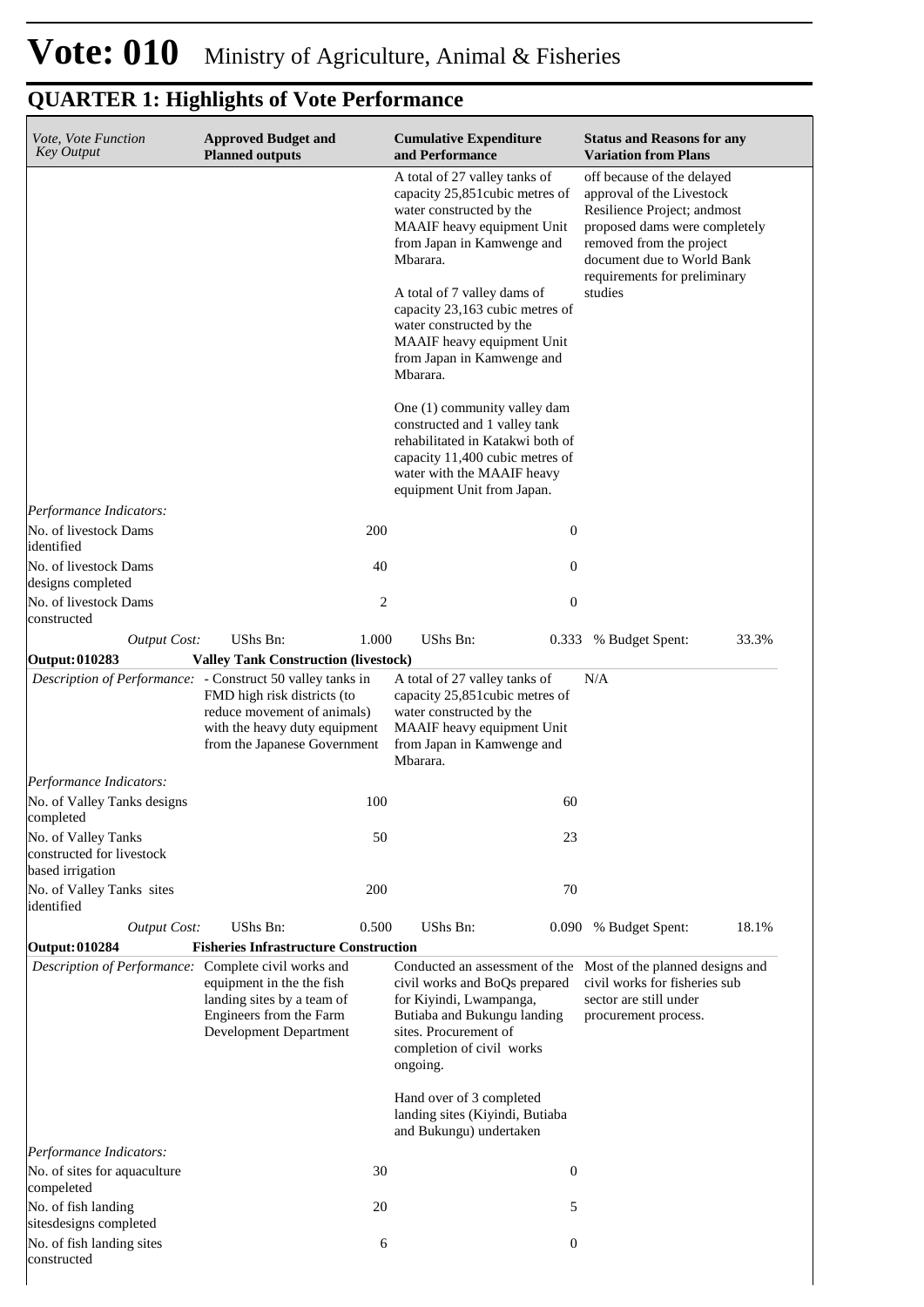| <b>Approved Budget and</b>                                                                                                                                                                        | <b>Cumulative Expenditure</b><br>and Performance                                                                                                                                                                     |                                                                                                                                                                                                                                                                              | <b>Variation from Plans</b>                                                                                                                                                                                                                                                                                                                                                                                                                                                                                                         |                                                                                                                                                                                                                                                                                            |
|---------------------------------------------------------------------------------------------------------------------------------------------------------------------------------------------------|----------------------------------------------------------------------------------------------------------------------------------------------------------------------------------------------------------------------|------------------------------------------------------------------------------------------------------------------------------------------------------------------------------------------------------------------------------------------------------------------------------|-------------------------------------------------------------------------------------------------------------------------------------------------------------------------------------------------------------------------------------------------------------------------------------------------------------------------------------------------------------------------------------------------------------------------------------------------------------------------------------------------------------------------------------|--------------------------------------------------------------------------------------------------------------------------------------------------------------------------------------------------------------------------------------------------------------------------------------------|
|                                                                                                                                                                                                   |                                                                                                                                                                                                                      | 4                                                                                                                                                                                                                                                                            |                                                                                                                                                                                                                                                                                                                                                                                                                                                                                                                                     |                                                                                                                                                                                                                                                                                            |
|                                                                                                                                                                                                   |                                                                                                                                                                                                                      |                                                                                                                                                                                                                                                                              |                                                                                                                                                                                                                                                                                                                                                                                                                                                                                                                                     |                                                                                                                                                                                                                                                                                            |
|                                                                                                                                                                                                   |                                                                                                                                                                                                                      | $\boldsymbol{0}$                                                                                                                                                                                                                                                             |                                                                                                                                                                                                                                                                                                                                                                                                                                                                                                                                     |                                                                                                                                                                                                                                                                                            |
|                                                                                                                                                                                                   |                                                                                                                                                                                                                      | $\boldsymbol{0}$                                                                                                                                                                                                                                                             |                                                                                                                                                                                                                                                                                                                                                                                                                                                                                                                                     |                                                                                                                                                                                                                                                                                            |
|                                                                                                                                                                                                   |                                                                                                                                                                                                                      | $\mathbf{0}$                                                                                                                                                                                                                                                                 |                                                                                                                                                                                                                                                                                                                                                                                                                                                                                                                                     |                                                                                                                                                                                                                                                                                            |
| <b>Output Cost:</b><br>UShs Bn:                                                                                                                                                                   | UShs Bn:                                                                                                                                                                                                             |                                                                                                                                                                                                                                                                              | % Budget Spent:                                                                                                                                                                                                                                                                                                                                                                                                                                                                                                                     | 10.3%                                                                                                                                                                                                                                                                                      |
| <b>UShs Bn:</b>                                                                                                                                                                                   |                                                                                                                                                                                                                      |                                                                                                                                                                                                                                                                              | % Budget Spent:                                                                                                                                                                                                                                                                                                                                                                                                                                                                                                                     | 24.8%                                                                                                                                                                                                                                                                                      |
| Vote Function: 0149 Policy, Planning and Support Services                                                                                                                                         |                                                                                                                                                                                                                      |                                                                                                                                                                                                                                                                              |                                                                                                                                                                                                                                                                                                                                                                                                                                                                                                                                     |                                                                                                                                                                                                                                                                                            |
|                                                                                                                                                                                                   |                                                                                                                                                                                                                      |                                                                                                                                                                                                                                                                              |                                                                                                                                                                                                                                                                                                                                                                                                                                                                                                                                     |                                                                                                                                                                                                                                                                                            |
| Description of Performance: - Increased agricultural<br>commercialisation and<br>agribusiness development<br>among actors in the targeted<br>value chains (Maize, Rice,<br>Citrus and Pineapples) | lauched where issues of<br>Agribusiness and Value<br>Addition were given special<br>priority.                                                                                                                        |                                                                                                                                                                                                                                                                              |                                                                                                                                                                                                                                                                                                                                                                                                                                                                                                                                     |                                                                                                                                                                                                                                                                                            |
| - Enhanced institutional<br>capacity to facilitate scaling up<br>of rural based agricultural<br>commercialization                                                                                 |                                                                                                                                                                                                                      |                                                                                                                                                                                                                                                                              |                                                                                                                                                                                                                                                                                                                                                                                                                                                                                                                                     |                                                                                                                                                                                                                                                                                            |
|                                                                                                                                                                                                   |                                                                                                                                                                                                                      |                                                                                                                                                                                                                                                                              |                                                                                                                                                                                                                                                                                                                                                                                                                                                                                                                                     |                                                                                                                                                                                                                                                                                            |
|                                                                                                                                                                                                   |                                                                                                                                                                                                                      | $\boldsymbol{0}$                                                                                                                                                                                                                                                             |                                                                                                                                                                                                                                                                                                                                                                                                                                                                                                                                     |                                                                                                                                                                                                                                                                                            |
| UShs Bn:<br><b>Output Cost:</b>                                                                                                                                                                   | UShs Bn:                                                                                                                                                                                                             |                                                                                                                                                                                                                                                                              |                                                                                                                                                                                                                                                                                                                                                                                                                                                                                                                                     | 2.9%                                                                                                                                                                                                                                                                                       |
|                                                                                                                                                                                                   |                                                                                                                                                                                                                      |                                                                                                                                                                                                                                                                              |                                                                                                                                                                                                                                                                                                                                                                                                                                                                                                                                     |                                                                                                                                                                                                                                                                                            |
| Agriculture programs i.e<br>NAADS district activities and<br>(PMG)<br>monitoring activities<br>monitored.                                                                                         | to District supervised and<br>technical backup on budget<br>Sheema, Rubirizi, Mitoma,<br>Supervised the commodity<br>coffee sub sector i.e seed<br>and establishment of<br>Two sector working group<br>meetings held |                                                                                                                                                                                                                                                                              |                                                                                                                                                                                                                                                                                                                                                                                                                                                                                                                                     |                                                                                                                                                                                                                                                                                            |
|                                                                                                                                                                                                   | which were submitted to<br>held.                                                                                                                                                                                     |                                                                                                                                                                                                                                                                              |                                                                                                                                                                                                                                                                                                                                                                                                                                                                                                                                     |                                                                                                                                                                                                                                                                                            |
|                                                                                                                                                                                                   | <b>Planned outputs</b><br>Description of Performance: Effectively monitor the<br>implementation of District                                                                                                          | 20<br>4<br>$\boldsymbol{0}$<br>2<br>1.000<br>20.834 UShs Bn:<br><b>Improving Value addition and market Access</b><br>50<br>3.810<br>Production and Marketing Grant provided in the districts of<br>Support Sector Working Group and Kabale.<br>Commodity approach activities | 5.167<br>Field visits on profiling value<br>chain actors were undertaken<br>Activities supported under the<br>Production and Marketing grant<br>Bushenyi, Isingoro, Ntungamo<br>approach activities under the<br>distribution in western Uganda,<br>demonstration plots for coffee.<br>Consolidation of the sector end<br>of year budget and Government<br>performance reports undertaken;<br>MFPED and OPM respectively.<br>The Joint Agricultural Sector<br>Annual Review (JASA), 2014<br><b>Agriculture Statistical Abstract</b> | <b>Status and Reasons for any</b><br>0.103<br>The National Agriculture Policy Information on districts<br>accessing agribusiness support<br>services is still being compiled.<br>0.112<br>% Budget Spent:<br>Monitoring & Evaluation of commodity approach activities in the sector<br>N/A |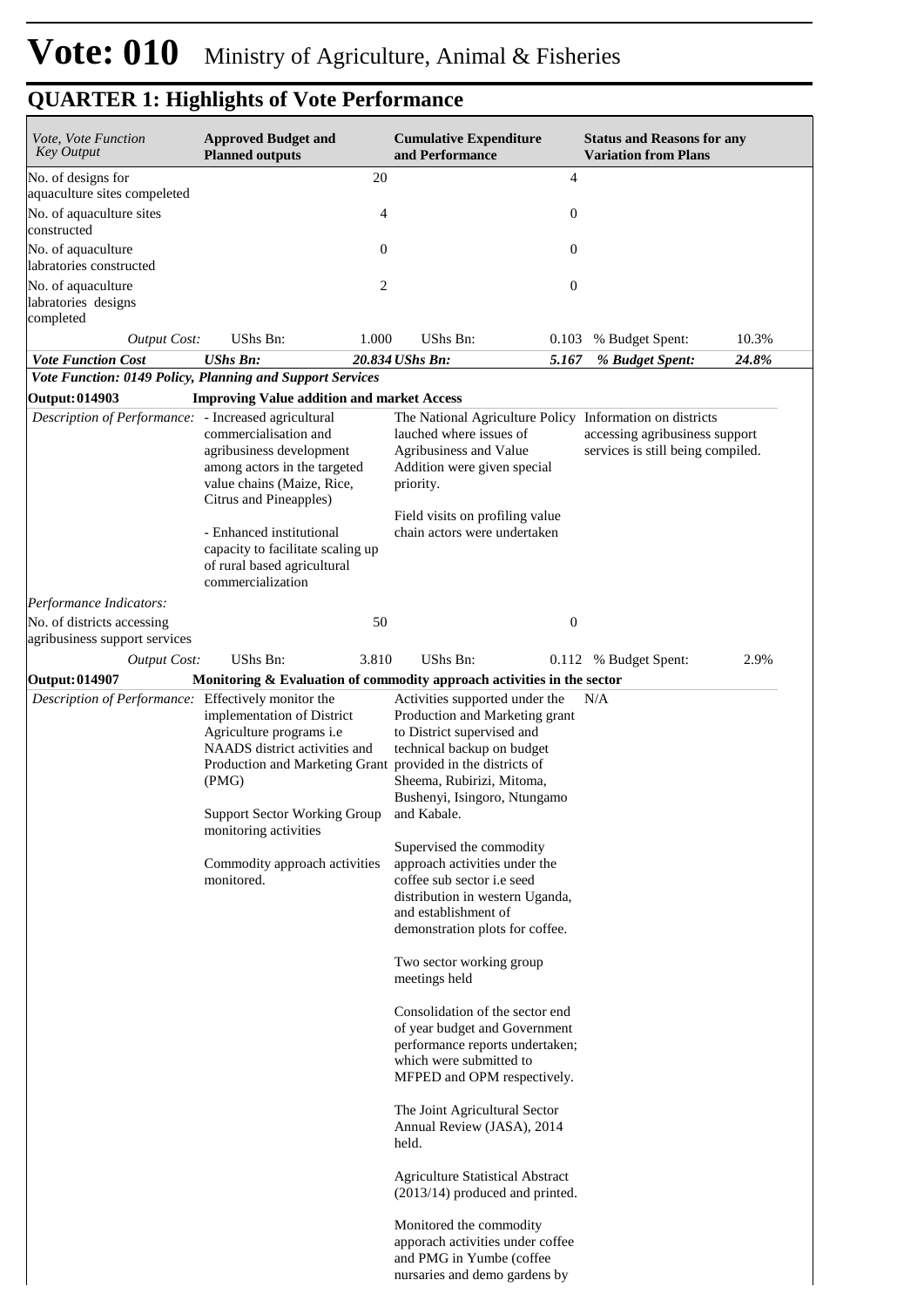| <i>Vote, Vote Function</i><br><b>Key Output</b>                | <b>Approved Budget and</b><br><b>Planned outputs</b>                                                                                                                  | <b>Cumulative Expenditure</b><br>and Performance                                        | <b>Status and Reasons for any</b><br><b>Variation from Plans</b> |
|----------------------------------------------------------------|-----------------------------------------------------------------------------------------------------------------------------------------------------------------------|-----------------------------------------------------------------------------------------|------------------------------------------------------------------|
|                                                                |                                                                                                                                                                       | private sector contracted by<br>UCDA), in Maracha, Koboko,<br>Nebbi, Arua and Zombo.    |                                                                  |
| Performance Indicators:                                        |                                                                                                                                                                       |                                                                                         |                                                                  |
| No. of districts where PMG<br>and NAADS have been<br>monitored | 111                                                                                                                                                                   | 22                                                                                      |                                                                  |
| <b>Output Cost:</b>                                            | UShs Bn:<br>1.314                                                                                                                                                     | UShs Bn:<br>0.280                                                                       | % Budget Spent:<br>21.3%                                         |
| Output: 014953                                                 | <b>Support for Agricultural Training Institutions</b>                                                                                                                 |                                                                                         |                                                                  |
|                                                                | <i>Description of Performance:</i> - Logistical support provided to Quarter 1 Logistical support<br>Bukalasa Agricultural College<br>and Fisheries Training Institute | provided to Bukalasa<br>Agricultural College and<br><b>Fisheries Training Institute</b> | N/A                                                              |
| <b>Output Cost:</b>                                            | UShs Bn:<br>0.750                                                                                                                                                     | UShs Bn:<br>0.250                                                                       | 33.3%<br>% Budget Spent:                                         |
| <b>Vote Function Cost</b>                                      | <b>UShs Bn:</b>                                                                                                                                                       | 23.454 UShs Bn:<br>5.943                                                                | 25.3%<br>% Budget Spent:                                         |
| <b>Cost of Vote Services:</b>                                  | UShs Bn:                                                                                                                                                              | <b>82.480</b> UShs Bn:<br>20.556                                                        | 24.9%<br>% Budget Spent:                                         |

*\* Excluding Taxes and Arrears*

The Sector has recently went through major changes with the Cabinet decision to restructure extension services in the county; this saw the restructuring of NAADS activities in the districts and at the centre; all this happed at the end of the budgeting process for the current year FY 2014/15.

There is need therefore to come up with new M&E framework and Indicators for the restructured extension system (Single Spine) to feed into data collection in the districts; and the need to come up with new indicators for the provision of seed, breeding and stocking material under the restructured mandate of the NAADS Secretariat. Under the current year OBT; this is not reflected and is a major activity of the Ministry/Sector; it may affect reporting thought FY 2014/15. The Ministry intends to streamline this in the budgeting process of FY 2015/16.

#### **Table V2.2: Implementing Actions to Improve Vote Performance**

| <b>Planned Actions:</b>                                                                                                                                 | <b>Actual Actions:</b>                                                                                                                                              | <b>Reasons for Variation</b>                                                                                                                                                                              |
|---------------------------------------------------------------------------------------------------------------------------------------------------------|---------------------------------------------------------------------------------------------------------------------------------------------------------------------|-----------------------------------------------------------------------------------------------------------------------------------------------------------------------------------------------------------|
| Vote: 010 Ministry of Agriculture, Animal & Fisheries                                                                                                   |                                                                                                                                                                     |                                                                                                                                                                                                           |
| Vote Function: 01 01 Crops                                                                                                                              |                                                                                                                                                                     |                                                                                                                                                                                                           |
| - Construct 60 small scale onfarm crop<br>valley tanks, 20 small scale irrigation<br>demos and complete designs for 5 medium<br>scale irigation schemns | 23 valley tanks made in districts of<br>Wakiso Luwero Mukono Nakaseke<br>Isingiro Kiruhura Mbarara Kamwenge<br>and Gomba                                            | The need for more resources for fuel and<br>maintenance of equipment and payment of<br>allowances for machine operators to<br>enable more making of water for<br>production infrastructure such as valley |
|                                                                                                                                                         | Complete installation of the on-going                                                                                                                               | tanks.                                                                                                                                                                                                    |
|                                                                                                                                                         | small scale irrigation demonstrations<br>sites of Kibaale, Gomba,<br>Bukomansimbi, Masaka, Kyenjonjo,<br><b>Rukungiri and Ibanda</b>                                | Prolonged procurement<br>process/requirements delay the timely<br>completion of the planned water for<br>production/irrigation demo sites in<br>districts.                                                |
| Vote Function: 01 02 Animal Resources                                                                                                                   |                                                                                                                                                                     |                                                                                                                                                                                                           |
| - Provide facilities for law enforcement to<br>200 BMUs at local levels<br>- Undertake frame surveys on each lake                                       | <b>Setting up of an Agriculture Police Unit</b><br>to handle issues of enforcement of illegal<br>fishing practices on the major water<br>bodies is in final stages. | Lack of sufficient human and financial<br>resources at the centre and at district level<br>to undertake comprehensive routine<br>fisheries enforcement activities.                                        |
| - Gazzette 40 fish breeding and nursery<br>areas;<br>- Monitor, regulate and enforce fish                                                               | 4 Conducted MCS operations in<br>Masaka, Wakiso, Mukono, Kampala,<br>Busia and Kalangala using equipment<br>from EU Smartfish Program                               |                                                                                                                                                                                                           |
| quality standards;                                                                                                                                      |                                                                                                                                                                     |                                                                                                                                                                                                           |
|                                                                                                                                                         | 10 fish factories inspected for<br>compliance with the standards                                                                                                    |                                                                                                                                                                                                           |
|                                                                                                                                                         | Distributed manual removal equipment<br>(wheel barrows, pangas, hoes, life<br>jackets) to 8 BMU communities and                                                     |                                                                                                                                                                                                           |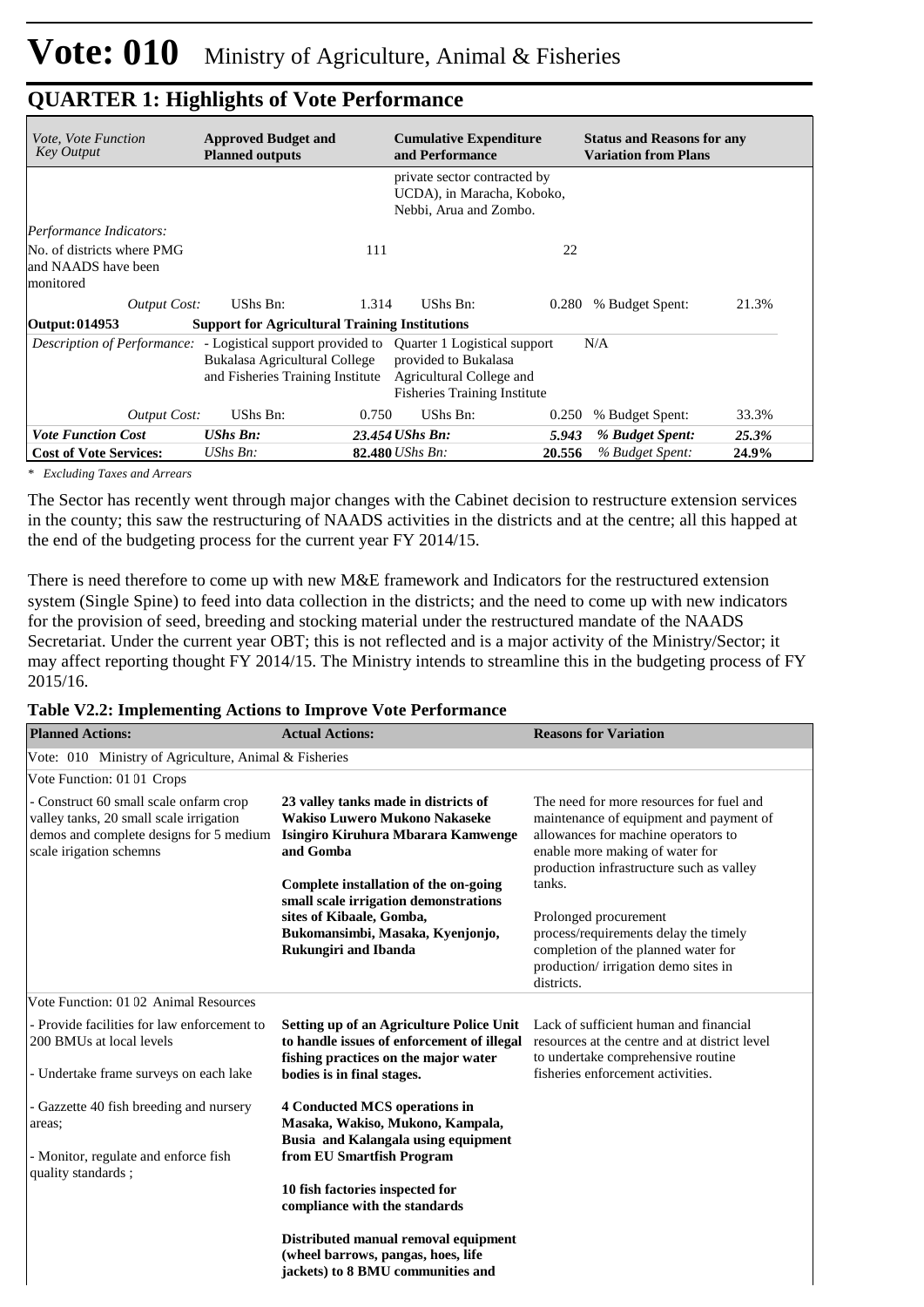| <b>Planned Actions:</b>                                                                                                                                                                                 | <b>Actual Actions:</b>                                                                                                                                                                                                                                                                                                                             | <b>Reasons for Variation</b>                                                                                                                                                                                                                        |
|---------------------------------------------------------------------------------------------------------------------------------------------------------------------------------------------------------|----------------------------------------------------------------------------------------------------------------------------------------------------------------------------------------------------------------------------------------------------------------------------------------------------------------------------------------------------|-----------------------------------------------------------------------------------------------------------------------------------------------------------------------------------------------------------------------------------------------------|
|                                                                                                                                                                                                         | removed 3,000 tones of water hyacinth                                                                                                                                                                                                                                                                                                              |                                                                                                                                                                                                                                                     |
|                                                                                                                                                                                                         | from River Kagera                                                                                                                                                                                                                                                                                                                                  |                                                                                                                                                                                                                                                     |
| - Procured 250,000 doses of FMD,<br>100,000 doses of CBPP, 120,000 doses of<br>rabies vaccines, 20,000 doses of ECF                                                                                     | Procurement of fish seed and feed and<br>demonstration fish cages under<br>procurement for Jinja small scale cage<br>fish farmers and 5 other framers<br>Procurement of seed and feed for<br>farmers in Kisoro and Wakiso District<br><b>BMUs in Kampala and and Busiro</b><br>covered<br>Initiated procurement of FMD, CBPP<br>and rabis vaccines | Lack of financial resources to obtain<br>sufficient doses of vaccines to undertake<br>comprehensive routine FMD vaccinations                                                                                                                        |
| - Disease out breaks investigated<br>countrywide                                                                                                                                                        | 35 entomologists were trained in tsetse<br>and animal trypanosomiasis Data<br>management and Geospatial analysis.                                                                                                                                                                                                                                  | and surveillance in high risk districts.                                                                                                                                                                                                            |
|                                                                                                                                                                                                         | 26 border point inspections carried out<br>in the districts of; Isingiro, Kabale,<br>Rakai, Ntungamo, Busia, Tororo,<br>Manafwa, Bududa, Arua, Zombo and<br>Ntoroko.                                                                                                                                                                               |                                                                                                                                                                                                                                                     |
|                                                                                                                                                                                                         | 24 disease outbreaks investigated –<br>especially in foot and mouth disease<br>affected areas.                                                                                                                                                                                                                                                     |                                                                                                                                                                                                                                                     |
|                                                                                                                                                                                                         | -Provided technical back up on control<br>of ticks and tick borne diseases in the<br>districts of; Mbarara, Kiruhura,<br>Sembabule, Kumi and Tororo<br>Quarantines declared in 29 districts<br>(FMD).                                                                                                                                              |                                                                                                                                                                                                                                                     |
| - A separate vote for NAGRC&DB created<br>and development budget code developed<br>to enable attractions of more budgetary<br>resources for animal genetic development.                                 | Additional resources provided to<br>NAGRC&DB in FY 2014/15 to improve<br>animal genetics activities.                                                                                                                                                                                                                                               | More resources are still needed and<br>training of artificial inseminators at sub<br>county level to improve animal genetics<br>throught the country.                                                                                               |
| Vote: 010 Ministry of Agriculture, Animal & Fisheries                                                                                                                                                   |                                                                                                                                                                                                                                                                                                                                                    |                                                                                                                                                                                                                                                     |
| Vote Function: 01 01 Crops                                                                                                                                                                              |                                                                                                                                                                                                                                                                                                                                                    |                                                                                                                                                                                                                                                     |
| - Review the perfomance of the priority<br>commodities through the Commodity<br>Approach strategy and DSIP review<br>exercise.                                                                          | The Sector Issue paper; which will<br>constitute the Agriculture Chapter in<br>NDP was developed with value addition<br>of the 10 national priority commodities<br>being given emphasis.                                                                                                                                                           | Implementation of the commodity<br>approach is affected by delayed approval<br>of projects to implement the Non ATAAS<br>framework Implementation plans such the<br>Agriculture Cluster development Project<br>and the Livestock resilience Project |
| - Undertake technical back up to the<br>districts to control crop epidemic pests and Districts affected by Maize Lethal<br>diseases like BBW, CBSD, Armyworm,<br>Quelea Birds, Fruit flies, Coffee Twig | Provided technical back up to 15<br>Necrosis (MLN)                                                                                                                                                                                                                                                                                                 | Lack of financial resources to undertake<br>comprehensive crop disease control and<br>surveillance activities.                                                                                                                                      |
| Borer, Desert Locusts, Coffee Leaf Rust<br>Maize Lethal Necrosis Disease (MLND)<br>etc implemented                                                                                                      | Initiated procurement of 8 sets of plant<br>clinic equipment kits                                                                                                                                                                                                                                                                                  |                                                                                                                                                                                                                                                     |
|                                                                                                                                                                                                         | 58 plant clinic staff trained from 28<br>districts of West Nile, Northern and<br>EasternUganda                                                                                                                                                                                                                                                     |                                                                                                                                                                                                                                                     |
|                                                                                                                                                                                                         | 60 District staff from 15 affected<br>districts trained on management of<br><b>Maize Lethal Necrosis</b>                                                                                                                                                                                                                                           |                                                                                                                                                                                                                                                     |
|                                                                                                                                                                                                         | <b>40 MAAIF Inspectors trained on</b><br><b>Management of Maize Lethal Necrosis</b>                                                                                                                                                                                                                                                                |                                                                                                                                                                                                                                                     |
|                                                                                                                                                                                                         | 15 Crop Pests and disease interventions                                                                                                                                                                                                                                                                                                            |                                                                                                                                                                                                                                                     |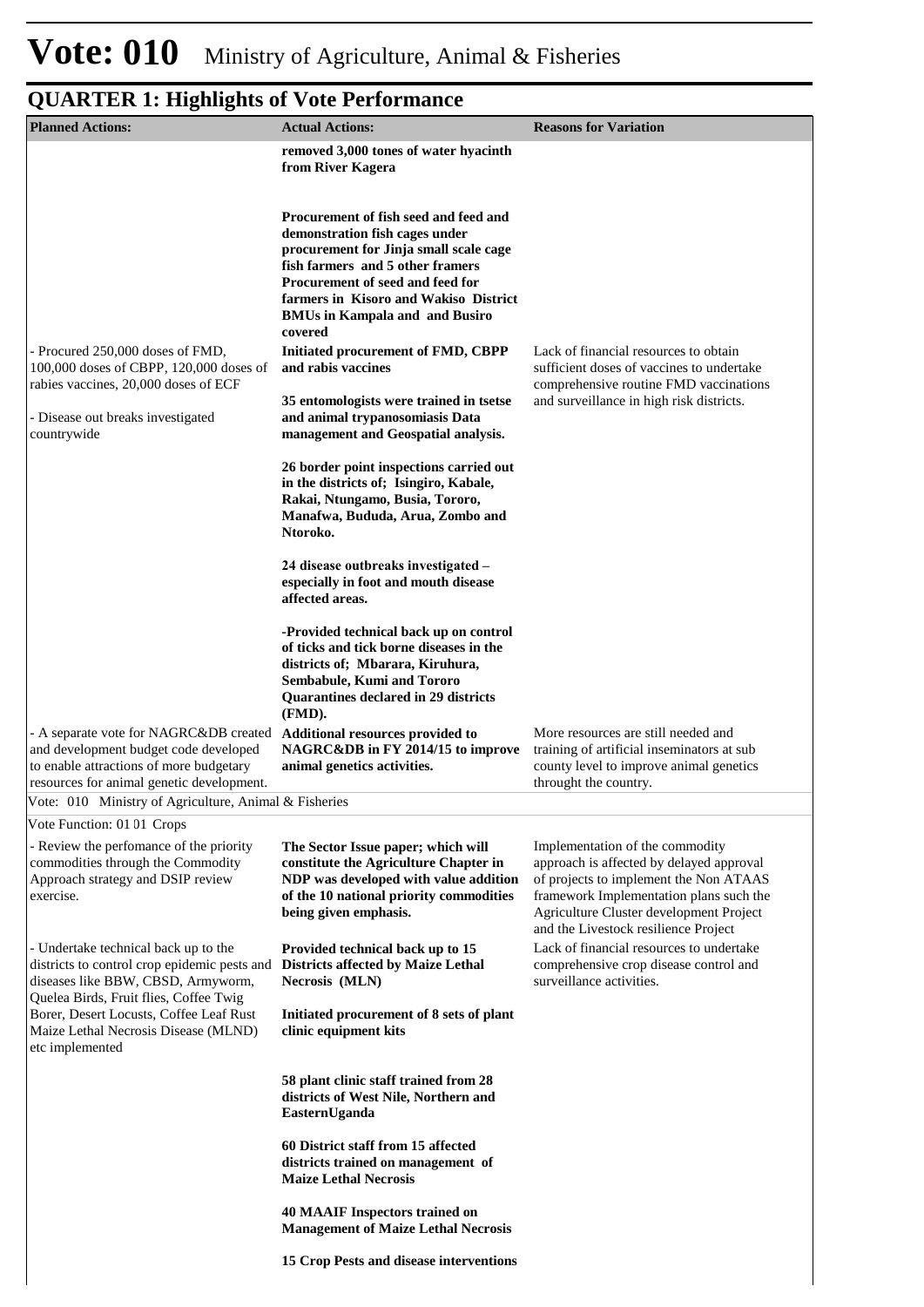| <b>Planned Actions:</b>                                                                                                                                                                  | <b>Actual Actions:</b>                                                                                                                                                                                                                                          | <b>Reasons for Variation</b>                                                                                                                                                                  |
|------------------------------------------------------------------------------------------------------------------------------------------------------------------------------------------|-----------------------------------------------------------------------------------------------------------------------------------------------------------------------------------------------------------------------------------------------------------------|-----------------------------------------------------------------------------------------------------------------------------------------------------------------------------------------------|
|                                                                                                                                                                                          | undertaken (MLN, BBW)<br><b>Cumulatively there are 145 Plant</b><br><b>Clinics operational in 70 Districts</b>                                                                                                                                                  |                                                                                                                                                                                               |
| Vote Function: 01 49 Policy, Planning and Support Services                                                                                                                               |                                                                                                                                                                                                                                                                 |                                                                                                                                                                                               |
| - Continue recruitment of approved posts<br>including staff for MAAIF recalled<br>functions (pest, disease control and<br>regulatory service).<br>- Develop schemes of service for MAAIF | <b>MAAIF</b> continued to implement the<br>single spine extension system by closing<br>the activities of district NAADS offices<br>and is in the process of filling the vacant<br>positions in the Production Departments<br>of all sub counties and districts. | Lack of enough resources in the wage bill<br>to timely fill all the approved vacant staff<br>posts in the Production Departments of<br>sub counties, districts and at MAAIF<br>headquarters.; |
| structure<br>- Implement the single spine agriculture<br>extension system.                                                                                                               | <b>MAAIF</b> continues implementing the<br>new staff stracture at headquarters by<br>filling various vacant staff positions.                                                                                                                                    |                                                                                                                                                                                               |
| Vote: 010 Ministry of Agriculture, Animal & Fisheries                                                                                                                                    |                                                                                                                                                                                                                                                                 |                                                                                                                                                                                               |
| Vote Function: 01 49 Policy, Planning and Support Services                                                                                                                               |                                                                                                                                                                                                                                                                 |                                                                                                                                                                                               |
| - Budget Performance reports for<br>Financial Year 2014/15 produced and<br>disseminated                                                                                                  | <b>Production and Marketing grant to</b><br>District supervised and technical backup<br>on budget provided in the districts of<br>Sheema, Rubirizi, Mitoma, Bushenyi,                                                                                           | The need to urgently come up with new<br>M&E framework and Indicators for the<br>restructured extension system (Single<br>spine) to feed into data collection in the                          |
| - Monitoring and evaluation of MAAIF<br>agencies (NAADS, NARO,<br>CDO,UCDA, NAGRIC and DDA).                                                                                             | Isingoro, Ntungamo and Kabale.<br>Supervised the commodity approach<br>activities under the coffee sub sector i.e                                                                                                                                               | districts and the need to come up with new<br>indicators for the provision of seed,<br>breeding and stocking material under the<br>restructured mandate of the NAADS                          |
| - Coordinate the Joint Agriculture Sector<br>Review for year ending 2014/15                                                                                                              | seed distribution in western Uganda,<br>and establishment of demonstration<br>plots for coffee.                                                                                                                                                                 | Secretariat.                                                                                                                                                                                  |
|                                                                                                                                                                                          | Two sector working group meetings held                                                                                                                                                                                                                          |                                                                                                                                                                                               |
|                                                                                                                                                                                          | Consolidation of the sector end of year<br>budget and Government performance<br>reports undertaken; which were<br>submitted to MFPED and OPM<br>respectively.                                                                                                   |                                                                                                                                                                                               |
|                                                                                                                                                                                          | The Joint Agricultural Sector Annual<br>Review (JASA), 2014 held.                                                                                                                                                                                               |                                                                                                                                                                                               |
|                                                                                                                                                                                          | <b>Agriculture Statistical Abstract</b><br>(2013/14) produced and printed.                                                                                                                                                                                      |                                                                                                                                                                                               |
|                                                                                                                                                                                          | Monitored the commodity apporach<br>activities under coffee and PMG in<br>Yumbe (coffee nursaries and demo<br>gardens by private sector contracted by<br>UCDA), in Maracha, Koboko, Nebbi,<br>Arua and Zombo.                                                   |                                                                                                                                                                                               |
| - Collecting data on Crop, Livestock and<br>Fisheries in selected Local Governments                                                                                                      | Data collected from 18 district local<br>governments of Kiruhura, Rubirizi,<br>Mitooma, Ntoroko, Buhweju                                                                                                                                                        | The need to train and have agriculture<br>statistics focal persons in every district to<br>aid collection of accurate agriculture data                                                        |
| - Training government staff involved in<br>the collection, analysis, and dissemination<br>of agricultural statistics<br>- Design agric. Statistics database                              | Lwengo, Gomba, Bukomansimbi,<br>Kalungu, Butambala<br>Manafwa, Bududa, Bukwo, Kween,<br>Kibuku Buliisa, Nwoya, Maracha                                                                                                                                          | at the grassroots.                                                                                                                                                                            |
|                                                                                                                                                                                          | Administrative data collection tool<br>developed                                                                                                                                                                                                                |                                                                                                                                                                                               |
|                                                                                                                                                                                          | Data collection trips made to several<br>districts                                                                                                                                                                                                              |                                                                                                                                                                                               |
|                                                                                                                                                                                          | 1,000 copies of the 2013/13 Statistical<br>Abstract printed and disseminated to<br>stakeholders                                                                                                                                                                 |                                                                                                                                                                                               |

*V3: Details of Releases and Expenditure*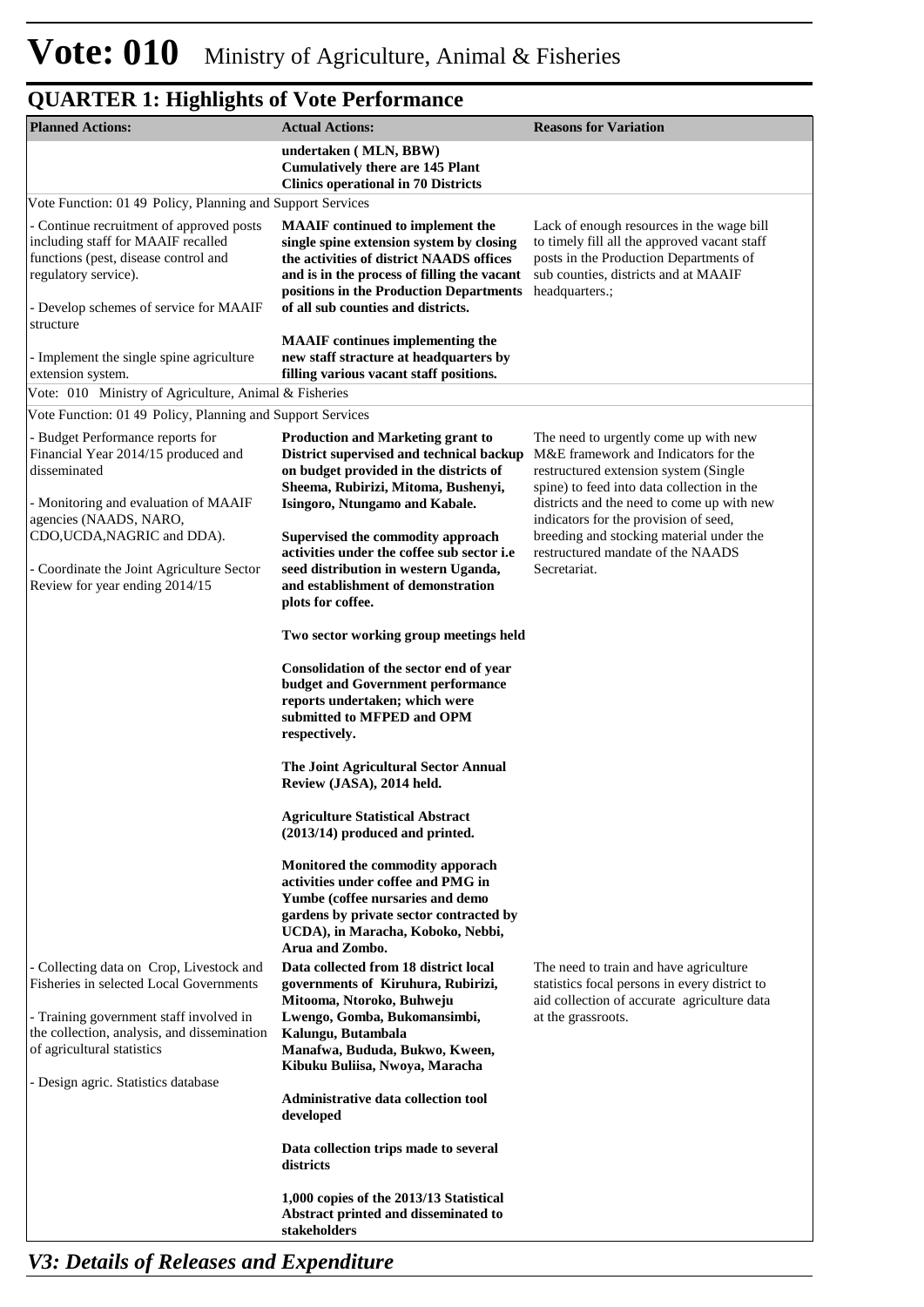*This section provides a comprehensive summary of the outputs delivered by the Vote and further details of Vote expenditures by Vote Function and Expenditure Item.*

#### **Table V3.1: GoU Releases and Expenditure by Output\***

| <b>Billion Uganda Shillings</b>                                                  | <b>Approved</b><br><b>Budget</b> | <b>Released</b> | <b>Spent</b> | $%$ GoU<br><b>Budget</b><br>Released | $%$ GoU<br><b>Budget</b><br><i>Spent</i> | $%$ GoU<br>Releases<br><b>Spent</b> |
|----------------------------------------------------------------------------------|----------------------------------|-----------------|--------------|--------------------------------------|------------------------------------------|-------------------------------------|
| VF:0101 Crops                                                                    | 24.04                            | 5.51            | 3.82         | 22.9%                                | 15.9%                                    | 69.3%                               |
| Class: Outputs Provided                                                          | 13.24                            | 3.24            | 2.71         | 24.5%                                | 20.5%                                    | 83.5%                               |
| 010101 Policies, laws, guidelines, plans and strategies                          | 2.05                             | 0.13            | 0.10         | 6.3%                                 | 5.1%                                     | 80.5%                               |
| 010102 Quality Assurance systems along the value chain                           | 1.81                             | 0.50            | 0.37         | 27.7%                                | 20.6%                                    | 74.3%                               |
| 010103 Crop production technology promotion                                      | 3.40                             | 0.93            | 0.90         | 27.3%                                | 26.4%                                    | 96.6%                               |
| 010104 Crop pest and disease control measures                                    | 1.07                             | 0.30            | 0.22         | 27.9%                                | 20.8%                                    | 74.6%                               |
| 010105 Food and nutrition security                                               | 0.57                             | 0.17            | 0.13         | 29.5%                                | 23.5%                                    | 79.6%                               |
| 010106 Increased value addition in the sector                                    | 1.15                             | 0.36            | 0.35         | 31.1%                                | 30.2%                                    | 97.3%                               |
| 010107 Promotion of Production & Productivity of priority commodities            | 1.24                             | 0.33            | 0.26         | 26.4%                                | 21.1%                                    | 80.0%                               |
| 010108 Increased value addition of priority commodities                          | 0.77                             | 0.21            | 0.19         | 27.9%                                | 24.4%                                    | 87.5%                               |
| 010109 Control of pest and diseases in priority commodities                      | 1.18                             | 0.32            | 0.18         | 27.0%                                | 15.5%                                    | 57.4%                               |
| Class: Outputs Funded                                                            | 1.30                             | 0.43            | 0.43         | 33.3%                                | 33.3%                                    | 100.0%                              |
| 010152 Provision for PMA Secretariat                                             | 1.30                             | 0.43            | 0.43         | 33.3%                                | 33.3%                                    | 100.0%                              |
| Class: Capital Purchases                                                         | 9.50                             | 1.83            | 0.67         | 19.2%                                | 7.1%                                     | 36.8%                               |
| 010171 Acquisition of Land by Government                                         | 6.00                             | 1.17            | 0.31         | 19.5%                                | 5.2%                                     | 26.8%                               |
| 010175 Purchase of Motor Vehicles and Other Transport Equipment                  | 0.50                             | 0.10            | 0.06         | 20.0%                                | 12.0%                                    | 60.0%                               |
| 010176 Purchase of Office and ICT Equipment, including Software                  | 0.10                             | 0.03            | 0.00         | 31.3%                                | $0.0\%$                                  | 0.0%                                |
| 010177 Purchase of Specialised Machinery & Equipment                             | 1.30                             | 0.10            | 0.00         | 7.7%                                 | $0.0\%$                                  | 0.0%                                |
| 010178 Purchase of Office and Residential Furniture and Fittings                 | 0.10                             | 0.03            | 0.01         | 31.3%                                | 7.0%                                     | 22.3%                               |
| 010180 Dam Construction (Crops)                                                  | 0.30                             | 0.07            | 0.07         | 21.9%                                | 21.7%                                    | 99.1%                               |
| 010182 Construction of irrigation schemes                                        | 0.80                             | 0.20            | 0.20         | 25.3%                                | 24.8%                                    | 98.0%                               |
| 010183 Plant clinic/laboratory facility construction                             | 0.40                             | 0.13            | 0.03         | 31.3%                                | 7.2%                                     | 22.8%                               |
| VF:0102 Animal Resources                                                         | 20.83                            | 5.92            | 5.17         | 28.4%                                | 24.8%                                    | 87.3%                               |
| Class: Outputs Provided                                                          | 16.56                            | 4.72            | 4.11         | 28.5%                                | 24.8%                                    | 87.2%                               |
| 010201 Policies, laws, guidelines, plans and strategies                          | 2.37                             | 0.30            | 0.25         | 12.6%                                | 10.4%                                    | 82.4%                               |
| 010202 Improved access to water for livestock                                    | 0.21                             | 0.05            | 0.06         | 25.0%                                | 26.5%                                    | 106.1%                              |
| 010203 Promotion of Animals and Animal Products                                  | 0.84                             | 0.23            | 0.21         | 27.3%                                | 25.0%                                    | 91.4%                               |
| 010204 Promotion of sustainable fisheries                                        | 5.69                             | 0.97            | 0.66         | 17.0%                                | 11.6%                                    | 67.8%                               |
| 010205 Vector and disease control measures                                       | 1.39                             | 0.38            | 0.34         | 27.4%                                | 24.5%                                    | 89.4%                               |
| 010206 Improved market access for livestock and livestock products               | 0.95                             | 0.23            | 0.17         | 23.9%                                | 18.2%                                    | 76.2%                               |
| 010207 Promotion of priority animal products and productivity                    | 1.40                             | 0.35            | 0.36         | 25.0%                                | 25.6%                                    | 102.4%                              |
| 010208 Improved Market Access for priority animal products                       | 1.00                             | 0.22            | 0.14         | 22.4%                                | 14.0%                                    | 62.7%                               |
| 010209 Vector and disease control in priority animal commodities                 | 2.71                             | 1.98            | 1.93         | 73.1%                                | 71.1%                                    | 97.3%                               |
| Class: Outputs Funded                                                            | 1.27                             | 0.42            | 0.42         | 33.3%                                | 33.3%                                    | 100.0%                              |
| 010254 Control of Tryptanomiasis and Sleeping Sickness (COCTU)                   | 1.27                             | 0.42            | 0.42         | 33.3%                                | 33.3%                                    | 100.0%                              |
| Class: Capital Purchases                                                         | 3.00                             | 0.78            | 0.63         | 25.9%                                | 21.1%                                    | 81.3%                               |
| 010280 Livestock Infrastructure Construction                                     | 0.50                             | 0.16            | 0.11         | 31.3%                                | 21.3%                                    | 67.9%                               |
| 010282 Dam Construction (livestock)                                              | 1.00                             | 0.33            | 0.33         | 33.3%                                | 33.3%                                    | 99.8%                               |
| 010283 Valley Tank Construction (livestock)                                      | 0.50                             | 0.12            | 0.09         | 24.9%                                | 18.1%                                    | 72.6%                               |
| 010284 Fisheries Infrastructure Construction                                     | 1.00                             | 0.16            | 0.10         | 16.3%                                | 10.3%                                    | 63.1%                               |
| VF:0149 Policy, Planning and Support Services                                    | 18.99                            | 5.49            | 4.39         | 28.9%                                | 23.1%                                    | 80.1%                               |
| Class: Outputs Provided                                                          | 13.77                            | 4.21            | 3.61         | 30.6%                                | 26.2%                                    | 85.8%                               |
| 014901 Strategies, policies, plans and Guidelines                                | 6.24                             | 2.31            | 1.91         | 37.1%                                | 30.6%                                    | 82.6%                               |
| 014902 Administration, HRD and Accounting                                        | 2.41                             | 0.58            | 0.52         | 23.9%                                | 21.7%                                    | 90.9%                               |
| 014903 Improving Value addition and market Access                                | 0.35                             | 0.12            | 0.11         | 33.0%                                | 31.9%                                    | 96.8%                               |
| 014904 Monitoring and evaluating the activities of the sector                    | 2.47                             | 0.62            | 0.48         | 24.9%                                | 19.6%                                    | 78.4%                               |
| 014906 Institutional Development In Agricultural Sector                          | 0.98                             | 0.31            | 0.30         | 31.6%                                | 30.8%                                    | 97.2%                               |
| 014907 Monitoring & Evaluation of commodity approach activities in<br>the sector | 1.31                             | 0.28            | 0.28         | 21.2%                                | 21.3%                                    | 100.7%                              |
| Class: Outputs Funded                                                            | 1.19                             | 0.40            | 0.40         | 33.3%                                | 33.3%                                    | $100.0\%$                           |
| 014951 Secondment for MAAIF staff in Rome                                        | 0.44                             | 0.15            | 0.15         | 33.3%                                | 33.3%                                    | 100.0%                              |
| 014953 Support for Agricultural Training Institutions                            | 0.75                             | 0.25            | 0.25         | 33.3%                                | 33.3%                                    | 100.0%                              |
| Class: Capital Purchases                                                         | 4.04                             | 0.88            | 0.39         | 21.8%                                | 9.5%                                     | 43.7%                               |
| 014971 Acquisition of Land by Government                                         | 0.15                             | 0.02            | 0.02         | 15.7%                                | 13.6%                                    | 86.8%                               |
| 014972 Government Buildings and Administrative Infrastructure                    | 1.20                             | 0.16            | 0.08         | 13.5%                                | 6.7%                                     | 49.8%                               |
| 014975 Purchase of Motor Vehicles and Other Transport Equipment                  | 1.40                             | 0.33            | 0.05         | 23.7%                                | 3.2%                                     | 13.6%                               |
| 014976 Purchase of Office and ICT Equipment, including Software                  | 0.36                             | 0.09            | 0.01         | 23.8%                                | 2.8%                                     | 11.9%                               |
| 014978 Purchase of Office and Residential Furniture and Fittings                 | 0.13                             | 0.03            | 0.00         | 23.8%                                | 0.0%                                     | $0.0\%$                             |
| 014979 Acquisition of Other Capital Assets                                       | $0.80\,$                         | 0.25            | 0.23         | 31.0%                                | 28.6%                                    | 92.4%                               |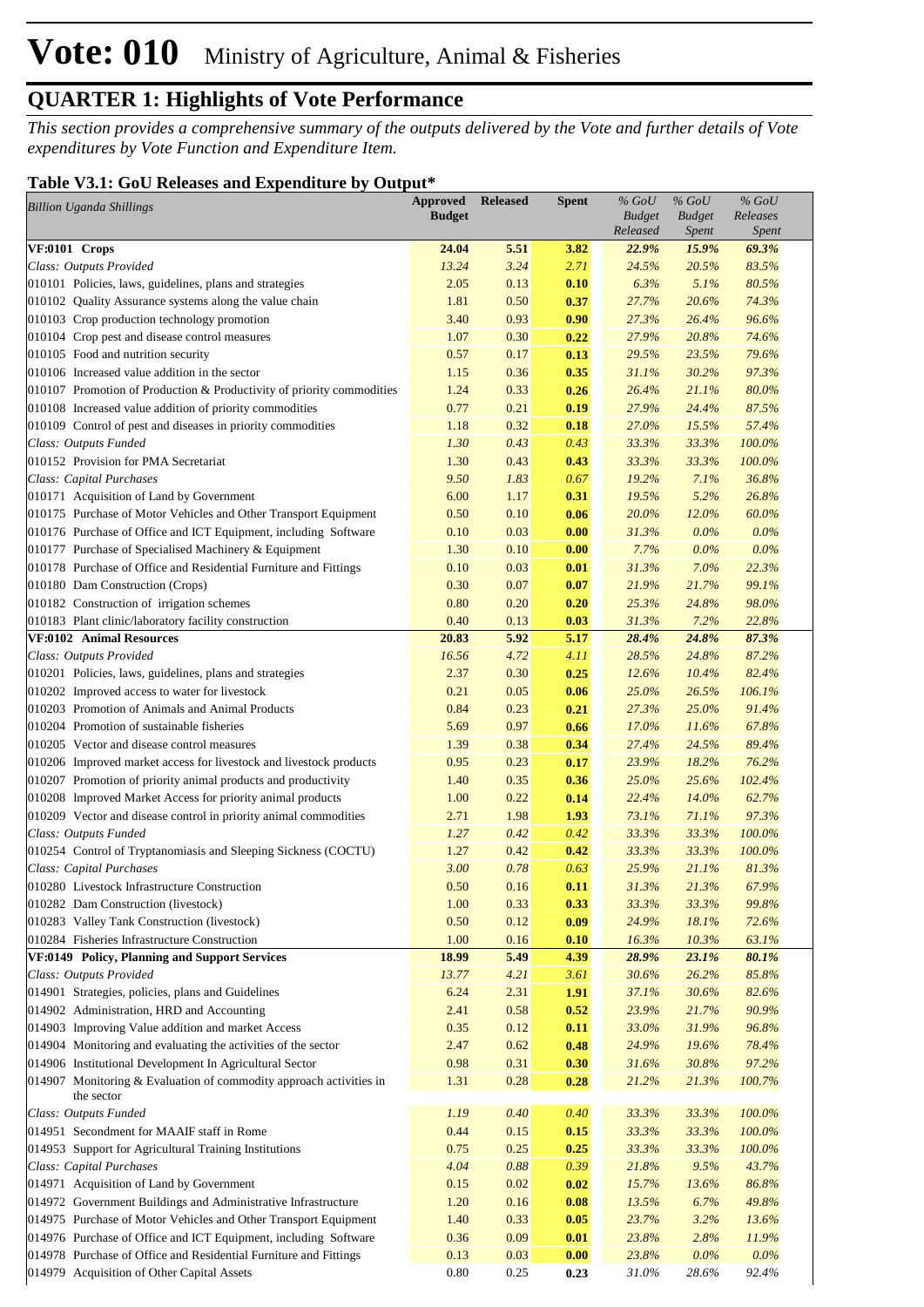#### **Total For Vote 63.86 16.91 13.38** *26.5% 20.9% 79.1%*

*\* Excluding Taxes and Arrears*

#### **Table V3.2: 2015/16 GoU Expenditure by Item**

| <b>Billion Uganda Shillings</b>                                            | <b>Approved</b><br><b>Budget</b> | <b>Releases</b> | Expend-<br>iture    | % Budged<br><b>Released</b> | % Budget<br><b>Spent</b> | %Releases<br><b>Spent</b> |
|----------------------------------------------------------------------------|----------------------------------|-----------------|---------------------|-----------------------------|--------------------------|---------------------------|
| <b>Output Class: Outputs Provided</b>                                      | 43.57                            | 12.17           | <b>10.43</b>        | 27.9%                       | 23.9%                    | 85.7%                     |
| 211101 General Staff Salaries                                              | 5.58                             | 1.23            | 0.96                | 22.0%                       | 17.2%                    | 78.1%                     |
| 211102 Contract Staff Salaries (Incl. Casuals, Temporary)                  | 1.78                             | 0.45            | 0.24                | 25.0%                       | 13.2%                    | 53.0%                     |
| 211103 Allowances                                                          | 5.32                             | 1.35            | 1.35                | 25.4%                       | 25.4%                    | 100.2%                    |
| 212101 Social Security Contributions                                       | 0.01                             | 0.00            | 0.00                | 33.3%                       | 33.3%                    | 100.0%                    |
| 212201 Social Security Contributions                                       | 0.01                             | 0.00            | 0.00                | 31.3%                       | 0.0%                     | 0.0%                      |
| 213001 Medical expenses (To employees)                                     | 0.13                             | 0.03            | 0.03                | 25.0%                       | 24.9%                    | 99.6%                     |
| 213002 Incapacity, death benefits and funeral expenses                     | 0.04                             | 0.01            | 0.01                | 25.0%                       | 25.0%                    | 100.0%                    |
| 213003 Retrenchment costs                                                  | 0.05                             | 0.01            | 0.01                | 25.0%                       | 25.0%                    | 100.0%                    |
| 221001 Advertising and Public Relations                                    | 0.16                             | 0.04            | 0.03                | 24.8%                       | 21.4%                    | 86.3%                     |
| 221002 Workshops and Seminars                                              | 1.35                             | 0.37            | 0.35                | 27.6%                       | 25.9%                    | 93.7%                     |
| 221003 Staff Training                                                      | 0.90                             | 0.24            | 0.25                | 26.7%                       | 27.8%                    | 103.9%                    |
| 221004 Recruitment Expenses                                                | 0.07                             | 0.02            | 0.02                | 25.9%                       | 24.6%                    | 95.1%                     |
| 221005 Hire of Venue (chairs, projector, etc)                              | 0.03                             | 0.01            | 0.01                | 24.8%                       | 24.7%                    | 99.5%                     |
| 221006 Commissions and related charges                                     | 0.50                             | 0.12            | 0.13                | 24.5%                       | 25.2%                    | 102.7%                    |
| 221007 Books, Periodicals & Newspapers                                     | 0.10                             | 0.02            | 0.02                | 25.2%                       | 25.1%                    | 99.8%                     |
| 221008 Computer supplies and Information Technology (IT                    | 0.43                             | 0.12            | 0.09                | 27.8%                       | 21.2%                    | 76.5%                     |
| 221009 Welfare and Entertainment                                           | 0.19                             | 0.05            | 0.05                | 25.9%                       | 25.3%                    | 97.7%                     |
| 221011 Printing, Stationery, Photocopying and Binding                      | 1.68                             | 0.49            | 0.30                | 29.4%                       | 18.1%                    | 61.6%                     |
| 221012 Small Office Equipment                                              | 0.06                             | 0.02            | 0.01                | 26.9%                       | 21.3%                    | 79.2%                     |
| 221016 IFMS Recurrent costs                                                | 0.39                             | 0.10            | 0.09                | 26.3%                       | 23.8%                    | 90.4%                     |
| 221017 Subscriptions                                                       | 0.51                             | 0.13            | 0.13                | 25.0%                       | 25.3%                    | 101.3%                    |
| 221020 IPPS Recurrent Costs                                                | 0.03                             | 0.00            | 0.00                | 0.0%                        | 0.0%                     | N/A                       |
| 222001 Telecommunications                                                  | 0.11                             | 0.03            | 0.03                | 25.0%                       | 25.0%                    | 100.0%                    |
| 222002 Postage and Courier                                                 | 0.04                             | 0.01            | 0.01                | 25.0%                       | 25.0%                    | 100.0%                    |
| 222003 Information and communications technology (ICT)                     | 0.06                             | 0.01            | 0.01                | 24.6%                       | 15.5%                    | 63.1%                     |
| 223001 Property Expenses                                                   | 0.68                             | 0.21            | 0.18                | 30.2%                       | 26.4%                    | 87.4%                     |
| $223003$ Rent – (Produced Assets) to private entities                      | 0.50                             | 0.02            | 0.01                | 4.5%                        | 3.0%                     | 65.1%                     |
| 223004 Guard and Security services                                         | 0.22                             | 0.06            | 0.04                | 25.0%                       | 18.6%                    | 74.2%                     |
| 223005 Electricity                                                         | 0.28                             | 0.07            | 0.00                | 25.0%                       | 1.2%                     | 4.7%                      |
| 223006 Water                                                               | 0.10                             | 0.03            | 0.00                | 25.0%                       | 0.6%                     | 2.5%                      |
| 223007 Other Utilities- (fuel, gas, firewood, charcoal)                    | 0.50                             | 0.13            | 0.13                | 25.0%                       | 26.2%                    | 104.8%                    |
| 223901 Rent – (Produced Assets) to other govt. units                       | 0.02                             | 0.01<br>1.85    | 0.01                | 25.0%<br>83.0%              | 25.0%                    | 100.0%                    |
| 224001 Medical and Agricultural supplies<br>224004 Cleaning and Sanitation | 2.23                             | 0.05            | <b>1.81</b><br>0.04 |                             | 81.1%                    | 97.8%<br>84.3%            |
| 224006 Agricultural Supplies                                               | 0.18<br>3.66                     | 0.97            |                     | 25.0%<br>26.5%              | 21.1%                    |                           |
| 225001 Consultancy Services- Short term                                    | 1.29                             | 0.37            | 0.66<br>0.37        | 28.7%                       | 18.0%<br>28.8%           | 68.2%<br>100.3%           |
| 225002 Consultancy Services-Long-term                                      | 0.15                             | 0.05            | 0.05                | 33.3%                       | 33.3%                    | 100.0%                    |
| 226002 Licenses                                                            | 2.04                             | 0.27            | 0.10                | 13.2%                       | 5.1%                     | 38.4%                     |
| 227001 Travel inland                                                       | 5.22                             | 1.42            | <b>1.41</b>         | 27.3%                       | 27.1%                    | 99.4%                     |
| 227002 Travel abroad                                                       | 0.88                             | 0.22            | 0.22                | 25.0%                       | 25.5%                    | 101.7%                    |
| 227003 Carriage, Haulage, Freight and transport hire                       | 0.55                             | 0.13            | 0.10                | 23.1%                       | 17.9%                    | 77.7%                     |
| 227004 Fuel, Lubricants and Oils                                           | 2.57                             | 0.69            | 0.64                | 27.0%                       | 25.0%                    | 92.4%                     |
| 228001 Maintenance - Civil                                                 | 0.82                             | 0.18            | 0.09                | 22.0%                       | 10.8%                    | 49.1%                     |
| 228002 Maintenance - Vehicles                                              | 0.68                             | 0.19            | 0.09                | 27.2%                       | 13.1%                    | 48.3%                     |
| 228003 Maintenance - Machinery, Equipment & Furniture                      | 0.50                             | 0.15            | 0.14                | 30.9%                       | 27.8%                    | 89.9%                     |
| 228004 Maintenance - Other                                                 | 1.01                             | 0.26            | 0.20                | 25.8%                       | 19.6%                    | 75.8%                     |
| <b>Output Class: Outputs Funded</b>                                        | 3.76                             | 1.25            | 1.25                | 33.3%                       | 33.3%                    | 100.0%                    |
| 263104 Transfers to other govt. Units (Current)                            | 0.33                             | 0.11            | 0.11                | 33.3%                       | 33.3%                    | 100.0%                    |
| 263206 Other Capital grants (Capital)                                      | 0.20                             | 0.07            | 0.07                | 33.3%                       | 33.3%                    | 100.0%                    |
|                                                                            |                                  |                 |                     |                             |                          |                           |
| 263340 Other grants<br>264101 Contributions to Autonomous Institutions     | 0.37<br>1.51                     | 0.12<br>0.50    | 0.12                | 33.3%<br>33.3%              | 33.3%<br>33.3%           | 100.0%<br>100.0%          |
| 264102 Contributions to Autonomous Institutions (Wage Su                   | 1.35                             | 0.45            | 0.50                | 33.3%                       | 33.3%                    | 100.0%                    |
| <b>Output Class: Capital Purchases</b>                                     | 18.13                            | 3.70            | 0.45<br>1.69        | 20.4%                       | 9.3%                     | 45.7%                     |
|                                                                            |                                  |                 |                     |                             |                          |                           |
| 231001 Non Residential buildings (Depreciation)                            | 0.50                             | 0.24            | 0.18                | 48.0%                       | 36.3%                    | 75.7%                     |
| 231004 Transport equipment                                                 | 1.90                             | 0.43            | 0.11                | 22.7%                       | 5.5%                     | 24.3%                     |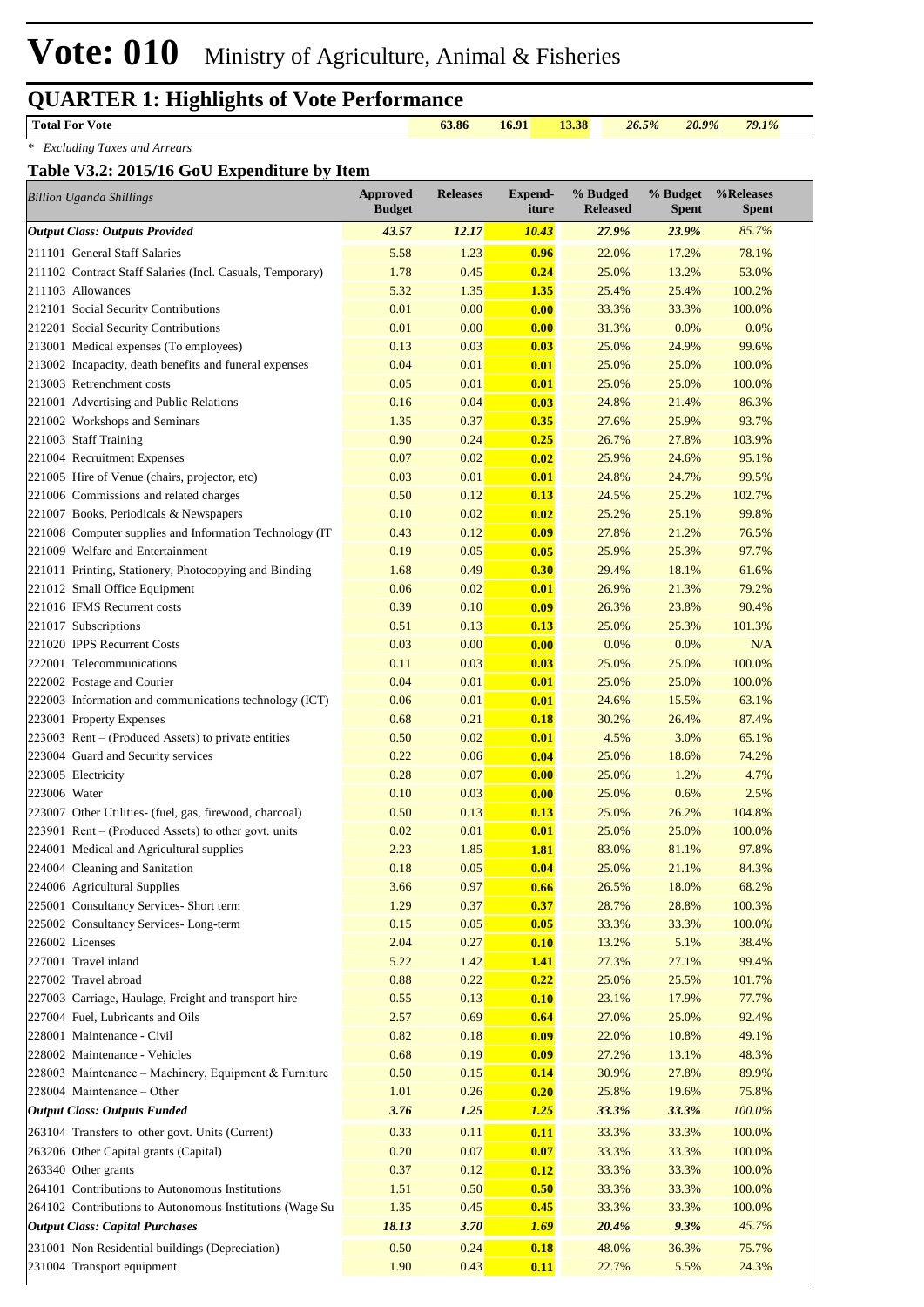| <b>Billion Uganda Shillings</b>                           | Approved<br><b>Budget</b> | <b>Releases</b> | Expend-<br>iture | % Budged<br><b>Released</b> | % Budget<br><b>Spent</b> | %Releases<br><b>Spent</b> |
|-----------------------------------------------------------|---------------------------|-----------------|------------------|-----------------------------|--------------------------|---------------------------|
| 231005 Machinery and equipment                            | 2.14                      | 0.34            | 0.02             | 15.7%                       | 0.8%                     | 5.0%                      |
| 231006 Furniture and fittings (Depreciation)              | 0.20                      | 0.06            | 0.01             | 27.6%                       | 3.5%                     | 12.7%                     |
| 231007 Other Fixed Assets (Depreciation)                  | 0.31                      | 0.09            | 0.09             | 30.7%                       | 28.4%                    | 92.7%                     |
| 281502 Feasibility Studies for Capital Works              | 0.30                      | 0.07            | 0.07             | 21.9%                       | 21.7%                    | 99.1%                     |
| 281504 Monitoring, Supervision & Appraisal of capital wor | 1.14                      | 0.32            | 0.29             | 28.0%                       | 25.7%                    | 91.8%                     |
| 311101 Land                                               | 6.15                      | 1.20            | 0.33             | 19.4%                       | 5.4%                     | 28.0%                     |
| 312104 Other Structures                                   | 3.20                      | 0.72            | 0.60             | 22.4%                       | 18.6%                    | 83.2%                     |
| 312204 Taxes on Machinery, Furniture & Vehicles           | 1.60                      | 0.21            | 0.00             | 13.4%                       | $0.0\%$                  | $0.0\%$                   |
| 312301 Cultivated Assets                                  | 0.10                      | 0.03            | 0.00             | 31.3%                       | 3.7%                     | 11.8%                     |
| 314201 Materials and supplies                             | 0.60                      | 0.00            | 0.00             | 0.0%                        | $0.0\%$                  | N/A                       |
| <b>Grand Total:</b>                                       | 65.46                     | 17.12           | 13.38            | 26.2%                       | 20.4%                    | 78.1%                     |
| <b>Total Excluding Taxes and Arrears:</b>                 | 63.86                     | 16.91           | 13.38            | 26.5%                       | 20.9%                    | 79.1%                     |

#### **Table V3.3: GoU Releases and Expenditure by Project and Programme\***

|                                 | Table <i>v5</i> .5. Goo Kertases and Expenditure by Froject and Frogramme                 |               |                 |              |               |               |           |  |
|---------------------------------|-------------------------------------------------------------------------------------------|---------------|-----------------|--------------|---------------|---------------|-----------|--|
| <b>Billion Uganda Shillings</b> |                                                                                           | Approved      | <b>Released</b> | <b>Spent</b> | $%$ GoU       | $%$ GoU       | $\%$ GoU  |  |
|                                 |                                                                                           | <b>Budget</b> |                 |              | <b>Budget</b> | <b>Budget</b> | Releases  |  |
|                                 |                                                                                           |               |                 |              | Released      | <i>Spent</i>  | Spent     |  |
|                                 | VF:0101 Crops                                                                             | 24.04         | 5.51            | 3.82         | 22.9%         | 15.9%         | 69.3%     |  |
|                                 | <b>Recurrent Programmes</b>                                                               |               |                 |              |               |               |           |  |
| 02                              | Directorate of Crop Resources                                                             | 0.56          | 0.14            | 0.11         | 24.2%         | 19.0%         | 78.3%     |  |
| 03                              | Farm Development                                                                          | 2.23          | 0.58            | 0.56         | 26.0%         | 25.2%         | 97.0%     |  |
| 04                              | Crop Protection Department                                                                | 1.96          | 0.25            | 0.17         | 12.8%         | 8.8%          | 68.7%     |  |
| 05                              | Crop Production Department                                                                | 1.07          | 0.21            | 0.17         | 19.8%         | 16.3%         | 82.2%     |  |
| 14                              | Department of Crop Regulation and Certification                                           | 1.00          | 0.25            | 0.17         | 25.0%         | 17.3%         | 69.3%     |  |
| 15                              | Department of Agricultural Infrastructure and Water for<br><b>Agricultural Production</b> | 0.00          | 0.00            | 0.00         | N/A           | N/A           | N/A       |  |
|                                 | <b>Development Projects</b>                                                               |               |                 |              |               |               |           |  |
| 0077                            | Agricultural Marketing Promotion and Regional Inte                                        | 0.00          | 0.00            | 0.00         | N/A           | N/A           | N/A       |  |
| 0088                            | NW Small holder Agricultural Development                                                  | 0.00          | 0.00            | 0.00         | N/A           | N/A           | N/A       |  |
| 0089                            | Support for Irrigation                                                                    | 0.00          | 0.00            | 0.00         | N/A           | N/A           | N/A       |  |
| 0104                            | Support for Tea Cocoa Seedlings                                                           | 1.84          | 0.59            | 0.58         | 32.0%         | 31.5%         | 98.3%     |  |
| 0106                            | Vegetable Oil Development Project                                                         | 0.00          | 0.00            | 0.00         | N/A           | N/A           | N/A       |  |
| 0968                            | Farm Income Enhancement Project                                                           | 0.00          | 0.00            | 0.00         | N/A           | N/A           | N/A       |  |
| 0970                            | Crop disease and Pest Control                                                             | 2.43          | 0.68            | 0.34         | 27.8%         | 14.0%         | 50.5%     |  |
| 1007                            | Improvement of Food Security in Cross Border dists                                        | 0.00          | 0.00            | 0.00         | N/A           | N/A           | N/A       |  |
| 1009                            | Sustainable Land Management Project                                                       | 0.00          | 0.00            | 0.00         | N/A           | N/A           | N/A       |  |
| 1011                            | Dissemination NERICA and Improved Rice                                                    | 0.00          | 0.00            | 0.00         | N/A           | N/A           | N/A       |  |
| 1012                            | Integrated Production and Pest Management                                                 | 0.00          | 0.00            | 0.00         | N/A           | N/A           | N/A       |  |
| 1082                            | Sustainable Irrigated Rice Production in E. Uganda                                        | 0.00          | 0.00            | 0.00         | N/A           | N/A           | N/A       |  |
| 1118                            | Regional NERICA Research and Training Centre                                              | 0.00          | 0.00            | 0.00         | N/A           | N/A           | N/A       |  |
| 1119                            | Agriculture/Improved Rice Production                                                      | 0.00          | 0.00            | 0.00         | N/A           | N/A           | N/A       |  |
| 1170                            | Kabale Tea Factory                                                                        | 0.00          | 0.00            | 0.00         | N/A           | N/A           | N/A       |  |
| 1194                            | Labour Saving tech and mech for agricultral production<br>enhancment                      | 4.93          | 1.04            | 0.91         | 21.2%         | 18.6%         | 87.7%     |  |
| 1195                            | Vegetable Oil Development Project-Phase 2                                                 | 6.43          | 1.30            | 0.39         | 20.1%         | 6.0%          | 30.0%     |  |
| 1238                            | Rice Development Project                                                                  | 0.60          | 0.18            | 0.16         | 30.1%         | 27.2%         | 90.6%     |  |
| 1263                            | Agriculture Cluster Development Project                                                   | 0.10          | 0.03            | 0.02         | 33.1%         | 19.3%         | 58.3%     |  |
| 1264                            | Commercialization of Agriculture in Northern Uganda                                       | 0.30          | 0.09            | 0.07         | 31.3%         | 23.2%         | 74.0%     |  |
| 1265                            | Agriculture Techonology Transfer (AGITT) Cassava Value Chain                              | 0.28          | 0.09            | 0.08         | 31.3%         | 28.2%         | 90.0%     |  |
|                                 | Project                                                                                   |               |                 |              |               |               |           |  |
| 1316                            | Enhancing National Food Security through increased Rice                                   | 0.30          | 0.08            | 0.07         | 25.7%         | 24.3%         | 94.6%     |  |
|                                 | production in Eastern Uganda                                                              |               |                 |              |               |               |           |  |
|                                 | VF:0102 Animal Resources                                                                  | 20.83         | 5.92            | 5.17         | 28.4%         | 24.8%         | 87.3%     |  |
|                                 | <b>Recurrent Programmes</b>                                                               |               |                 |              |               |               |           |  |
| 06                              | Directorate of Animal Resources                                                           | 0.41          | 0.10            | 0.09         | 23.4%         | 22.4%         | 95.9%     |  |
| 07                              | Animal Production Department                                                              | 1.16          | 0.20            | 0.21         | 17.5%         | 18.2%         | 104.0%    |  |
| 08                              | Livestock Health and Entomology                                                           | 2.99          | 0.65            | 0.59         | 21.9%         | 19.7%         | 90.2%     |  |
| 09                              | <b>Fisheries Resources Department</b>                                                     | 7.69          | 1.39            | 1.03         | 18.1%         | 13.4%         | 74.2%     |  |
| 16                              | Directorate of Fisheries Resources                                                        | 0.00          | 0.00            | 0.00         | N/A           | N/A           | $N\!/\!A$ |  |
| $17\,$                          | Department of Entomology                                                                  | 0.83          | 0.21            | 0.21         | 25.0%         | 24.9%         | 99.8%     |  |
| $18\,$                          | Department of Aquaculture Management and Development                                      | 0.00          | 0.00            | 0.00         | N/A           | N/A           | $N\!/\!A$ |  |
| 19                              | Department of Fisheries Control, Regulation and Quality                                   | $0.00\,$      | 0.00            | 0.00         | N/A           | N/A           | N/A       |  |
|                                 | Assurance                                                                                 |               |                 |              |               |               |           |  |

*Development Projects*